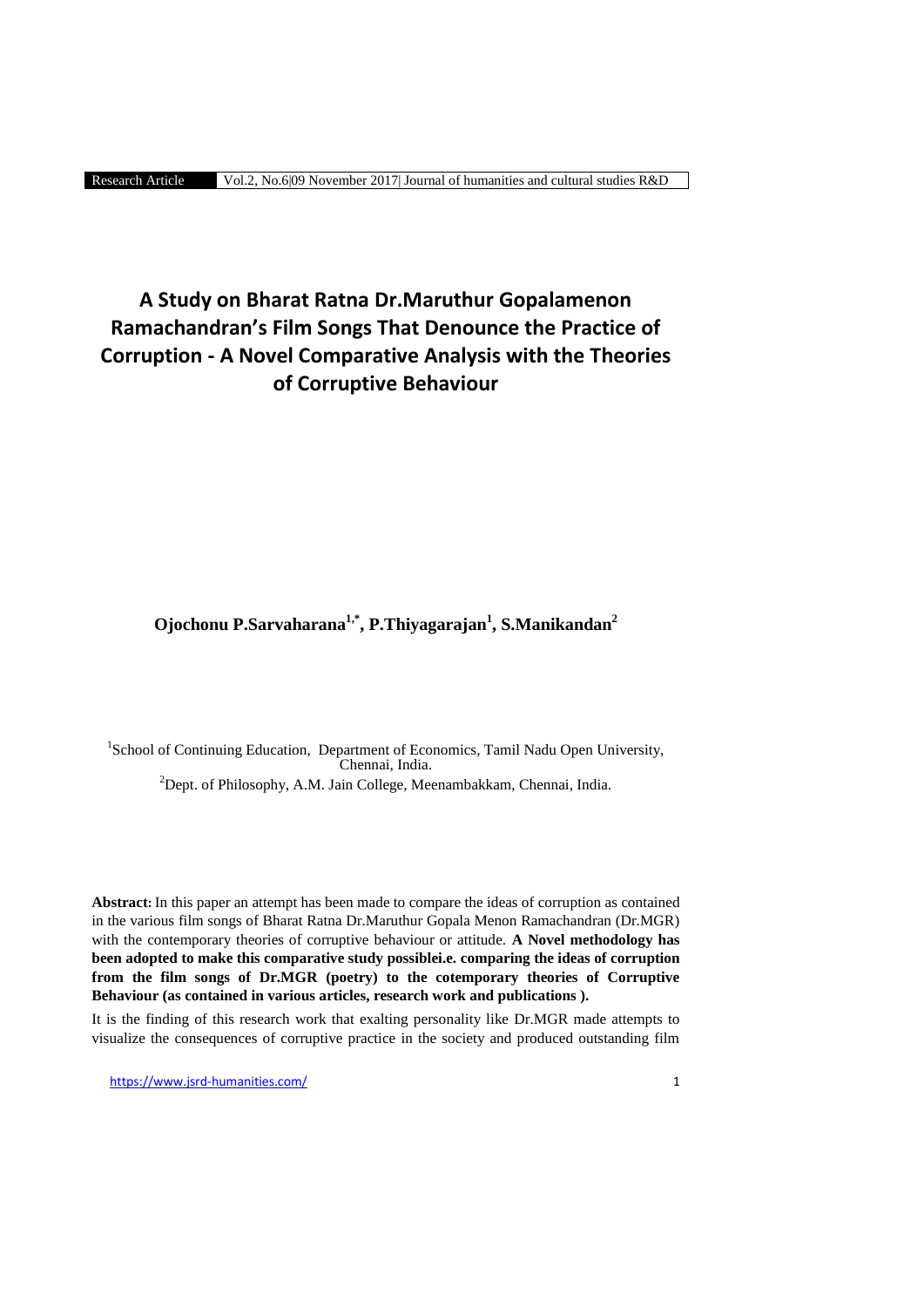songs of philosophical import by availing the services of Peers and Experts like the Great Kaviyarasu Kannadasan, Poet Pattukotai Kalyanasundaram and Kavinger Vali; so that the message reach millions of his fans and the society is better off. It is for the social thinkers and those who are in public service to assimilate these ideas and inculcate the value of proven probity in public life; and serve the nation with the ultimate aim of economic welfare and development in mind. If unchecked, the corruptive attitude that threatens the world will certainly erode the entire moral fabric of the society and chaos alone will result. Thereby the efforts taken by the great social reformers to bring in equity and justice in the society will pale in to insignificance.

*Keywords:* Bharat Ratna, Dr.Maruthur Gopalamenon Ramachandran; Corruptive behavior,Greed, Lust, Covetousness, Context, Theoretical Advancement.

#### **Introduction**

The technological advancement made over the still camera had paved the way for themovie camera. With the technology of movie camera, technicians tried to capture moving objects. Initially, they video graphed less than a minute of action in 1890's. Silent pictures were produced for three decades adopting this technology. It was in 1927 the first speaking movie "The Jazz Singer" was produced by Warner's Brothers that had opened up avenues for exploration in the annals of history of themedia industry to createmovies of astounding nature. This media industry is now grown to the extent of live telecast of events and video-conferencing. There is no stopping to such advancement in the era of information exploration which may perhaps go beyond anyone's imagination. Music according to the scene, theme and action of the characters in a movie areessential for a live experience to the audience. Songs according to the story and nature of the character had become inevitable for production of a movie. A combination of all these would give abetter result and gratify the curiosity of the audience. Providing quality song in the movies always engaged the attention of the producers and directors. Beyond these two criticalfunctionaries in theproduction of themovie is the production of the quality song with meaningful lyrics. The heroes of the movies also concerned about the contents of the song; as they play the part in the filmwhich would be viewed by millions of their fans. Super-heroes who attained matinée idol status like MakkalThilagam MGR took upon himself to produce not only quality movies but also paid personal attention to buildquality songs as he thought that right messages can be disseminated through songs and thereby millions of his fans will get the message and the society as well (1). It is due to this fact Bharat RatnaDr.M.GRamachandran sought the assistance of eminent lyric writers like the great Kannadasan, Valli, Marudhakasi, UdumalaiNarayanaKavi and also encouraged other emerging writers like Na Muthulingam to write lyrics for his films. Given the efforts made by PuratchiThalaivarDr.MG Ramachandran, his films contain songs with philosophical import. Especially one can witness ideas of ethics, education, equity and justice (communism), eradication of corruptive practice etc. appears in his film songs. Even the songs of love and romance of his movies coincide with Tamil Tradition and Culture. In this paper an attempt has been made to deal with several of his film songs that correspond with the theory of corruptive behavior.It is therefore decided to carryout the present research with the following objectives:

- **1) Certain MGR film songs contain ideas that not only indicate corruptive practice adopted in the society but also contemplate steps to weed out the same.**
- 2) **As a whole the corruptive ideas that contain in various selected film songs can be compared with the respective contemporary theories of corruptive behaviour or attitude.**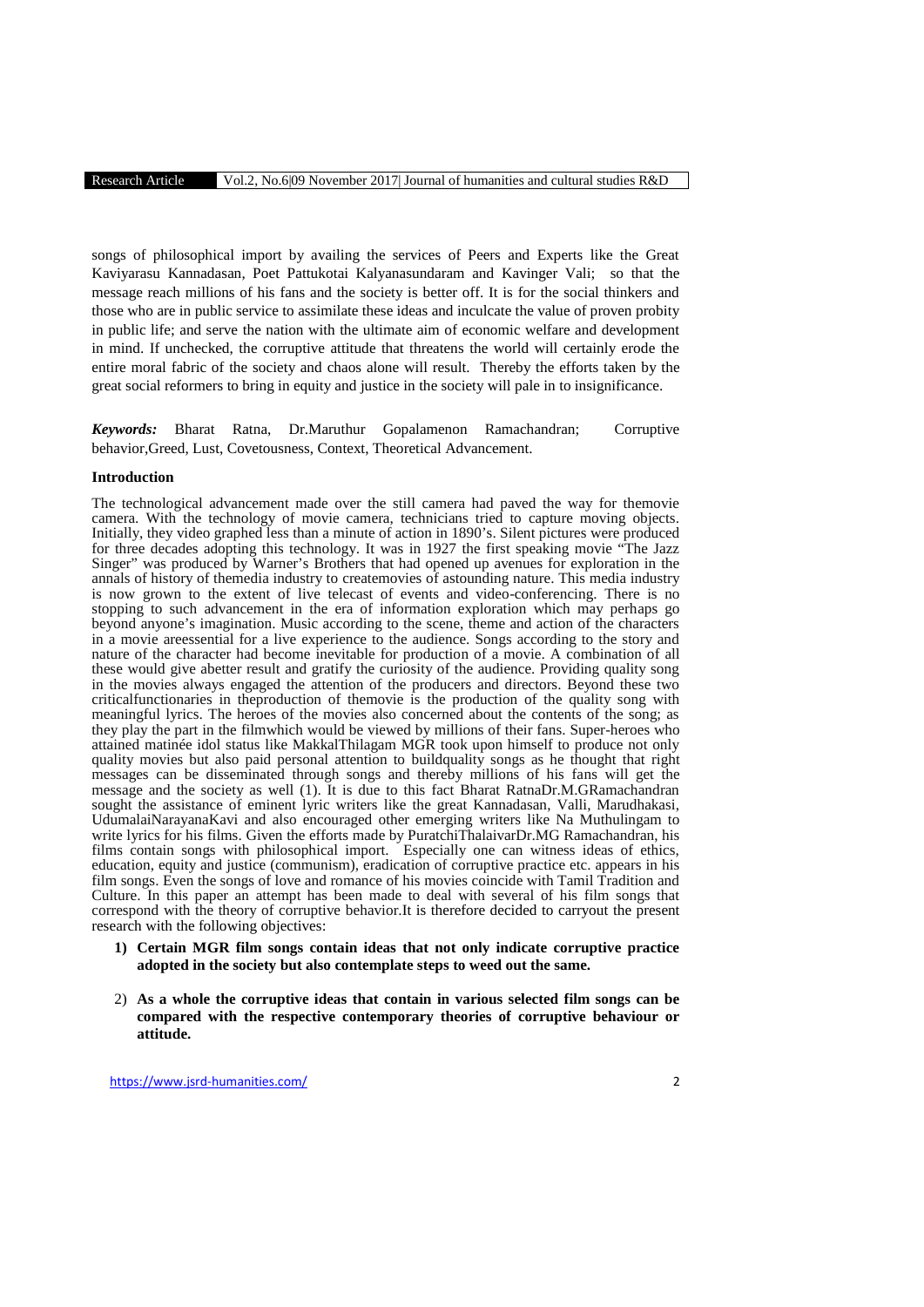The above objectives and scope of study have been aimed to test the following **hypothesis**:

- **1. The same Lyricist reiterates specific ideas of corruptive behaviour at different songs at different MGR Films.**
- **2. Different Lyricist uses the unique ideas of Corruptive behaviour to varying songs at different MGR films.**
- **3. MGR effectively used the media to propagate the unique ideas virtue, equity and social justice through the film songs of his movies.**

#### **Methodology of the Research work:**

*A new methodology by way of "Context" has been evolved to make theoretical comparison with the Film Songs of Dr.MGR relevant to the ideas Corruptive Practice concerning this paper. Thereby each "Context" will contain - translation of the song in English; interpretation of the sum and substance of the song a Critical Analysis has been made at the end of Each Context that makes possible the comparative analysis of the content of the song with the respective theories. Therefore the theoretical genesis should be construed as literature survey in this paper. Figure-I is the flow chart that diagrammatically represents the methodology adopted for the theoretical comparison with the identified songs in this article. This novel approach can be used to make a comparative theoretical analysis of any recognized song of any film.*



**Diagrammatic Representation of Methodology of Context**

#### **Research Work has been presented in the following manner:**

- 1. Need of the Present Study
- 2. The Scenario of Cinema
- 3. Songs and Music Ruled the Roost
- 4. Scenario in Tamil Film Industry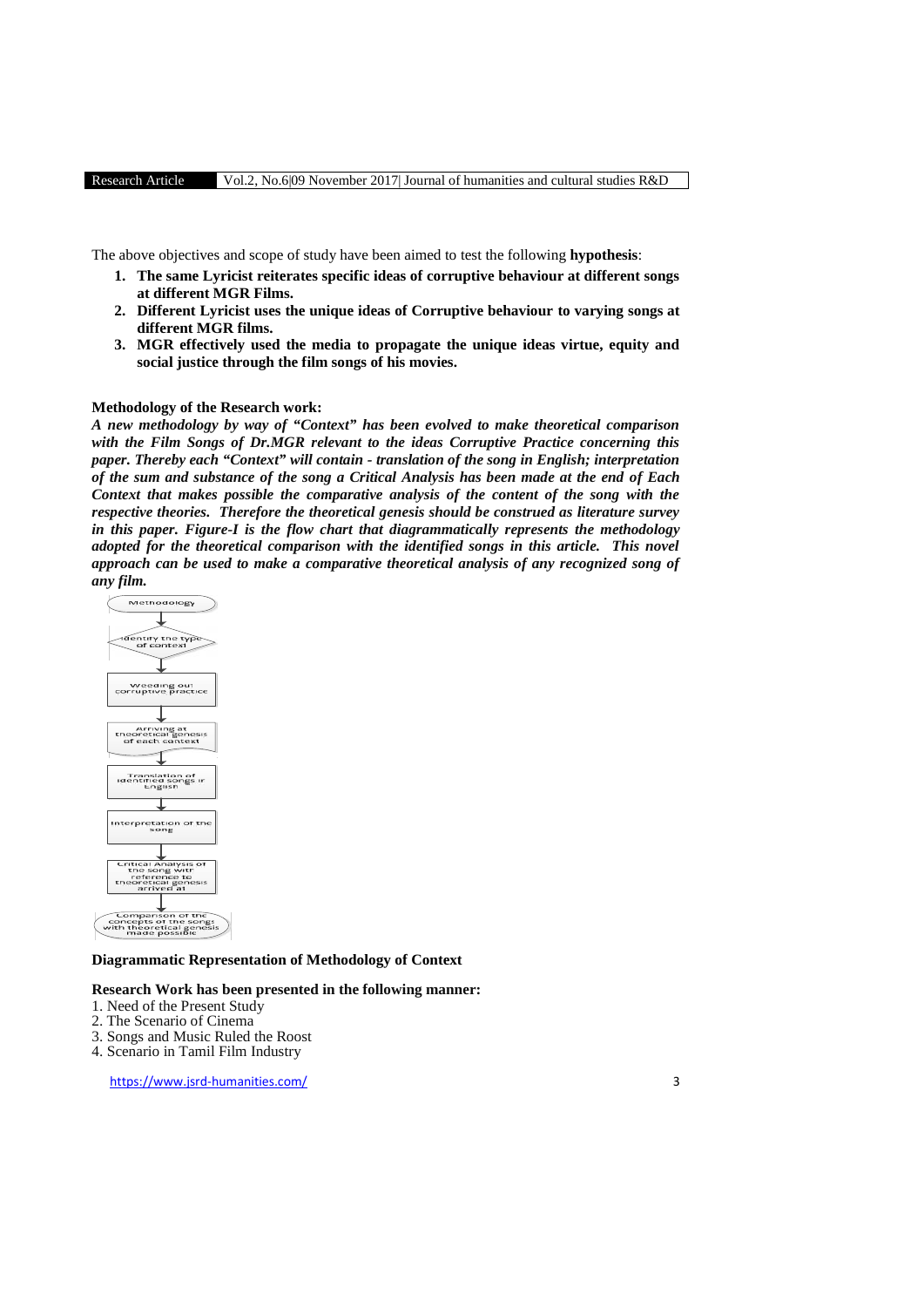- 5. Bird's Eye View of Dr.M.G.Ramachandran's life history
- 6. Theoretical Genesis of Corruptive Practice
	- 6.1Corruptive Practice a Historical Perspective
	- 6.2Economic Consequences of Corruption
	- 6.3Corruptive attitude A limited Historical Perspective
	- 6.4Theoretical Groundings of Corruptive Behaviour and

6.5Drawing ideas, concepts or pointers with which a comparison can be made with the identified film songs which contain ideas or concepts.

6.6 The concept of Righteousness as propagated by Thiruvalluvar

- 7. Dr.MG.Ramachandran produced quality songs by availing the services of eminent Tamil scholars (writers) for the benefit of the society.
- 8. Comparative Analysis of the 12 songs identified with the above ideas that contain the ideas of corruptive practice and the way forward to weed out this heinous practice.
- 9.Theoretical Advancement made in the research work

#### **1. The need for the Present Study**

It is reported that Movies and music have been a natural combination ever since the sound was first added to moving images. Whether a film is a tear-jerking drama, an action-packed thriller or a side-splitting comedy, the right song at the right moment will always elevate the impact of a scene. Not only that, many songs written for films have stood on their own, with the popularity of some eclipsing the movies that inspired them. Of late, there were bewildering outcomes that were reported in research studies about emotional impacts created by music's and their adverse effects particularly on the youth. The American Academy of Paediatrics reports adverse and staggering effects created by rap music that panics the listener and goes to the extent of altering their character and they go wild and commit mistakes resulting into crimes (2).This report has been published to guide and define the Child Health Care System and / or Improve the Health of all Children. **A brief sum and substance of the report i.e.** "Policy Statement—Impact of Music, Music Lyrics, and Music Videos on Children and Youth" is reproduced as follows:

Research on popular music has explored several areas such as its effects on schoolwork, social interactions, mood and effect, and particularly behavior. Several theories have been developed to explain the relationship between music and practice, and some studies have demonstrated that there is a relationship between music and emotions, regardless of age. Although the emotional response to music depends on the way it is presented, it is also true that it is closely related to the age of the listener and the experiences or preconceived ideas they bring to the music, **the effect that favorite music has on children's and adolescents'behavior and emotions is of paramount concern**.**There is a particular concern related to the lyrics of some genres of music and their effect on children and adolescents. Lyrics have become more explicit in their references to drugs, sex, and violence over the years.**

A content analysis of the top 10 CDs performed by the National Institute on Media in 1999 revealed that each of these CDs included at least 1 song with sexual content. Forty-two percent of the songs on these CDs contained very explicit sexual content. Lyrics of some music genres, such as rock, heavy metal, rap, and new emerging genres such as reggaeton, have been found to revolve around topics such as sexual promiscuity, death, homicide, suicide, and substance abuse. **Most recently, some rap music has been characterized by the presence of explicit sexual**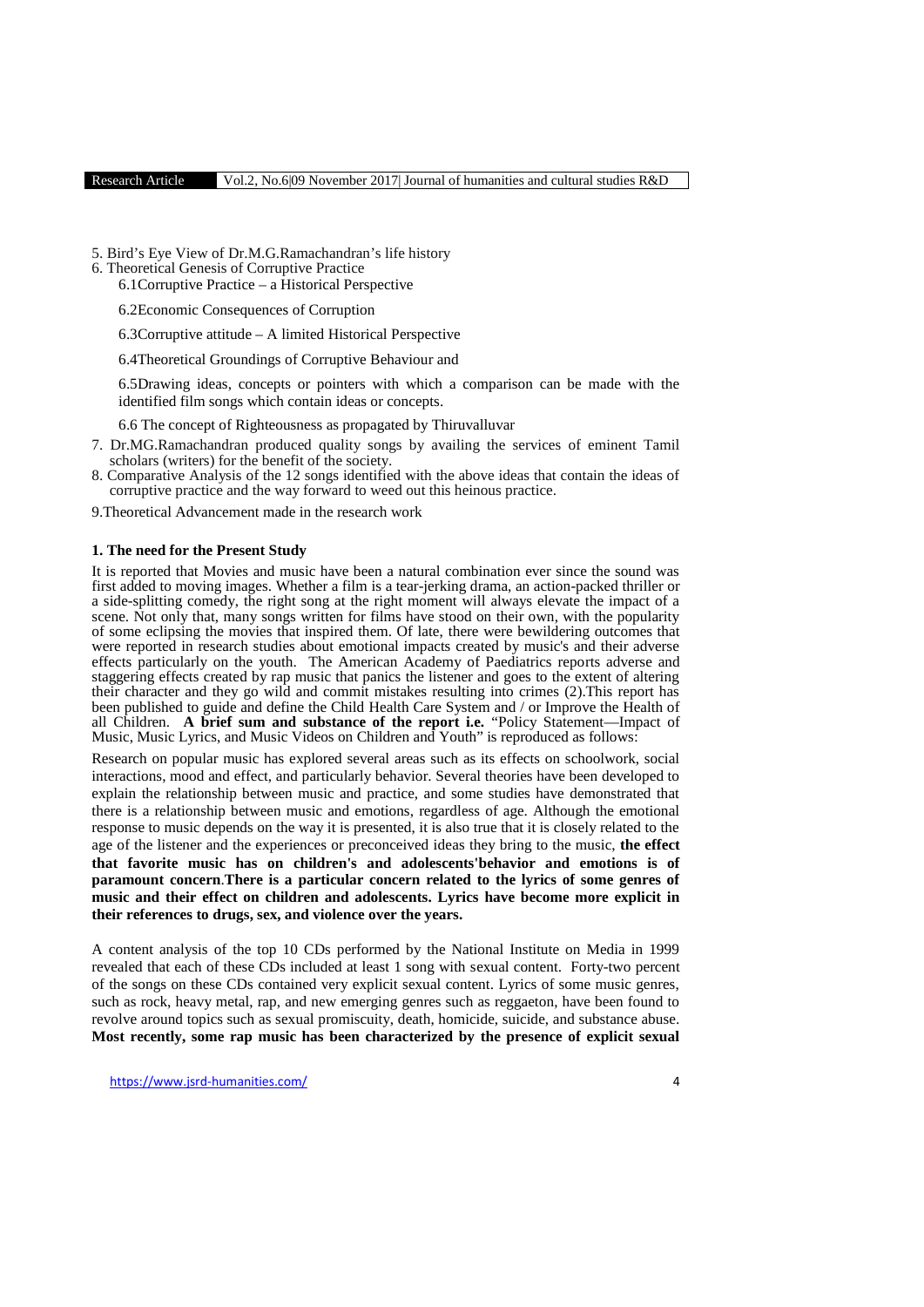**language in its lyrics as well as messages of violence, racism, homophobia, and hatred toward women. Drug, tobacco, and alcohol use also tend to be glorified in these songs.** *Heavy metal and some rock music have been associated in some studies with an increased risk of suicide. Fans of heavy metal music have been reported in the literature to have more problems with school authorities and teachers than students who are not fans of that type of music. Heavy metal music-listening has also been associated with increased depression, delinquency risk behavior, smoking, and conduct problems. Fans of heavy metal and rap music showed a greater tendency to engage in reckless behavior than their peers who were not fans of those types of music.*

Given the above staggering scenario the American Academy of Pediatrics made the following recommendations:

Pediatricians should become familiar with the role of music in the lives of children and adolescents and identify music preferences of their patients as clues to emotional conflict or problems. And they should explore with patients and their parents what types of music they listen to and music videos they watch and under which circumstances they consume these media.

Pediatricians should encourage parents to take an active role in monitoring the type of music to which their children and adolescents are exposed and to be aware of the music they purchase. Pediatricians should encourage parents and caregivers to become media literate.

Pediatricians should sponsor and participate in local and national coalitions to discuss the effects of music on children and adolescents to make the public and parents aware of sexually explicit, drug-oriented, or violent lyrics on CDs and cassettes, in music videos, on the Internet, and in emerging technologies.

**Performers should serve as positive role models for children and teenagers. The music-video industry should produce videos with more positive themes about relationships, racial harmony, drug avoidance, nonviolent conflict resolution, sexual abstinence, pregnancy prevention, and avoidance of promiscuity.**

#### **The Scenario in India:**

The scenario in India then is precisely not known as research in this area is lacking but it is a fact that youths have started listening to such rock music and we can witness violence on the above lines (maybe on a lesser scale). There is an article about effects of rock music which states that "Drugs" were often largely associated with the rock lifestyle. Rock music also espoused the use of marijuana. Reggae singer of 70's. Bob Marley popularized the use of marijuana in his famous song "smoke" two joints". One can find students smoking joints filled with marijuana in several colleges and universities. This seems to be a rage and is being practiced in different parts of the world. Marijuana is prevalent among youngsters because they believe that taking marijuana stimulates thinking and leads to a philosophic, positive life attitude. It causes a euphoric feeling. The use of marijuana was not the worst; the mass distribution of acid came next (3).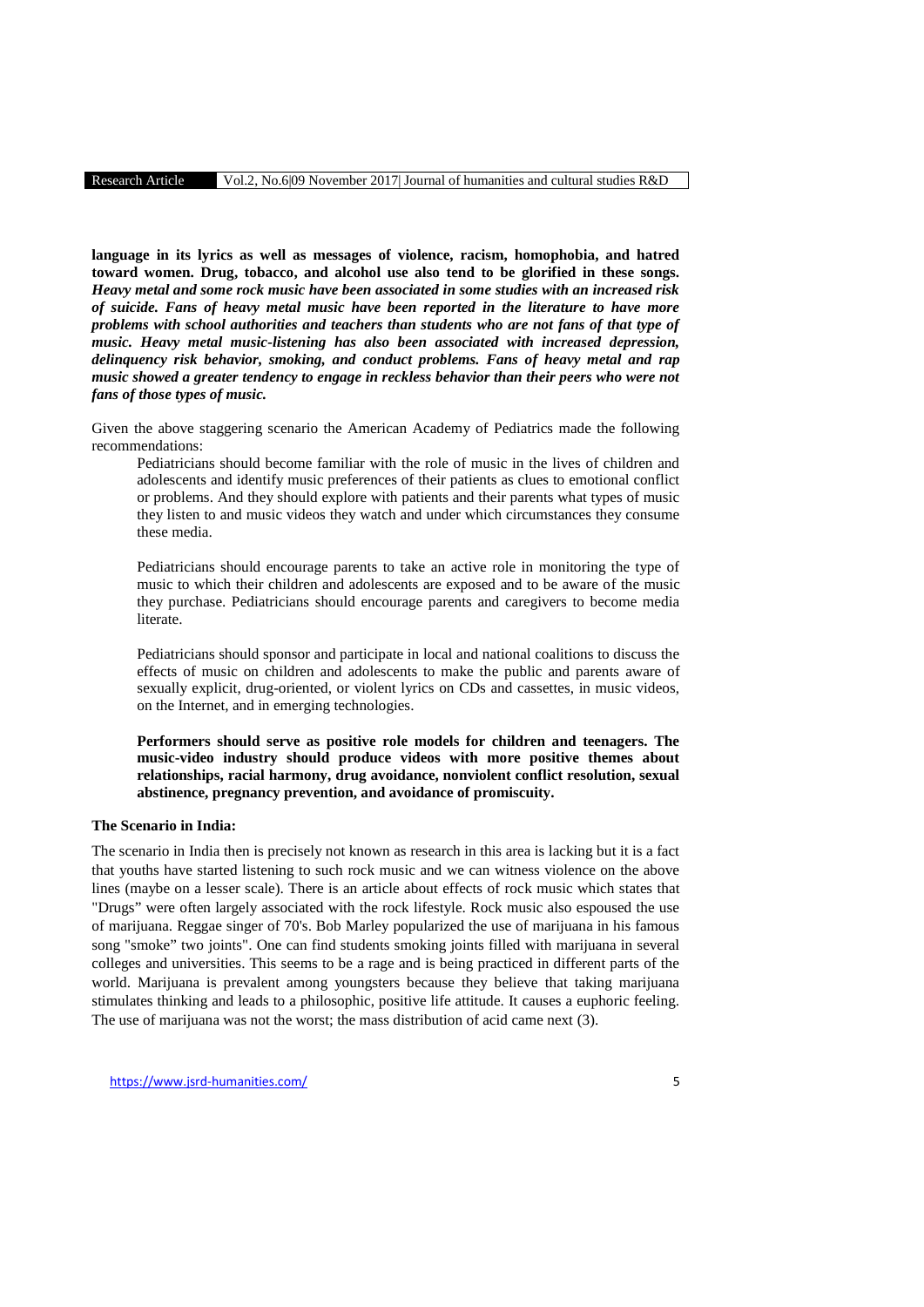#### **Deterioration in the quality of film songs as held by Kaviarasu Kannadasan:**

The peers and eminent personality like the great KaviarasuKannadasan who wrote thousands of songs with philosophical import express concern over deteriorating variety of music including contents of the lyrics of the songs. In the book "Cinema Santhayil Mupathu Andugal"(4) the eminent Tamil poet who still lives in the minds of millions of Tamils through his evergreen songs traces the following:

Knowingly or unknowingly the quality of music is deteriorating day by day. Not only music in cinema excepting Carnatic Music all other forms of music are losing its grammar. It starts somewhere and ends at nowhere and we are bound to listen to such music now a day.

The contents of such lyrics are inferior in grammar than the ordinary prose. Where do we account such music? Not only in Tamil Nadu but all over the world such sins are happening.

The situation was not dangerous15 years ago (the first edition of the book was released in 1981. Kannadasan was mentioning the positions way back in 1976). Good poetries were converted into cine songs. In this line, I can never forget the services of KV Mahadevan. He used to take into consideration the age-old *Sangam* words in my poetry. His assistant Mr.Pugaledhi was an excellent Tamil scholar. He used to compose music even when we use words consisting of great inner meaning from ancient Tamil texts. Uncle Mahadevan composed music of nearly thousands of my songs which he did after I wrote them.

When *cabaret* dance songs took place in Tamil Cinema, the above-unwarranted situations had begun to invade in the music of Tamil Cinema. Today's music is just its development. Those days the folk village songs composed by KV Mahadevan and MS Viswanathan were admired by us, because these musicians were also exposed to folk village songs. Given their deep devotion to music, the music directors those days gave life to the songs. Those days are the golden days in my life. I have seen thousands of my songs in print and two thousand songs were re-arranged. Though I have written five thousand songs, if it were read around two thousand songs will looklike poetry.

The song in the movie "Nejil Oru Alayan" Muttana Muthallavo was written in ten minutes. The song in Padikatha Methai i.e. Ore oruVurile was written in a hurry while I was going to the bank; the song sattisuttathada for the move Alayamani was written at the Egmore Court; the song that had jovially become famous elanthambalam was written when I was starving. While reading the BagavatGira, I wrote the song "kalangalilavalvasantham".While I went along with Peringar Anna for an election campaign to Pondicherry I wrote the song Athan Ennathan while eating evening snacks in a shop. The song Alayamanin Osaiyai Nan Kettan was written while I was traveling in a train – sitting by the side of the window in the early hours.While I was so much attached with Karmaveerar Kamarajar (the former Congress leader and also Chief Minister of Tamil Nadu) I composed the song "Ullathil Nalla Vullam" for the movie Karnan. I would have written about 200 songs like this.

#### **2. The Scenario of Cinema**

It was in 1927 the first speaking movie produced by Warner's Brothers titled "Jazz Singer" released in America. Later, in 1931 a film by name "Alam Aara" was released in India. That was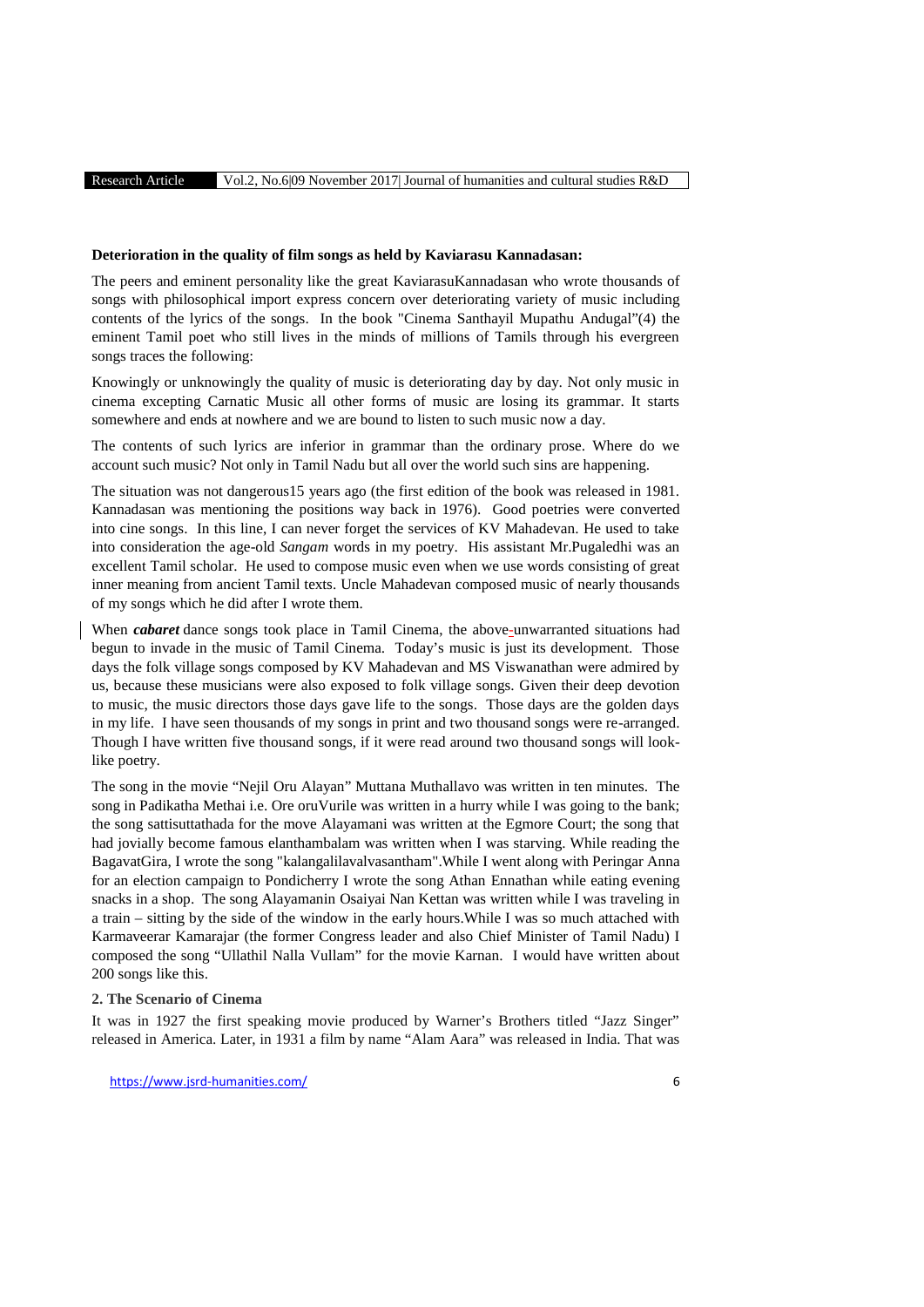the first movie from Indian Cinema Industry which was produced in Hindi and Urudu. The person who produced the movie AlamAara also produced "Kalidas" in Tamil and Telegu. During those days there used to be more than 50 songs in a film and Kalidas itself consisted50 songs. Though the movie Kalidas was produced at the expense of Rs.8000/- it fetched an overwhelming collection of Rs.80,000/-(5). It is a fact that when cinema came in to existence in India, movies were produced on the basis of stories from puranas (Ramayana, Mahabharatha and other philosophical and mythological stories) because the general masses wanted to see their heroes such as Sri Rama, Lord Krishna and others in movies as they have heard about them only from the holy books. Kalidas was a famous story from Sanskrit. Later, producers tried to produce films dubbing from other languages including other countries. For example, the movie "Man in the Iron Mask" was produced in Hollywood based on a novel. Mr.Sundaram of Modern Theatres produced a movie called "UttamaPuthiran" dubbing from Man in Iron Mask (6). When the Indian film industry was producing movies on the basis of stories from the puranasand popular kings of ancient past; few movies on social movements such as Menaka, Anathai Pen and Sabapathi were produced. However, when the movie by name Nam Iruvar (we two) released in 1947 by AVM Productions; many movies on the basis of social evils or crisis were produced. AVM productions flourished in the Tamil Cinema enduring restrictions from the Government of India owing to Second World War. It should be emphasized here that the screenplay written by Peraringer Anna for movies such as Velaikkari (Servant Maid) or OrIravu (one night) by social evils attained great success and Anna became popular during 1940's. The greatest success that was achieved by the Tamil Film Industry was the production of the film "Para Sakthi" screenplay written by Dr.KalaignarKarunanithi (a great political leader known for his scholarship in Tamil and former Chief Minister of Tamil Nadu many times) which had attracted the attention of many people in Tamil Nadu.

#### **3. Songs and Music Ruled the Roost**

History of world cinema proclaims that certain movies became popular because of its super-hit songs. For example, Broadway melody was a super hit movie in the 1930's which hit the box office at US\$ 3.00 million, and music and its lyrics attracted the attention of millions of fans (7). In collaboration with Arthur Freed, who wrote the lyrics, Mr. Brown compiled an impressive list of standards, such as, "You Were Meant for Me," "You're an Old Smoothie," "Broadway Melody of 1929," "All I Do Is Dream of You" and "Alone". Again the film *The Great Ziegfeld* released in 1935 amazed the world of cinema by its scintillating songs (8). In 1944 **Going My Way** composed by Robert had certainly dominated the Hollywood. The biggest comedy but infused music in the movie and become the highest grasping movie that had hit the box office of the value of 7.5 million; that had made even the Pope to admire and offered accolades. This movie had won seven Oscar Awards in all the categories. One of the biggest successes in the film in the 1930s and the pride of MGM at the time, it wasacclaimed as the greatest musical biography to be made in Hollywood and remains astandard in musical filmmaking. Again in 1951,*An American in Paris* known for its success towards music (Steve Sullivan 2017).In 1960's Leyoned Bird – West Side Story won Oscar in all the categories including the best music and best song; more to say that more innovation has been made in sound mixing in the movie and stood as the first and foremost in the innovation of sound mixing and paved the way for more exploration in the future not only in the Hollywood film industry but also in other film industry as well. Released on October 18, 1961 through United Artists, the film received highpraise from critics and viewers, and became the second highest grossing film of the year in theUnited States. The film was nominated for 11 Academy Awards and won 10, including best picture (as well as a special award for Robbins), becoming the record holder for the most wins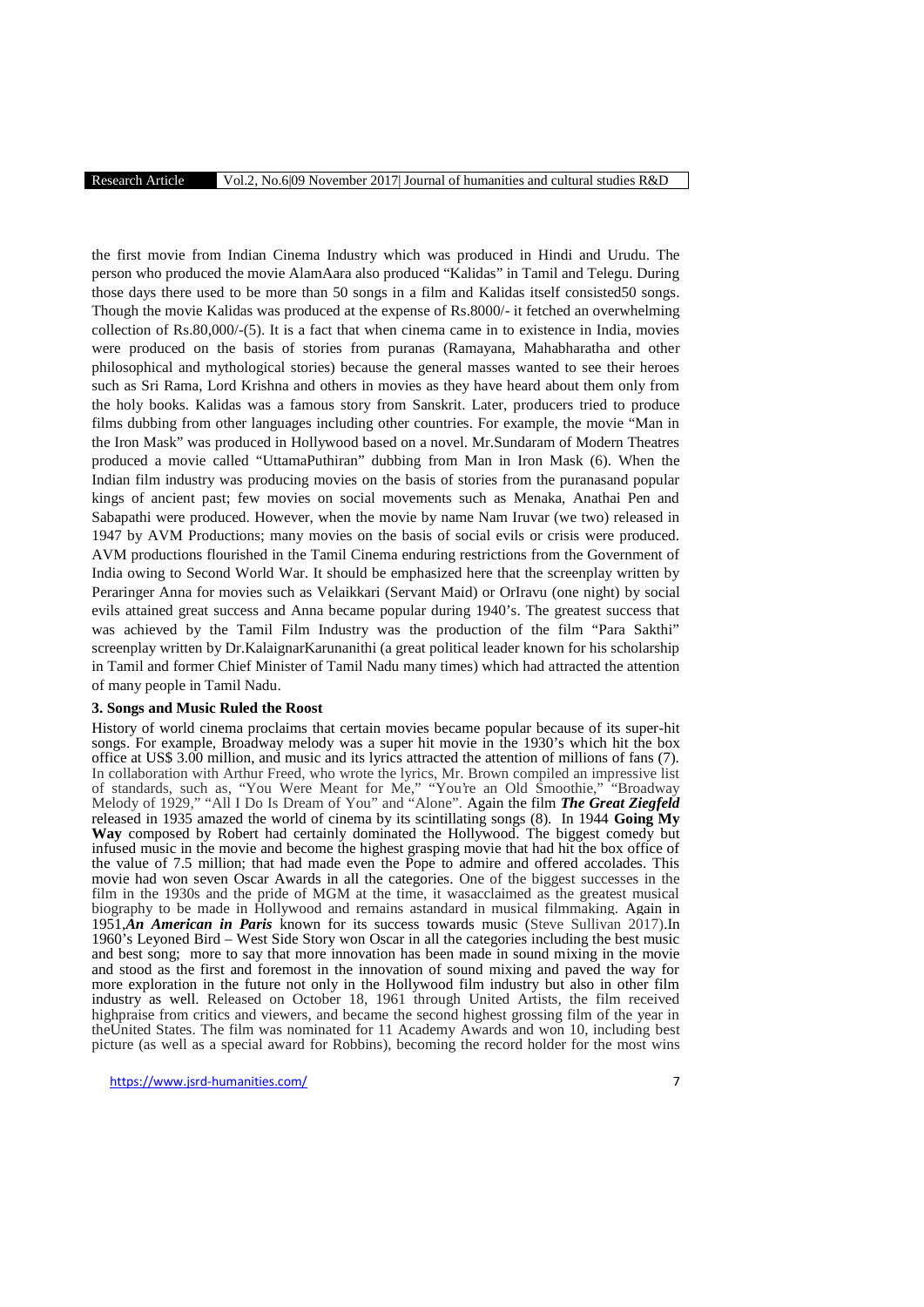### for a movie musical (9). **4. Scenario in Tamil Film Industry**

The fact remains the same in Tamil Nadu, Southern India wherein there were films which had become popular for its songs and appealing contents of the song as they contained lyrics with full of meaning. The following song is the reflection of Tamil Culture and the importance given for braveness and valour.

Consider the following song from the film *Mannadhi Mannan* ("King of Kings") which was a 1960 Indian Tamil Language swashbuckler directed and produced by M.Natesan. The film features MGR, Anjali Devi and Padmini in lead roles. The story of the film was written by Kaviyarasu Kannadasan, had musical score by Viswanathan and Ramamoorthy and was released on the eve of Diwali festival in 1960. The film achieved cult status and remembered for the melodious music, meaningful lyrics and dialogue, the dances by Padmini, Ragini and Anjali Devi and the impressive performance by MGR, and the opening song, 'Acchham Enbathu Madamaiyada' helped MGR become a cultural icon (10).

#### **English Translation of the Song:**

# **To fear is ignorance and bravery is the quality inhibited in Dravidians. Death may come at the age of six or hundred**

**However, we are duty bound to protect the motherland**

**King Cheran established the stone after defeating KanagaVijyan**

**King Pandiya hosting his flag containing the symbol of fish at the Himalayas lived a life of bounty**

**A woman belongs to Tamil culture even-while bearing the child will nurture braveness The child, in turn, will rescue his mother in times of need**

**Million may live and die but whose name remains in the mind of people**

**Only those brave valorous soldiers and those who protect and uphold the dignity of the people**

**Their names alone will remain in the annals of history**

#### **Interpretation of the song:**

This song is a reflection of ancient Tamil culture wherein importance was given to bravery (11). It says that death may come either at the age of 6 or 100 but a soldier mustprotect his motherland even at the cost of death. The ancient Tamil King Cheran extended his empire up to Bengal after defeating the then King KanagaVijayan. King Vijayan later went to Sri-lanka after the defeat. According to history, King KanagaVijayan and several hundred of his followers fled to Sri Lanka after being defeated. In Lanka, they displaced the island's original inhabitants (Yakkhas) and established a kingdom and they became the ancestors of the modern Singhalese people (12). King Pandya went up to the North from the Southern part and erected his famous fish symboled flag. These two establishes the fact that the ancient Tamil Kings tried to extend the boundary of their kingdom and ruled the entire India. This song further goes to the extent of narrating that bravery is part of the Tamil Culture and every mother will nurture the concept of courage to their children. The song finally concludes with a philosophical note that millions may take birth and die but the great warriors who saves the motherland and protect the prestige and prime of the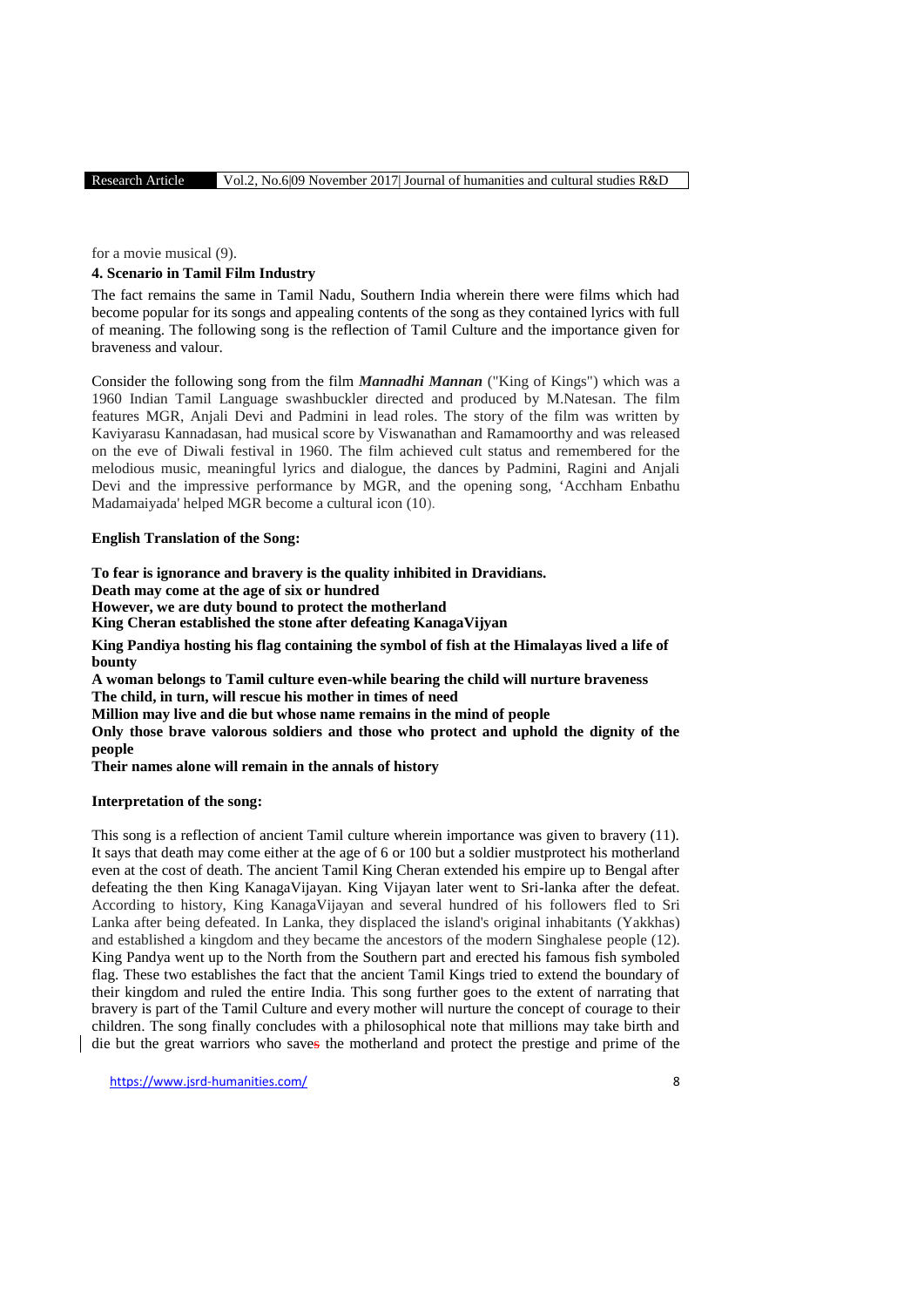countrymen, alone will be remembered by posterity. The above song gives a beautiful synopsis of the Tamil Society and emphasizes that the King's primary duty is to protect the prestige and prime of his subjects. Indeed such songs have become so popular and millions of people viewed them in the u-tube even these dayshttps://www.youtube.com/watch?v=gAMipwXehK0 1,338,296 views.

What is important from the above song is that it denotes the word Dravidians. The word Dravidians denotes Tamil Culture. Peraringar Anna who was the undisputed leader of Tamil Nadu in his famous speech in the Upper House of Parliament of India in April 1962 made the following remarks as quoted by **Prof.K.Anbalagan in his inaugural address the Dravida Iyakkam**(13).

I claim, Sir, to come from a country, a part in India now, but which I think is a different stock, not necessarily antagonistic. I belong to the Dravidian Stock. I am proud to call myself a Dravidian. That does not mean that I am against a Bengali or a Maharashtrian or a Gujarathi. As Robert Burns has stated, "A Man is a man for all that, I say that I belong to the Dravidian stock, and that is because I consider that the Dravidians have got something concrete, something distinct, and something different to offer to the nation at large. Therefore it is that we want self determination".

**Prof.Anbalagam further states "Swami Vivekananda opines that** "The Madras Presidency is the habitat of the Tamil race whose civilization was the most ancient and a branch of worm called the Sumerians, spread a vast culture on the banks of the Euphrates, in very old times, whose astrology, religious lore, morals furnished the foundation for the Assyrian, and Babylonian civilization, and whose mythology was the source of the Christian Bible. Another branch of the Tamilians spread from the Malabar Coast, and gave rise to the wonderful Egyptian civilization, and the Aryans also are indebted to this race in many respects. It is now important to understand two crucial terminologies, i.e*. Dravidian* and *DravidarIyakkam though it is not contradicting to each other but differ in its subtle essence.*

### **Dravidian**

#### **Anbazagan further states: (in his own words) PP 84-85**

The ancient classical Tamil literature speaks volumes about the rule of the kings who were regarded as the foremost in the country and their WILL would prevail in the society. These Kings had a leadingprinciple in their duty i.e. to protect every citizen of his country. The Kings regarded the people as their own body thereby treated the sufferings or injustice caused to his citizen as their own and thereby had close relationship with the common people in the country. Though the nation was ruled by a dynasty the rights of the every citizen was given utmost importance and thereby equity, justice and democracy prevailed. For example, Manuneedhi Cholan, a righteous King of this lineage ruled his country with justice and honesty. One day his son Veedhividangan, on his way to the temple in a chariot runs over a calf. The mother of the calf the cow pulled the bell for injustice meted out to its child, the calf. Hearing it, the King immediately ordered his son to be punished. Despite the advice offered by learned counsels the King was very stubborn about punishing his son perhaps the same way he killed the calf. This scene depicts the punishment being practiced indicating the virtuousness and unprejudiced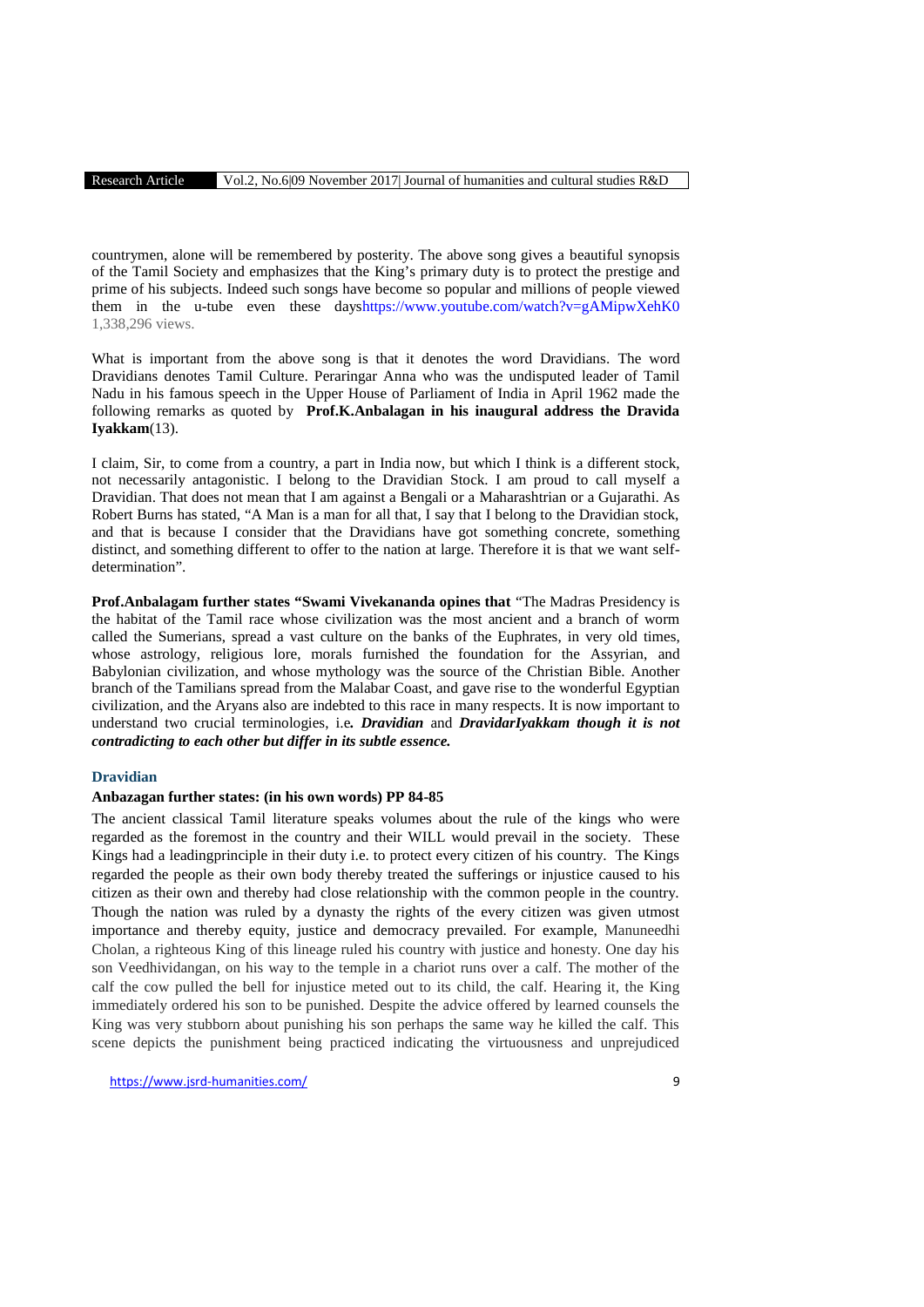deportment of the Kings of those periods. For them all were equal including blood relations. The life of King Began is a classic example of charity. Began who went in disguise to visit his country to inquireabout his people noticed a peacock shivering in the cold. As soon as he saw it, he took off his shawl, and covered the peacock. The thought "all creatures should live happily" and that "the king must wipe off the troubles" of all his subjects, made King Began cover the peacock with his shawl. The generosity and kindness of the king is evident from this act (14). It is believed by some linguists that the Dravidian people were well spread all across the Indian sub-continent and it is because of this the Indus Valley civilization (Harappa and Mohenjo-Daro) is also referred to as a Dravidian civilization. Kurukh, Malayali, Tamil, Telugus and Tuluvas people who belong to Dravidians in India (15).

#### **DravidaIyakkam**

The invasion of Aryans to the Tamil Society and the distinction made by them had not only enslaved the Tamils to the lower rung in the social hierarchy but also undermined the Tamil language and Tamil was made to regard inferior to Sanskrit. The above was the double blow that enslaved the Tamils for decades. It was the great E.V.RamaswamyNaicker who was later called as Thanthai Periyar formulated the idea of "Dravida Iyakkam".He established his Self-Respect Movement in 1925breaking in the process from the Indian National Congress party. The DravidaIyakkam's original goals were to eradicate the ills created by the existing caste system including untouchability and on a grander scale to obtain a "Dravida Nadu" (Dravidian Nation) from the Madras Presidency. The party often adopted a hard-line approach and was usuallyinvolved in mass attempts to change the system outright. One such incident included bringing Adi-Dravidas into the inner sanctum sanctorum of temples and threatening Brahmin priests to recite hymns in Tamil instead of Sanskrit. The party did not accept the independence granted to Indians. Thanthai Periyar viewed Independence as the transfer of power from British to the Brahmin-Bania; as the so-called upper class the Brahmins occupied all criticalpositions in India. With a firm belief that caste-based reservations are the only way to empower the underprivileged, Periyar supported reservations in education and employment right from 1919. In fact Periyar was instrumental in introducing reservation in Tamil Nadu from 1921 even before independence. The organization laid the foundation for further Tamil people involvement into politics. It enthused a new Tamil spirit that later on led to the formation of many. Though it failed to achieve its novel idea of an independent Dravidian nation, it fostered a spirit of unity amongst the Dravidians, especially in opposing the Hindi language in the seventies. Dravida Kazhagamfirmly rooted for the implementation of Mandal Commission report, which was later adopted by the V.P. Singh led government in 1990. It has also involved itself in the Srilankan Tamils issue and has been vocal in support of LTTE (16).One of the greatest achievement made under this premise is that the 69% reservation for the other back ward classes adopted by the iron hearted Puratchi Thalaivi (*Revolutionary Leader*) *SelviJ.Jayalalitha* when she was the Chief Minister of Tamil Nadu that earned her the title of *Samooga Neethi Katha Veeranganai (Woman Saviour of Social Justice)*and entered in the portals of the annals of history of the great DravidarIyakkam which is envied by all her rivalries and friends too (17).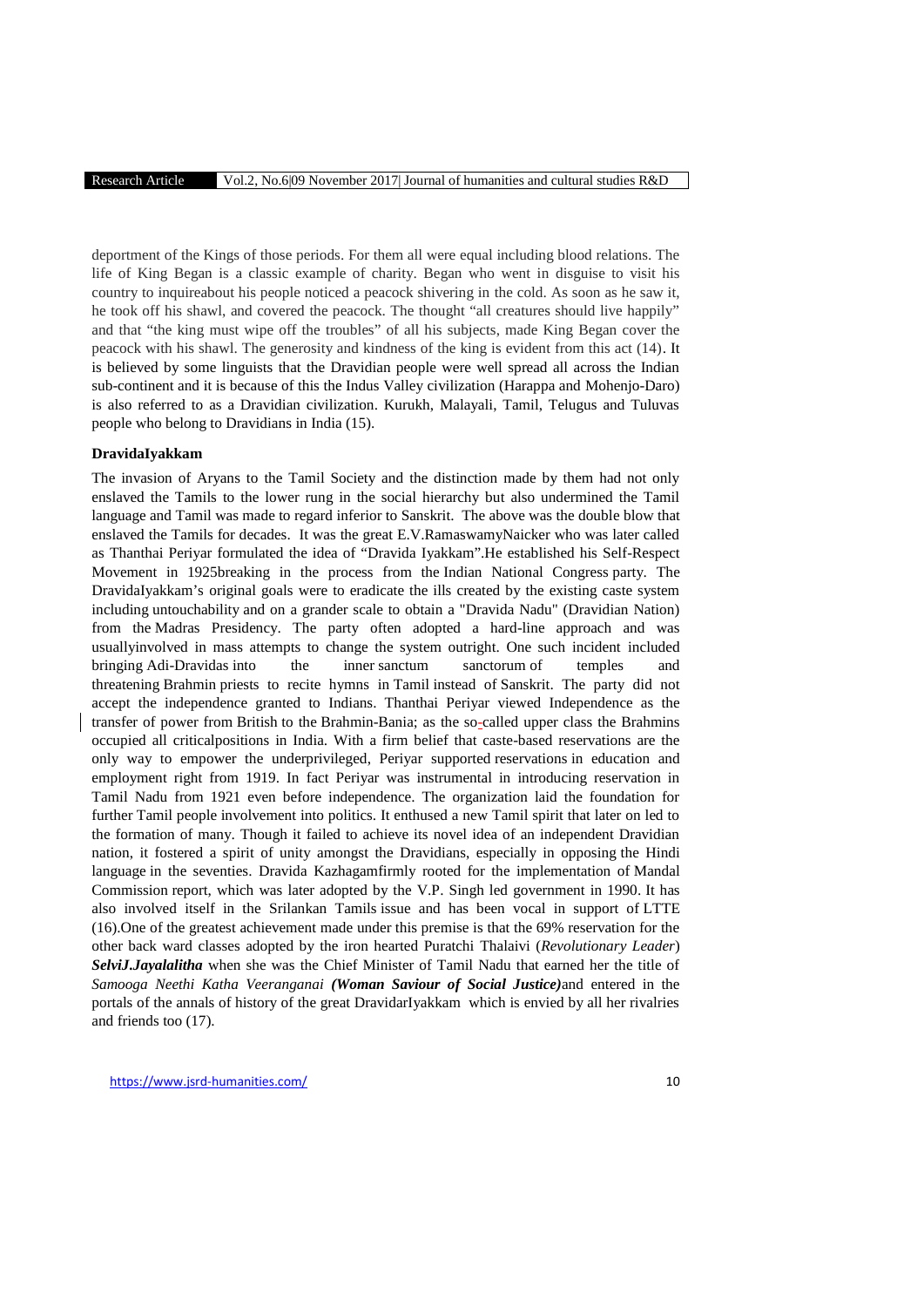The **Justice Party**, officially the **South Indian Liberal Federation**, was a political party in the Madras Presidency of British India. It was established in 1917 by T. M. Nair and P. Theagaraya Chetty as a result of a series of non-Brahmin conferences and meetings in the presidency. The communal division between Brahmins and non-Brahmins began in the presidency during the late 19th and early 20th century, mainly due to caste prejudices and disproportionate Brahmin cal representation in government jobs. The Justice Party's foundation marked the culmination of several efforts to establish an organization to represent the non- Brahmins in Madras.

During its early years, the party was involved in petitioning the imperial administrative bodies and British politicians demanding more representation for non-Brahmins in government. When a diarchal system of administration was established due to the 1919 Montagu–Chelmsford reforms, the Justice Party took part in regulatory governance. In 1920, it won the first direct elections for the presidency and formed the government. For the next seventeen years, it created four out of the five ministries and was in power for thirteen years. It was the main political alternative to the nationalist Indian National Congress in Madras. After it lost to the Congress in the 1937 election, it never recovered. In 1944, Periyar transformed the Justice Party into the social organization Dravidar Kazhagam and withdrew it from electoral politics. A rebel faction that called itself the original Justice Party survived to contest one final election, in 1952 (18). Dravidar Kazhagam would, in turn, gave birth to many other political parties including Dravida Munnetra Kazhagam and All India Anna Dravida Munnetra Kazhagam.

Thanthai Periar nurtured Peraringar Anna through his self-respect ideology. Later Anna turned a great political leader in Tamil Nadu. Peraringer Anna rightly denotes about democracy (in his own words):

*"Democracy is not a mere form of government alone – it is an invitation to a new life – an experiment in the art of sharing responsibilities and benefits – an attempt to generate and coordinate the inherent energy in eachfor the common task. Hence, we cannot afford to waste a single talent, impoverish a single man or woman or allow single individual to be stunted in growth or held under tyranny and the universities should through the graduates it sends forth year after year, annihilate the forces that attempt at aggrandisement and tyranny, fight against case and hypocrisy and enthrone human dignity. To re-establish such life and rights to the common man"*

The above important historical narration gives a bird's eye view of History of Tamil Culture and the implicit changes it had undergone and how the lyricist and poet Kaviyarasu wonderfully brings home the facts in a film song for the benefit of the society. It is therefore clear that songs were written to disseminate certain important message for the benefit of the common man in the society. **Let us see the brief history of the Hero of the Topic Bharat Ratna Dr.Maruthur Gopala Menon Ramachandran before proceeding to the sum and substance of intellectualgenesis of corruptive behaviorarrived for this comparative study.**

# **5. Brief History of Dr.MGR (A bird's Eye View)**

Dr.MGR belonged to a majestic family. His father Shri.Maruthur Gopala Menon was a district magistrate in Thrishoor of Kerala. Shri.Maruthur Gopala Menon was so straightforward and gave averdict against his relatives by merit of the case, which had resulted in rift within the family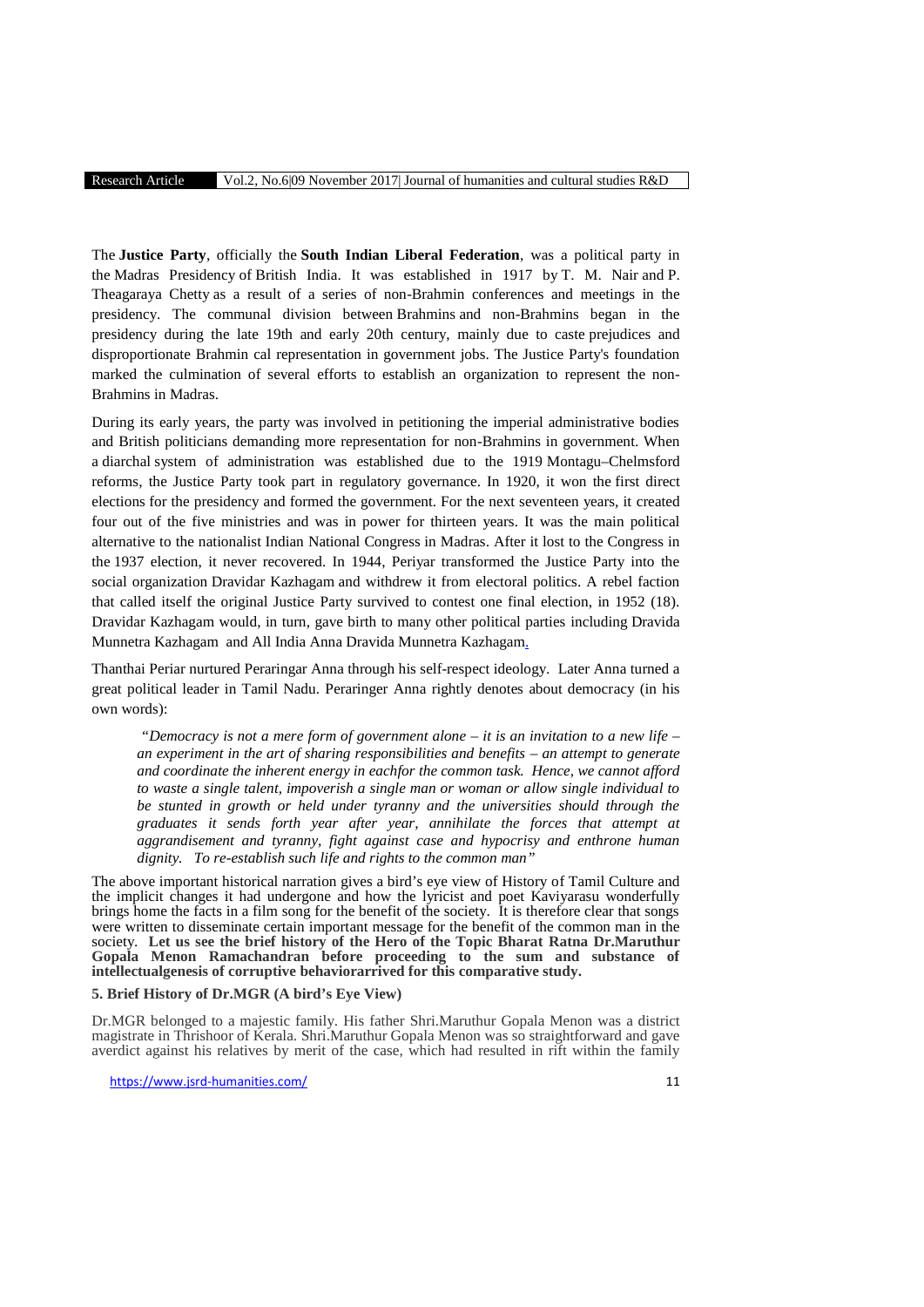circle and Maruthur Gopala Menon decided to move to Srilanka in 1913. Ram Pillai and Velupillai supported MGR's father financially to settle in Kandi of Srilanka (19).MarudurGopalan was initially employed as an English teacher in a College and later entered into the judiciary service of Sri Lanka as a District Judge of Kandi (20). Dr.MGR was born on 17th Jan. 1917 at Kandi of Srilanka. Sri.Muruthur Gopla Menon, passed away in 1920 at that time MGR's age was only three. After the demise of Shri.Maruthur Gopala Menon mother Satyabhama moved to Kumbakonam of Tamil Nadu where Mr.Narayanan lived. Mr.Narayanan was the maternal uncle of Dr.MGR. Dr.MGR and his elder brother Sri.Chakrapani studied in a Government school in Kumbakonan. Due to compelling situation prevailed in the family, MGR decided to take up employment at the very young age and joined Madurai Original Boys Company with the help of his uncle Mr.Narayanan. Mother Satyabhama agreed to this idea with great hesitation. Initially, MGR's salary was four and  $\underline{a}$  half rupees per week. In this company MGR associated with comedy actor Kali; N.Ratinam and PU Chinnappa. MGR learned the nuances of acting and acted more than 30 dramas within the age of 15 years. MGR along with his brother MG Chakrapani got a chance to act in the movie "Sathi Leelavathi". MGR's role in the movie was "Inspector". The movie was released in the year 1936 and both of them received a salary of Rs.100/-. The first time MGR could own a hundred rupee note. In the course of time, many chances to act as *inspector* in various other movies came but MGR did not accept as he feared that he will be sealed in the role of an inspector for ever.

However, he acted in small roles in movies like Iru-Sagothirargal (two brothers), Maya Machindra, Prahaladan, Ashokumar, SithaJananam, TamilariumPerumal, Dasipen that proved his acting skills. Later he was offered a chance to act as a hero in the movie "Chaya" but production of the movie was later dropped. Thus for nearly nine years MGR had to struggle before he got a chance to act as *a hero* in the film Rajakumari released by Jupiter Pictures. Rajakumari was released in 1947 and, much to the surprise of Mohideen, it turned out to be a big success! The profits were huge. MGR arrived as a hero and it was the beginning of an astonishingly successful career that would be discussed for years to come exclaimed in the leading English News Paper (21). Later, A.S.A. Samy'sMarmayogi (Robin Hoodlike adventure) set the formula for MGR films where he bashed up the villains and saves the heroine. The trend of the solo entry song for the hero started with MGR in his film MalaiKallan, where he appears singing 'Ethanaikaalamthaanemaatruvarindhanaatiley' (How long did politicians try to cheat people). The period witnessed, so to say the transformation of a matinee idol is becoming a demi-God for his fans and MGR joined the political party, DravidaMunnetraKalagam (DMK) in 1953 owing to the influence of C.N.Annadurai(22). Jupiter Films, a significant film production company from Coimbatore that made path-breaking films such as Menaka and Velaikkari that dealt with social issues such as widow re-marriage and women empowerment. "They set new trends at a time when mythological films ruled. They replaced songs (sometimes going up to a 100 in one film) with dialogues in chaste Tamil, and reached the common man. Velaikkari is adapted C.N. Annadurai's play. It marked Arignar Anna's debut in films as a writer and it is such films that later played a role in strengthening the Dravidian political movement," The film created the trend of the concept of "Robin Hood" and inspired various films like NeelamalaiThirudan (1957), MalaiyoorMambattiyan (1983), Gentleman (1993) and Sivaji (2007) The film Malaikallan also created the trend of philosophical songs and introduction songs for the lead actors (23). Ownthe National Film Award for Best Feature Film in Tamil President's Silver Medal in 1954 at the 2nd National Film (24).

The dream of general public in Tamil Nadu that their Hero should become a political leader and rule them had come true when MGR founded AIADMK in 1972 and then became the Chief Minister of Tamil Nadu in 1977. Some of the significant welfare schemes that were introduced by him as Chief Minister of Tamil Nadu are:

- He ordered 20 kg of rice to be given through Public Distribution System through TUCS and reduced the rate of rice to Rs.1.75/-
- He introduced ascheme for assistance to the destitute women for their marriage expenses.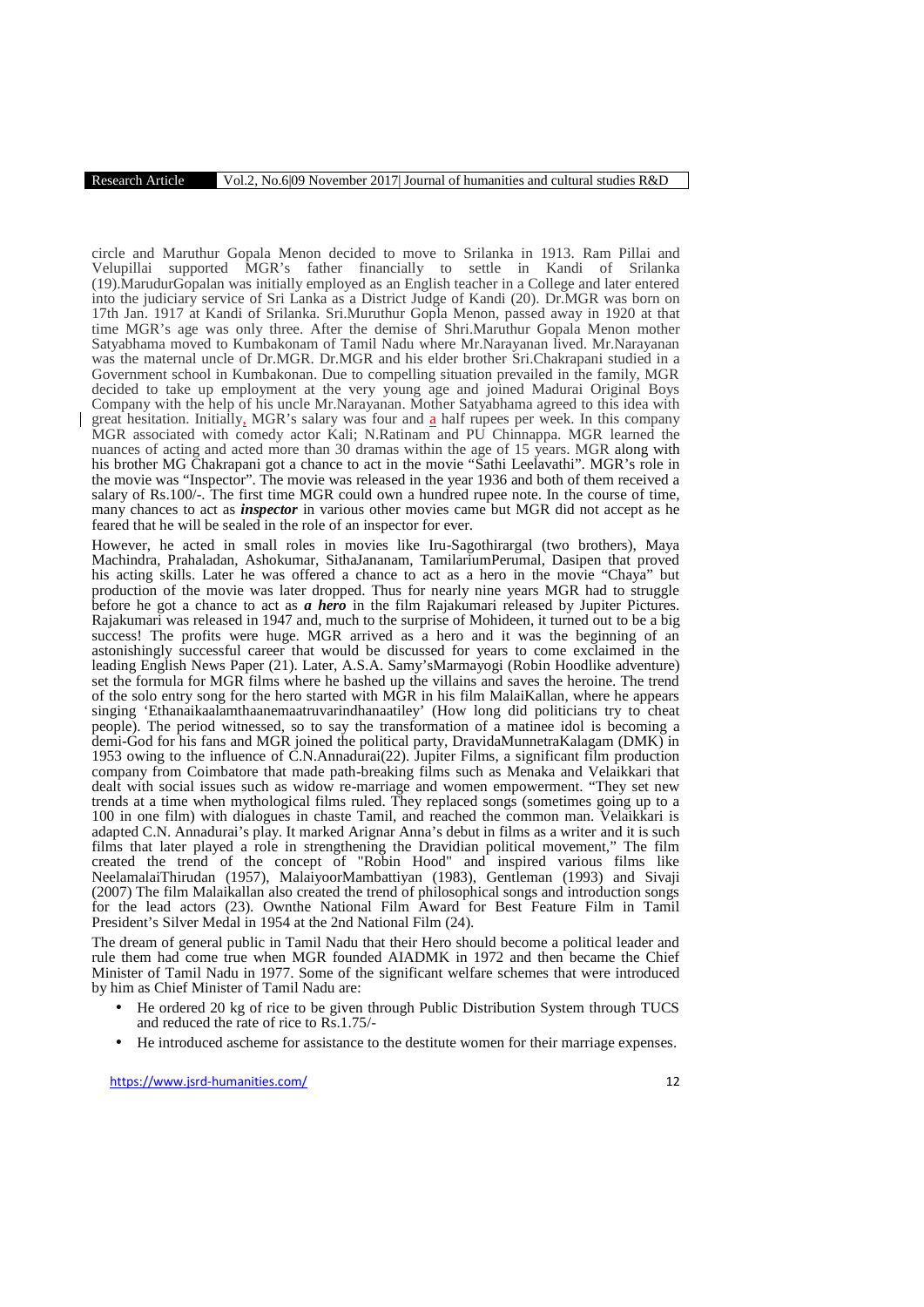- In 1980s MGR took **strict action against Naxalites**. He gavea free hand for the police to go against the naxals and till today there is no naxalism/maoism in Tamil Nadu.
- M.G.R implemented a lot of freebies to whom it is needed. Freebies including aSewing machine for ladies etc.
- M.G.R opened **Vandalur Zoo**, the largest zoological garden in India.
- M.G.R created **Tamil University** in Thanjavur.
- M.G.R conducted 5th **Tamil World Conference** in Madurai.
- M.G.R established nearly six Universities **Mother Therasa Women's University**
- **Bharathiar, Bharathidasan and paved the way for building private engineering colleges are realizing the importance of creating technical manpower.**
- He was successful in **getting share of Cauvery Water from Karnataka** with his personal visit to the then Chief Minister's residence.
- Introduced the famous free mid-day meals scheme called the Chief Minister's NoonMeals Scheme.

Bharat RatnaDr.MGR who was a great follower of Peraringer Anna introduced the concept of Annaism when he launched the political party in 1972.When reporters sought clarity, Ramachandran said Annaism was a blend of the subtleaspects of Gandhism, communism and capitalism, which would be strictly implemented within the party. Dr.MGR introduced one very important legislature after accepting the Sattanathan Committee's Recommendation i.e. reservation by economic deprivation irrespective of the cast.

Just before MGR's rule the Pre University Course (PUC) was in existence. The students have to study upto 11<sup>th</sup> standard in schools and then move to PUC in colleges and Universities. MGR accepted the recommendation of Lakshmana Swami Mudaliar'sCommittee and abolished PUC. Instead, MGR introduced a new scheme of  $+1$  and  $+2$ . The classes for this section are required to be undertaken in the schools itself. This has created a revolution in the education system of Tamil Nadu. When the numbers of Universities were less, the aspirant who went to PUC education was less, in fact, the opportunity in getting admission towards PUC was difficult at that time. Thereby, the students who hail from the Villages had to stop their education at the SSLC level itself. Before the introduction of  $+1$  and  $+2$  the enrolment in the colleges and Universities in Tamil Nadu was only nine thousand the admission to  $+1$  was increased to leap and bound; nowadays about 9.00 lakh students wrote  $+2$  examinations. If one looks at this angle the abolishment of PUC opened up avenues for greater enrolment in the +2 system and thereby aspirants towards higher education or the number of pupil who can enter into the portals of University system increased muchfolds and thus the literacy towards higher education has also increased.When the demand for collegiate education aroused MGR established more arts and science colleges including polytechnic Institutions. Towards the Engineering Education MGR evolved a formula which was popularly known as MGR-Formula wherein it was required to deposit Rs.25.00 lakhs with the government to start a Private Engineering College. 50% of the seats should be given to Government. The remaining 50% of the seats can be filled by the college authorities. Since not many investors came forward may be out of fear i.e. what will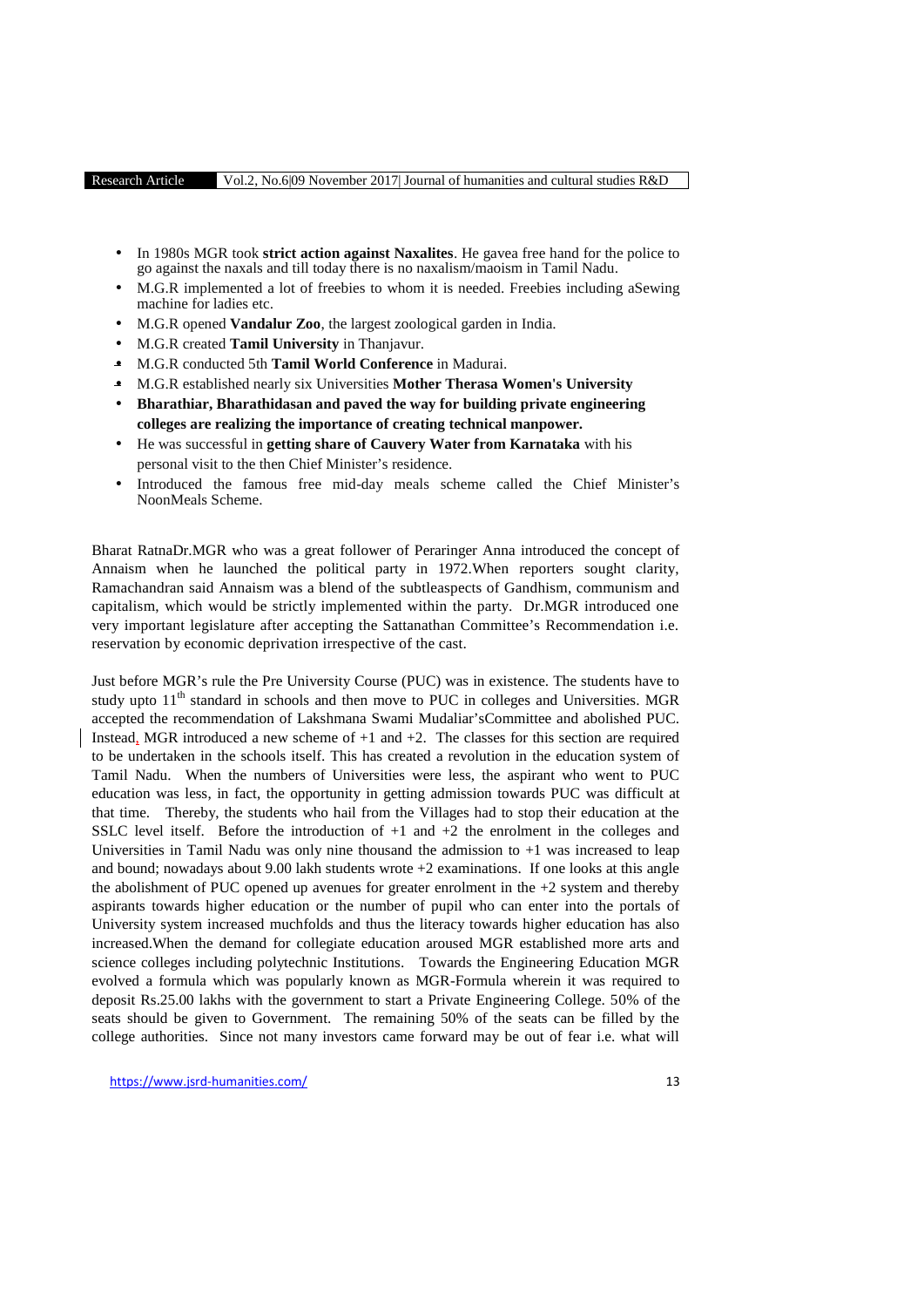happen if theadequate candidate did not come forward to enroll. Even if they come, whether such an investment would yield abetter profit. It was Pollachi Na Mahalingam and Ramco Cement Proprietor RamasubramaniaRaja came forward to establish engineering colleges. The VIT and Kalasalingam Engineering Colleges came later. To encourage higher penetration of private institution a policy decision was taken from the Government side to sell government lands at alesser price. The Private Engineering Institutions emerged only on such facilities created by MGR Government and made an explosion towards higher education. Today we have more than 500 engineering institutions and 300 polytechnic institutions are the result of such an effort by Bharat Ratna Dr.MG Ramachandran (25).



**Thanthai** Periyar



Bharat Ratna MGR with Peraringer Anna *SelviDr.J.Jayal*



*alitha Woman Savior of Social Justice*

**Mis en forme :** Police :(Par défaut) Times New Roman, 12 pt, Couleur de police : Couleur personnalisée(RVB(17;68;102))

**Mis en forme :** Police :(Par défaut) Times New Roman, 12 pt, Étendu de 0,15 pt

# **6. Theoretical Genesis of Corruptive Practice 6.1 Corruptive Practice and Historical Perspective**

Corruption has been termed today most aptly as a global phenomenon. It is found almost in every society in one form or the other from time immemorial. One of the classic example that can be found in the life of Christ Jesus was that his own disciple identified him for a mere 30 silver coins. **Thirty pieces of silver** was the price for which Judas Iscariot betrayed Jesus, according to an account in the Gospel of Matthew 26:15 in the New Testament (26). Can this act be construed as greed or aggrandizement of wealth or jealous; well it may be all of them put together.RamAhuja, states that in ancient times, the judges received bribes in Egyptian, Babylonian and Hebrew societies. In Rome, bribes were a common feature in elections to public offices. In France, judicial offices were sold during the fifteenth century. England was described as a 'sink-hole' of corruption in the seventeenth and the eighteenth centuries. In the nineteenth century also, corruption was so rampant in Britain that Gibbon described it as the most infallible symptom of constitutional liberty (27).

In India, Kautilya had referred in his "Arthasastra" about embezzlement by government servants out of the state revenue. He has detailed about forty types of embezzlement and corrupt practices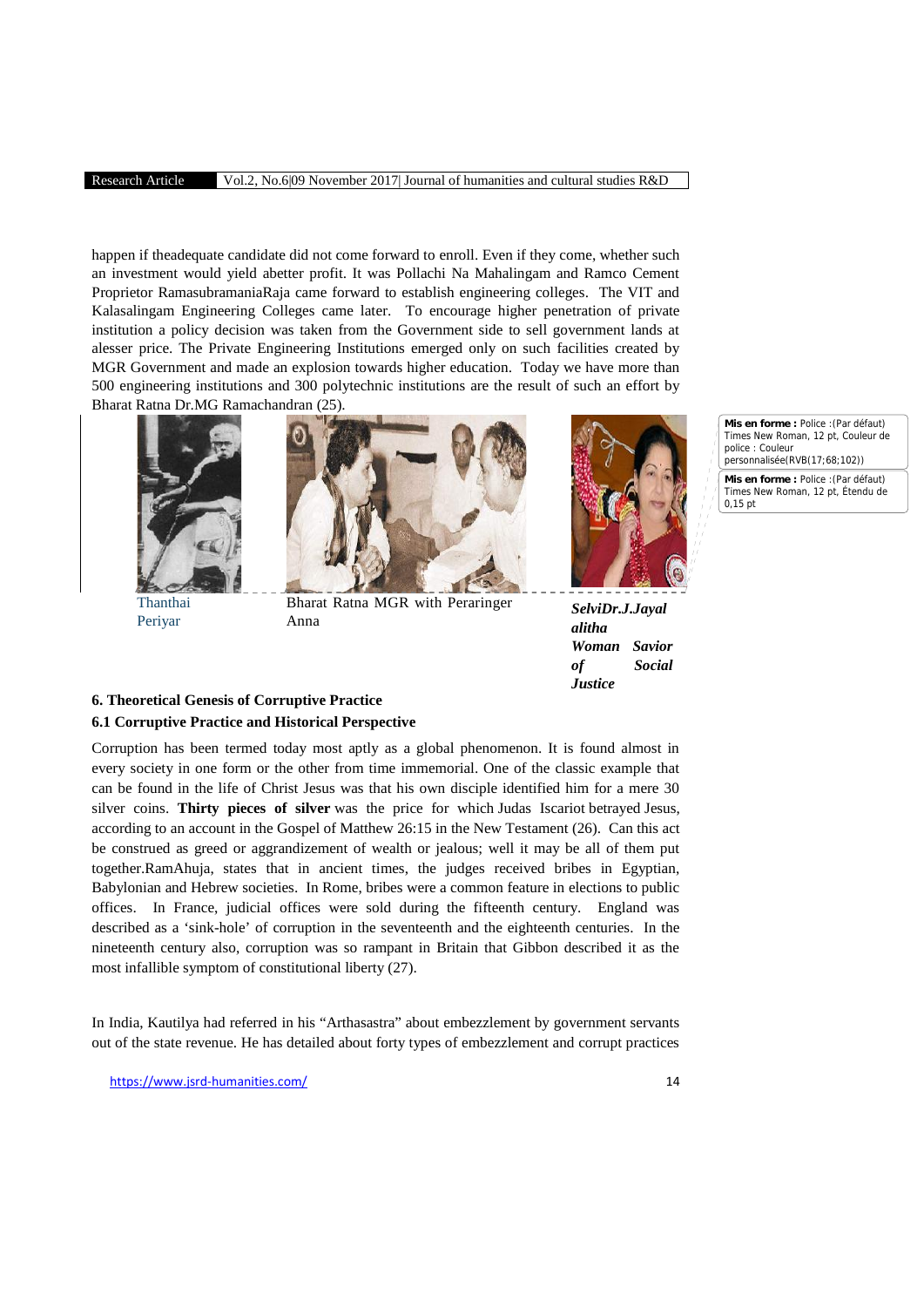adopted by government servants. During Ashoka's regime, corruption prevailed on a lesser scale. In medieval society, scope for corruption was less because only a few authorities existed for the collection of taxes. During the British rule, bribes were accepted not only by the Indian officials but by the highly placed British officials too. Robert Clive and Warren Hastings were found corrupt to such an extent that they were tried by a Parliamentary Committee after their return to England (28).

The annual index of Transparency International issued on Wednesday for 2016 placed India with Brazil and China in the 40th position (29).At this juncture it is worth mentioning what had appeared in The Hindu (the popular English Daily of South India especially Tamil Nadu) dated 26.1.2017 (on the eve of Republic Day of India):

**A major international index of corruption and transparency has placed India on the watch list for its inability to curb mega corruption scandals and petty bribery. The annual index of Transparency International issued on Wednesday for 2016 placed India with Brazil and China in the 40th position. India's condition showed growth with inequality, it said. India's on going poor performance with a score of 38 reiterates the state's inability to effectively deal with petty corruption and large scale corruption scandals," said Transparency International. The impact of corruption on poverty, illiteracy and policy brutality showed that not only was the economy growing but so wasinequality.South Asia had performed poorly. Bangladesh at 27th and Nepal at 29th positions were slotted in the highly corrupt section. Pakistan, at 32, also came in the red zone. Afghanistan ranked 15th was in the "highly corrupt" list with South Sudan, North Korea and Libya. The organization recognised China's recent anti-corruption campaign under President Xi Jinping which had been targeting 'tigers and flies' and slotted it alongside India. China's latest score was an improvement of three points. India, though it improved two ranks, remained in the same red-zone of corruption.**

After noting the staggering news about corruption it is now imperative to understand what motivates the practise of corruption which is the objective and scope of the present research and the following aspects that follow within the scope of the study are dealt with:

- 6.2 Economic Consequences of Corruption
- 6.3 Corruptive attitude A limited Historical Perspective
- 6.4 Theoretical Groundings of Corruptive Behaviourand
- **6.5 Drawing ideas, concepts or pointers from which theoretical comparison can be made with the identified film songs that contain such ideas or concepts.**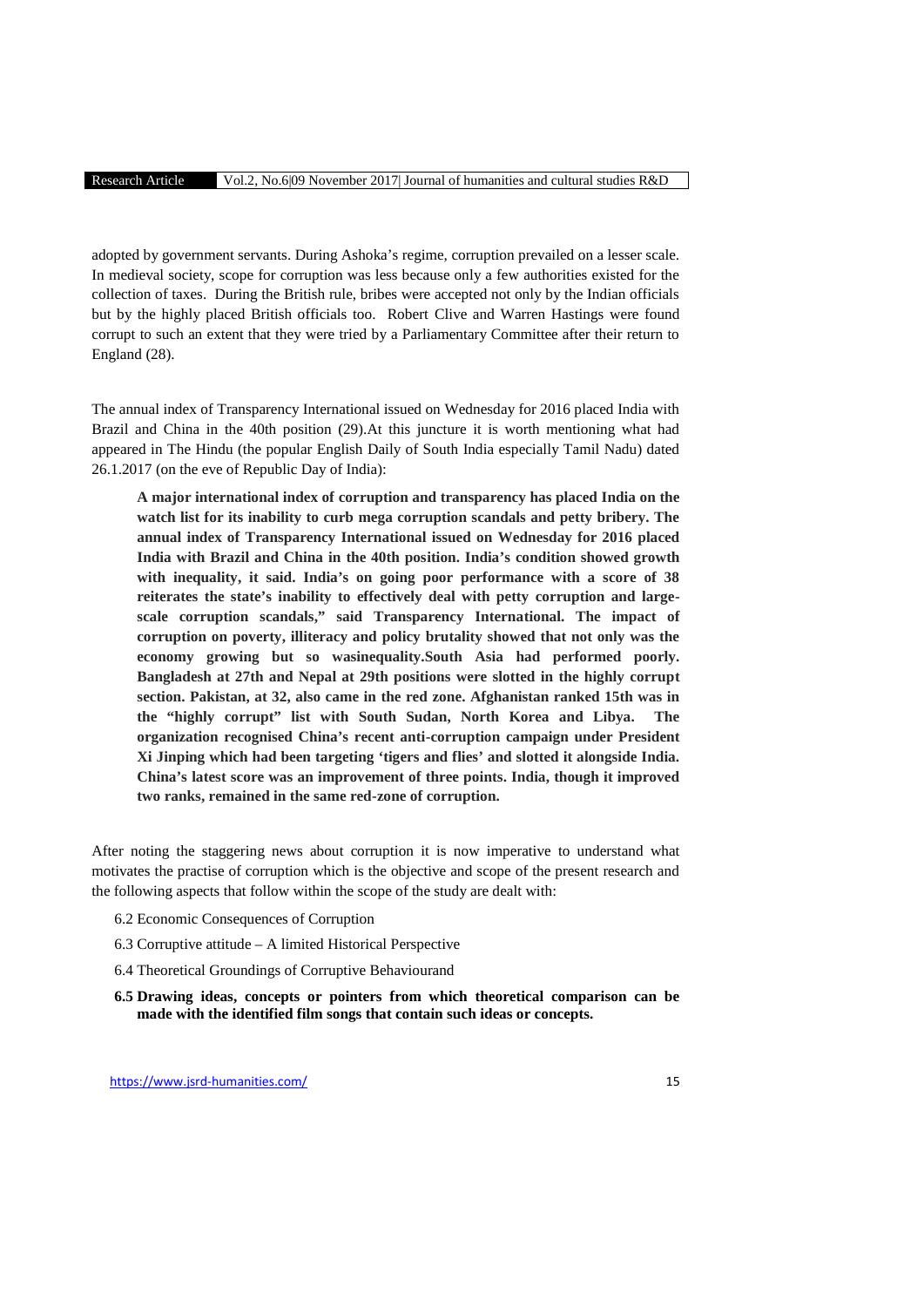#### **6.2 Economic Consequences of Corruption**

It is generally recognized that corruption has the following effects:

- It affects the economy by undermining growth and development through hindering or deterring foreign or local investment. It is estimated that 1% reduction of GDP has the cascading effect of loss of 1.00 lakh crore rupees of Indian Economy (30).
- It affects the quality and composition of public expenditure projects.
- It distorts policy and resource allocations, thereby increasing inefficiency.
- It undermines fiscal objectives through non-optimal collection of taxes and revenues as the unofficial underground economy flourishes.
- It undermines trust and credibility in Institutions and procedures.
- It threatens human security through linkages and drugs and organized crime.
- Because of the unjust access it facilitates, the bulk of the citizenry has to put up more often than not with limited social and political goods and services.

Dr.S.Manikandanetal notes that "Corruption can create social and political unrest if left unchecked.In addition, corruption takes its greatest toll on the poor and therefore it is no doubt it erodes the moral fiber of the society" (31).

There are a number of empirical studies providing overwhelming statistical evidence to show that countries with high corruption levels have poorer economic performance. There are several channels through which corruption hinders economic development and growth: briefly, it reduces investment (both domestic and foreign), it distorts the size and composition of government expenditure away from education, health and the maintenance of infrastructure towards less efficient projects that have more scope for manipulation and bribe-taking opportunities, and it weakens the financial and tax system, strengthening the underground economy and encourages political links to organized crime groups. Most importantly, a secure connection has been demonstrated between corruption and increasing levels of poverty and income inequality.

#### **6.3 Corruptive attitude – A Limited Historical Perspective**

ShriAdhiSankaracharya in His timeless wisdom in the "Bhajagovindam" exclaims: "Oh fool! Do not aspire for more wealth than what you already have and be satisfied with it". All that one possesses in this life is the product and result of one's past actions (karma) in the previous life. Not aware of this aspect and developing the attitude to possess, acquire, hoard will only result in disequilibria of mind and thereby giving room for lust and greed (32).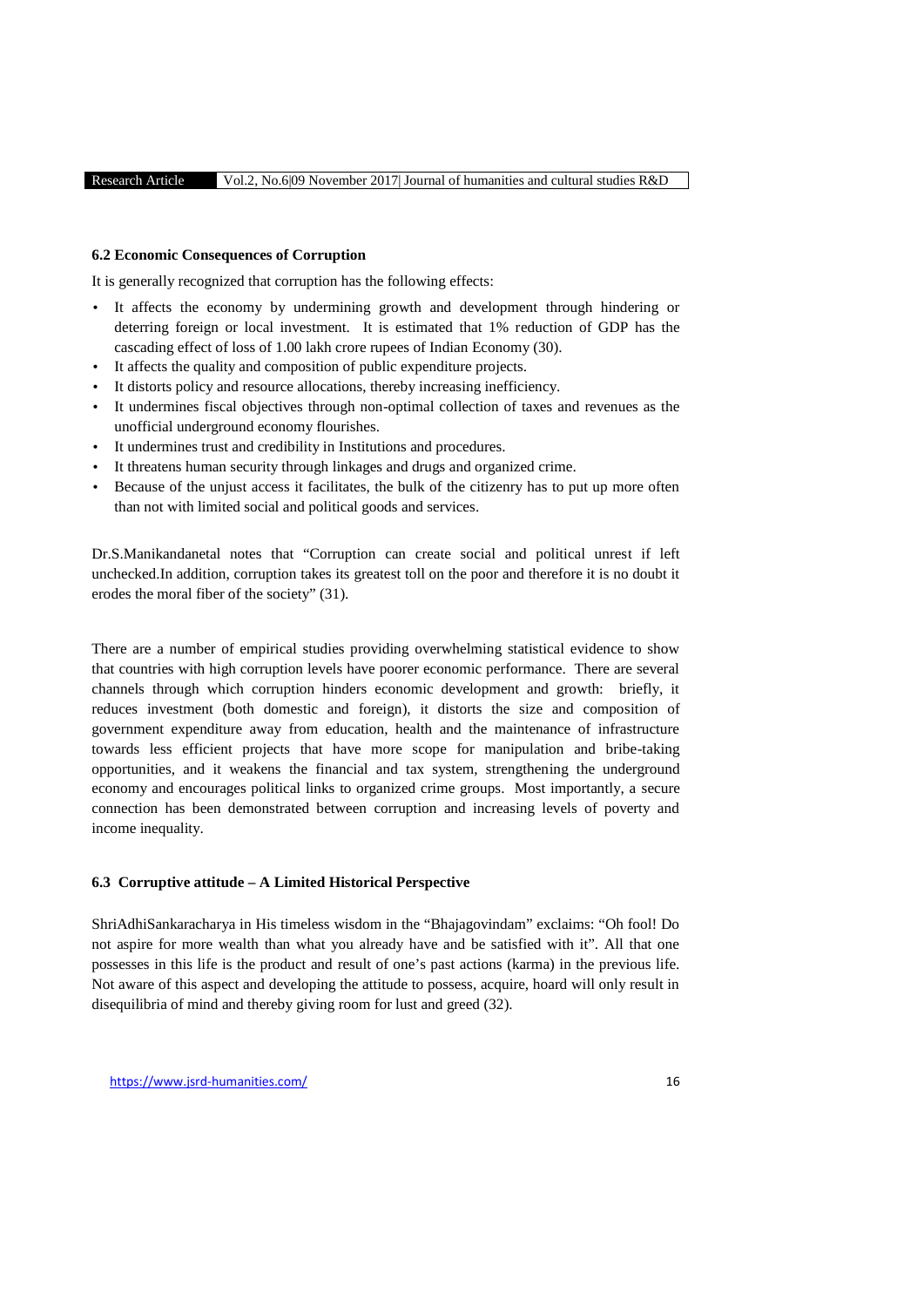In a survey conducted by Bribe-Payers (BPI) of the Transparency International (TI), the respondents shared views on the issue of why senior public officials and politicians in many countries take bribes. LalaCamereropined that Low salaries are not a sufficient reason for people to engage in bribe-taking and therefore came to a conclusion that *greed* is another factor to be considered**. It is, thus, necessary to ponder over the factor of greed especially the origin and growth of greed.**

In Mahabaratha, Chapter 11, which is entitled as, talks*on the dharma of a King*; Yudhishtra asked his grandfather the great Bheeshma so many beautiful questions on morality. Two of such issues are relevant to the subject matter here. For the sake of convenience and analysis, the same is given below (33):

- **Yudhishthira: How did the word RAJAN come into use when a king is addressed? A King is like any other human being on the earth. His body and limbs are like those of anyone else. His understanding, his senses, are similar to those of many others. He has the same joys and grief's, the same number of years to live on the earth, like anybody else. How then did it happen that he is considered different? This world is made up of men who are far superior to him in intelligence, bravery and other accomplishments. And yet, this one man rules the others: though they are superior to him. Why should it be the rule that all the others worship one man?**
- **Bheeshma:** I will tell you. In the beginning there was no king. There was no punishment. These two were not needed then. Men were all righteous and each man protected the other. As time passed by, the hearts of men began to be invaded by errors. Once error enters the heart, the mind gets clouded and the sense of right and wrong begun to wane. It was even so with the men of distant times. *Covetousness was the first guest invaded in their hearts. When covetousness came into life, men began to want things, which did not belong to them. The next passion to be born was lust. Lust can never exist alone. It had the companion of warth. As soon as these terrible passions found places in the hearts of men, righteousness paled into insignificance.* Along with this confusion, another calamity took place the Vedas disappeared. Righteousness was completely lost in the world. The Gods were then overcome with fear. They went to Brahma the Pitamaha and said: Look on the world you have created our Lord! It is threatened with destruction. Please save it and save us! Brahma assured them that he would find a way. He then composed a treatise consisting of a hundred thousand lessons. It consisted of Dharma, Artha, Kama and Moksha. He dealt with them in great detail. He formulated the rules of chastisement. The main features of this treatise on chastisement dealt with punishment of two kinds: open and cruel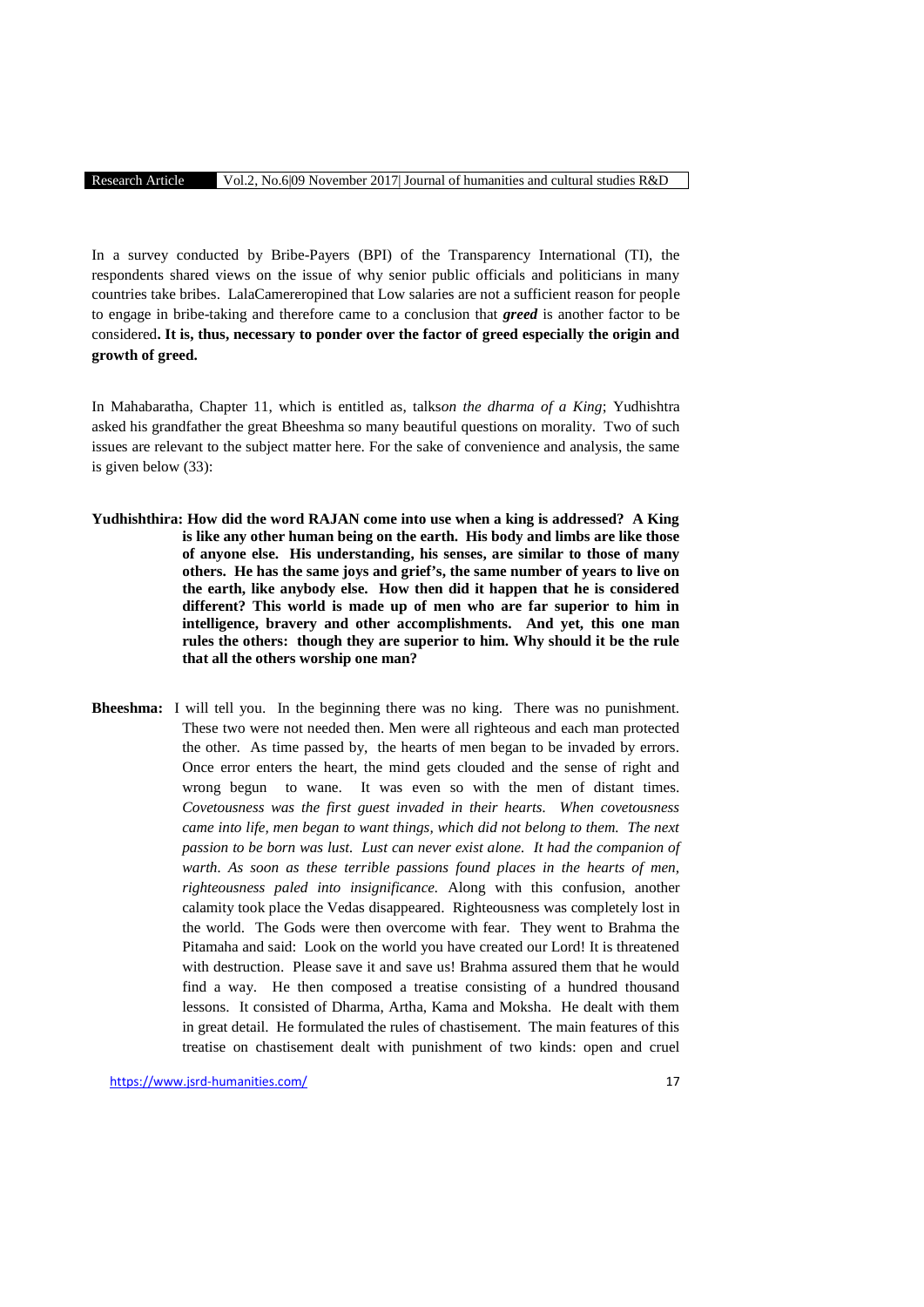punishment. It treated of conservation of wealth by traders and merchants, the growth of penance of the ascetics, destruction of thieves and wicked men. There was a branch dealing with all the religious observances, and another dealt with the great subject of legislation and the behavior that is expected of counselors, of spies, of secret agents, envoys and conciliation. Many ways and means by which men may be prevented from deviating from the path of righteousness and honesty were described in it.

After composing it Brahma said: for the good of the world and for the establishment and propagation of Dharma, Artha and Kama I have composed this. Assisted by chastisement this will protect the world. Men are mostly led by chastisement and so this treatise will be called Dandaneeti. It was studied and abridged by several God like men, the first of them being Sankara. Finally when it was to be given to the world, Sukra of great wisdom thought of the brevity of the life of men on earth and made the work much shorter. It contained just a thousand lessons. The Gods then appeared before Vishnu and said: Lord! Indicate to us a man on the world who deserves to be superior to the rest. Narayana Said: I will enter the body of one man and he, as well as all those who are born in his line, will be Lords of the world. There was a king called Vena. From his right arm was born a man who was like a second Indra in his looks and godliness. He was born with a coat of mail and all the weapons. He was proficient in all the arts and the Vedas. The rishis made him the ruler of the world. Sukra was his priest. People believed that this man was the eighth son of Vishnu himself. His name was Prithu. He made the surface of the earth level. Vishnu and the deities assembled to crown Prithu King. The earth took a form and came to him with tributes of gems and jewels. Prithu milked the earth in the form of a cow and made her yield seven kinds of crops for the food of all living creatures. He made all men regard Dharma as the foremost of all things.

Because he pleased all the people he was called RAJAN. Because he healed the wounds of afflicted people he was called Kshatriya. And again, because the earth became celebrated for the prevalence of virtue during his reign, she was called Prithivi. Vishnu entered the body of that monarch. A pure man, when his punya becomes exhausted, descends from heaven to earth and is born as a king. Such a person is indeed great and is a portion of Vishnu on earth. He has a heritage of divine intelligence and he is superior to all the others. He is established by the Gods and he is not to be slighted and that is the reason why the world cannot command him but he can commands the world. This is why the multitude has to obey his words of command though he is like anybody else.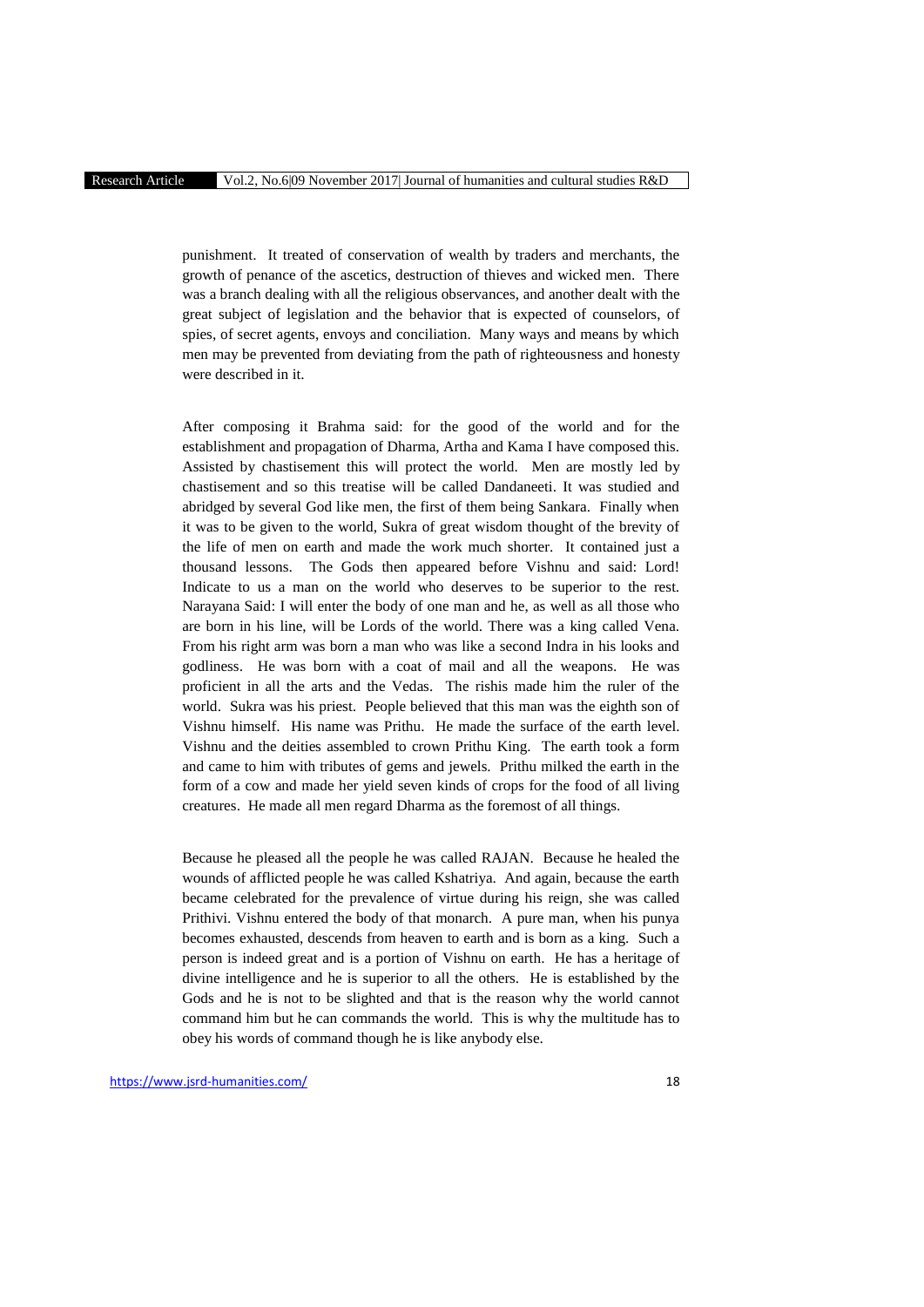The fact remains that covetousness was the first thing to invade in the hearts of men which resulted in devastation and soaked the mother earth with all kinds of sinful actions by human beings. We can also note the same thing is repeated by Bheeshma to another question of Yudhishthira.

### **Yudhishthira: Tell me, what is the source of sin? Where does it proceed from and what is the foundation on which it is built?**

**Bheeshma:** Covetousness is the one root of all sin. It destroys all merits and all goodness. From it precedes the river of sin. It is from this single source that many of the sins flow. Covetousness is the eternal spring of cunningness and hypocrisy. Wrath is born of covetousness, lust is born of covetousness and several of the terrible maladies of the mind spring from covetousness: loss of judgment, deception, pride, arrogance, malice, vindictiveness, shamelessness, loss of virtue, anxiety and infamy. These are some of the children of covetousness. Let me recount to you the names of some others. Miserliness, cupidity, desire for every kind of improper behaviour, pride of birth, pride of learning, pride of beauty, pride of wealth, pitilessness, malevolence, insincerity, appropriation of another's wealth, harshness of speech, talking ill of others, gluttony, a love of falsehood, and a love of every kind of evil act. In life no man has ever been able to give up covetousness. Life may decay, but this will never wane in its power. Even men of great learning whose minds are the very treasury of all the scriptures, who have the intelligence to clear all the many doubts of others are found to be incompetent to manage their affairs. They are spineless and weak, and it is because they are slaves of this dread disease: covetousness:

#### **Yudhishthira: Tell me about ignorance:**

**Bheeshma:** Ignorance, my child again has its origin in this covetousness. As covetousness grows, ignorance grows with it. The root of covetousness is but theloss of clear thinking, loss of judgment, and so ignorance is an inseparable companion of covetousness.

#### **Yudhisthira: What are the duties which should be preferred by others?**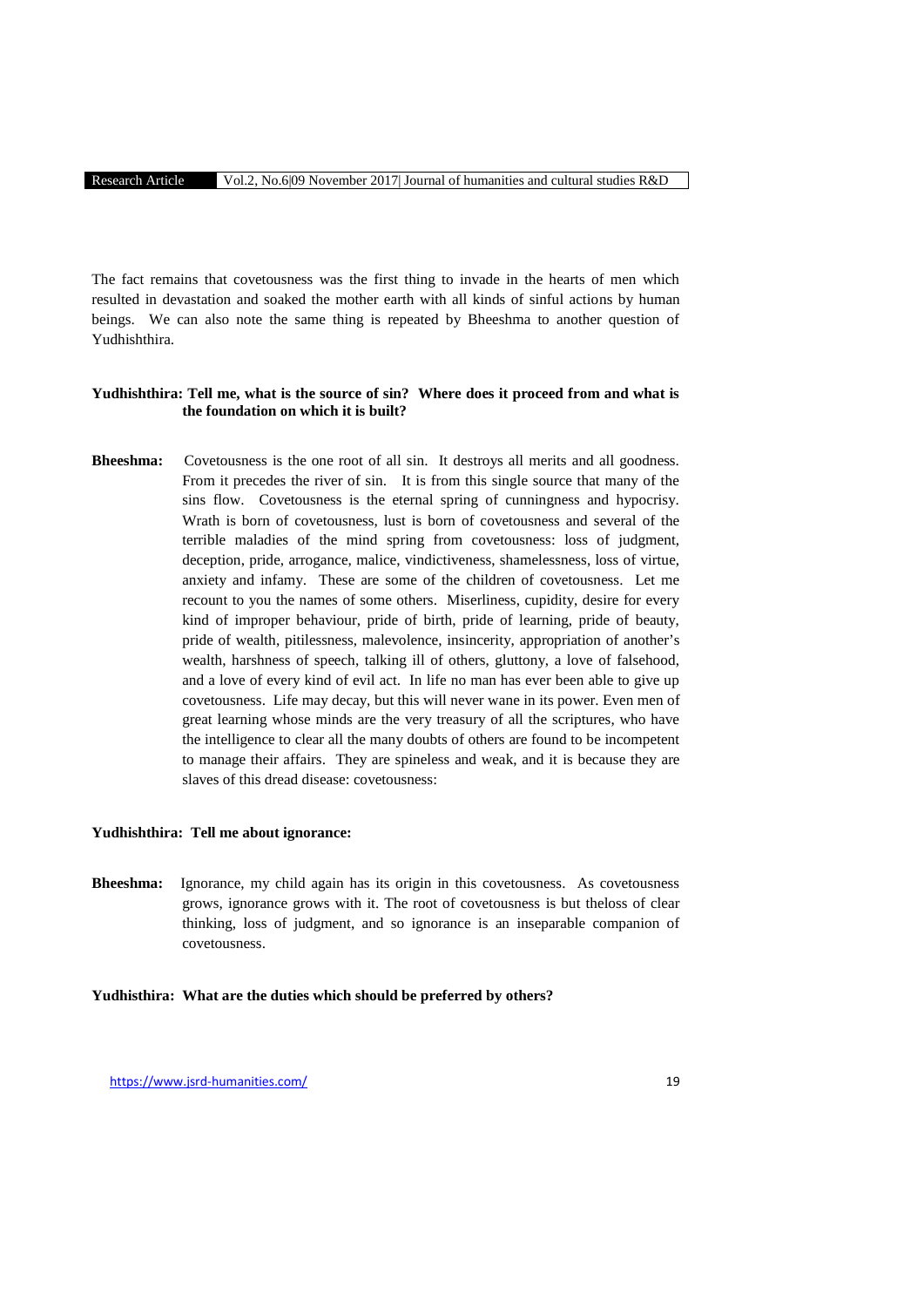**Bheeshma:** The highest duty is self-restraint. Just as the great sin covetousness leads to all sins, self-control leads a man to the highest glory. It has a number of good qualities born of it: forgiveness, patience, abstaining from injuring others, impartiality, truth, sincerity, modesty, steadiness, liberality, freedom from wrath, contentment, thesweetness of speech, benevolence, and freedom from malice. A man who is self-restrained will never be a slave to the attachments of the earth. He attains emancipation. He is almost on the threshold of it when he becomes self-restrained.

The above narration explains the fact that covetousness is the root cause of man's many sins that makes him also corrupt all that is grandeur and higher values in life would be lost. Conversely, self-restraint leads one to attain emancipation. In the two pairs of opposite, covetousness is essential for the present study which leads to corruptive behavior. Indeed theoretically the findings of Mahabaratha goes beyond what was said by expert above i.e. greed.

#### **6. Theoretical Groundings of Corruptive Behaviour**

Corruption has been defined as **"**the abuse of public power for private gain"; it is a growing international and national canker. It is already noted above what was quoted by Mr.Dey he said "Growth with inequality is disastrous on its own. Let us go into the details of consequences of corruption.Petrus C. van Duyne opines that corruption is directly related to the discretionary freedom or power in the decision-making process (34). When decision outcomes are predestined there is nothing to corrupt. Powerless people are below corruption; autocrats are above corruption. One of the problems of a corruptor is to find out who has the real discretionary power. Corruption is an exchange relationship between a decision-maker and an interested person offering or promising an advantage in exchange for a desired decision outcome, while fraud can in-principle be committed as a solitary act. The second element concerns the subsequent justification of the 'bought' decision: the decision maker must always veil the improper nature of this exchange relationship. He must pretend to have acted by the accepted criteria of decision-making, or if there is a monetary trade-off, he will have to defraud, which is the reason why fraud is so often technically related to corruption.

The problem with delineating the concept of corruption is that it does not stem from the behavioral or legal science. Being once used in the sense of 'moral decay', it is now used in many overlapping contexts and legal, economic, political or cultural comparative perspectives. Most definitions contain one or more of the components described above and are frequently overlapping. The overlap or semantic intersections to be found in the literature are the original "moral decay" and "abuse of power" in return for an advantage. Summing up this argument Petrus C. van Duyne emphatically states that **"Corruption is an improbity or decay in the**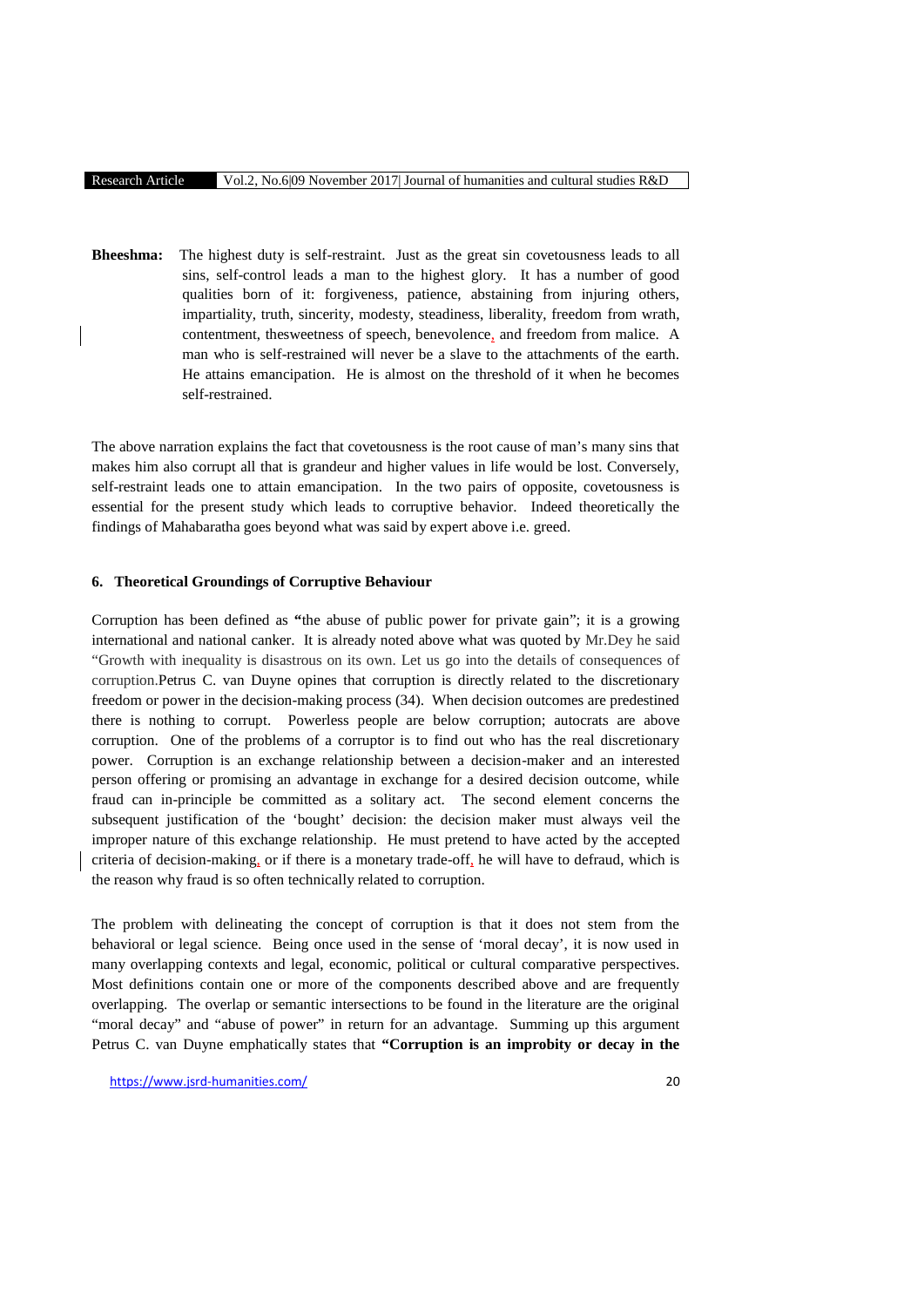**decision-making process in which a decision-maker (in a private corporation or a public service) consents or demands to deviate from the criterion which should rule his decision making, in exchange for a reward, the promise or expectation of it."**He further states that behaviorally speaking, corruption is not an exceptionable or pathological form of behavior, but all too human indeed. It permeates many of our human relationships in which people face decision makers. Indeed, the attitude against corruption has changed dramatically in the last years and is now days found in juxtaposition with organized crime and money laundering. Apart from this moral perspective, the empirical basis of this phenomenon is deviant decision-making.

The wrongbehavior of a person affects the society. There are many causes for a person to behave wrongly and thecorruptact itself can be enumerated variedly, such as lying, robbing, bribing etc. Fraudulentaction can be identified only in inter-personal relationship, and in philosophy all such wrong or right behavior can be brought under the doctrine of Collective Moral Responsibility (CMR). As a social practice, as well as a topic for philosophical analysis, moral responsibility has been reserved primarily for actions occurring within the broad frame of interpersonal relationships, such as those between friends, family members, co-workers, professionals and their clients and neighbors. There is a growing concern in contemporary societies about locating moral responsibility for widespread or collective harms affecting a large number of people or even entire communities. An oil spill, the manufacture of a defective product, corruption in a government agency or the unethical and or illegal manipulation of elected officials by interest groups are examples of circumstances in which harm can be pervasive (35).

**The above issignificant conclusions drawn by the experts in the field but what is staggering is that the above major conclusions or findings did not suggest ways and means curb the corruptive practice. Perhaps these findings postulate an implication that it is for the individual who has the discretionary power to make moral adjustment and change his attitude otherwise they will come under the scrutiny of law and public censure. Ultimately,thelaw cannot make a person perfect, it is moral adjustments, and a sense of sacrifice towards thebetterment of the country in which one belongs alone will produce a result in curbing corruption. Why should one practice virtue! Does practice of virtue curtail corrupt practice?**

#### **Drawing concepts or pointers for the comparative study:**

It is now vital to draw ideas/pointersfrom these theories and findings so that a comparison can be made with that of the philosophical film songs of Dr.M.G.Ramachandran identified for the present research work. The following are the main concepts which the experts above built their theory of corruptive behavior: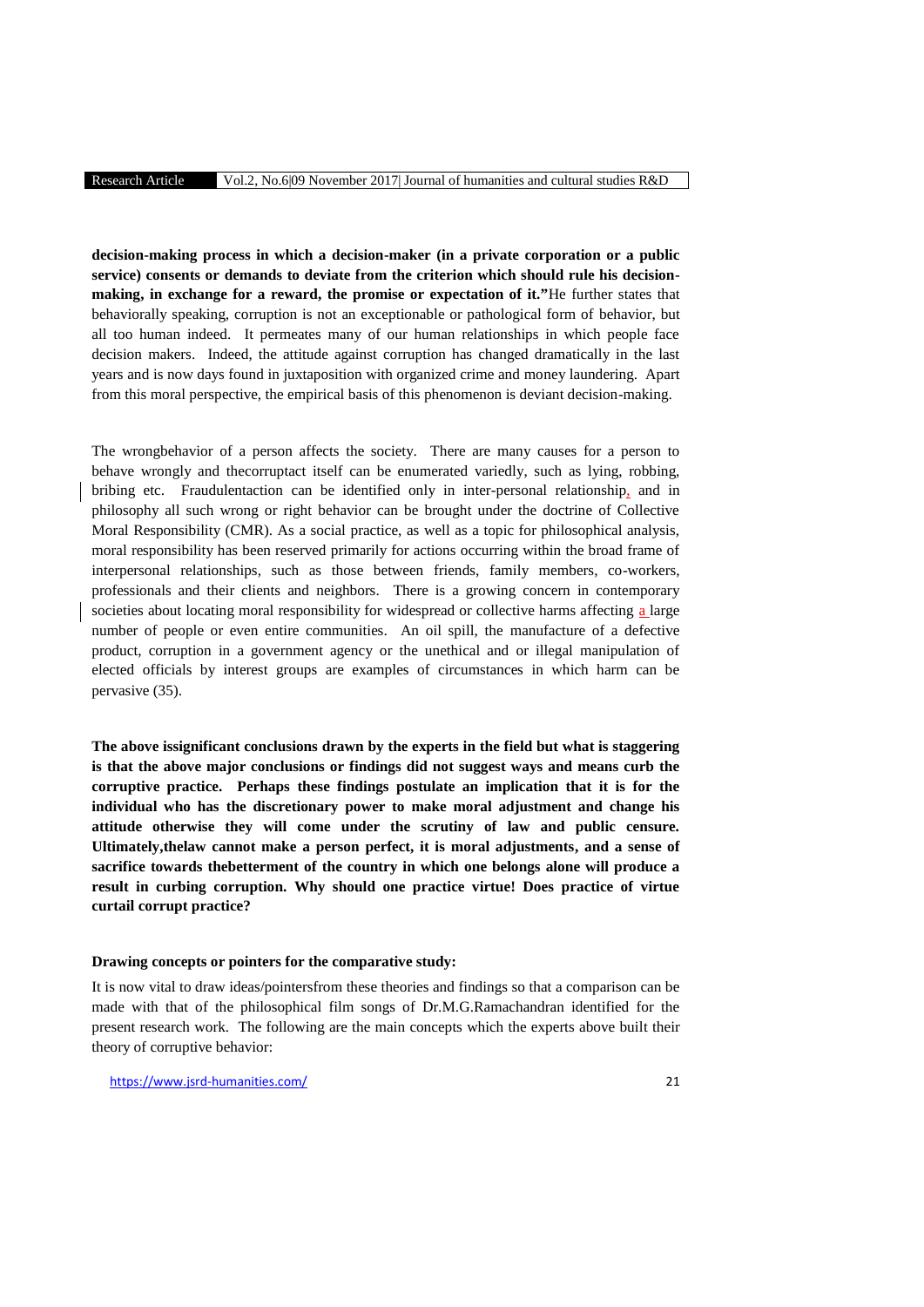- **Greed**
- **Covetousness lust**
- I**mprobity**
- **Lying, robing, bribing**
- W**rong behavior**
- U**nethical, Illegal Manipulation**

**Once the above concepts or pointers on corruptive attitude are drawn it is now desirable to find out which philosophical film songcoincide with these ideas so that a heuristic for comparative analysis can be arrived at.**

**7. Dr.MG.RamachandranProduced Quality Songs by Availing the Services of Eminent Tamil Scholars (Writers) for the Benefit of the Society**

A question arise here or the moot point to be considered whether Dr.MGR had composed these songs nor did he sung.The answer is that he did not compose these songs nor did he sing. Then how could one come to a conclusion that these songs belong to Dr.MGR. To substantiate one should consider the following version contained in the book written by Sabbetha Joseph entitled Puratchithalaiver MGR's success formula.

#### *(In the words of the author):*

Dr.MGR used to pay utmost attention to his film songs. His film songs become so popular because he had translated whatever he experienced in life into his songs. He used to sit with the lyric writer and music composer and make them to toil till such time he is convinced of a particular lyric and tune. It seems the great composer M.S.Viswanathan enacted 25 tunes to a particular song. Director K. Shankar (who was a famous director for several of MGR films) reiterates the same in his essay entitled "Why MGR songs become hits"? One of the reasons why MGR songs become popular is that he translated the facts realized by him in his life as songs for his films (36)

For a song i.e. AnbukkuNaanAdimai (Slave to Pure Love) in the film "EnrupolEndrumValga (Live like this forever) it took one week to complete the lyric and the writer had to wait from 7.00 p.m. onwards every day for a week. For a film "NinaithathaiMudippavan" the lyric writer Maruthakasi wrote the following stanza:

On earning money and gold people will forget where they come from – let them go in their way. Dr.MGR did not like the last line and asked the writer what do you mean to say in the line "let them go in their way" – by writing like this, do you indeed point out the mistakes committed by them. Then the writer changed the line into **If they wish to go shutting their eyes let them go.** Appreciating the suggestion MGR approved and the corrected version was included in the song. Thus MGR used to scan every line of a song; similarly he studied through every scene and dialogue in a movie including the location of the suiting spot concludes the author in the book (37).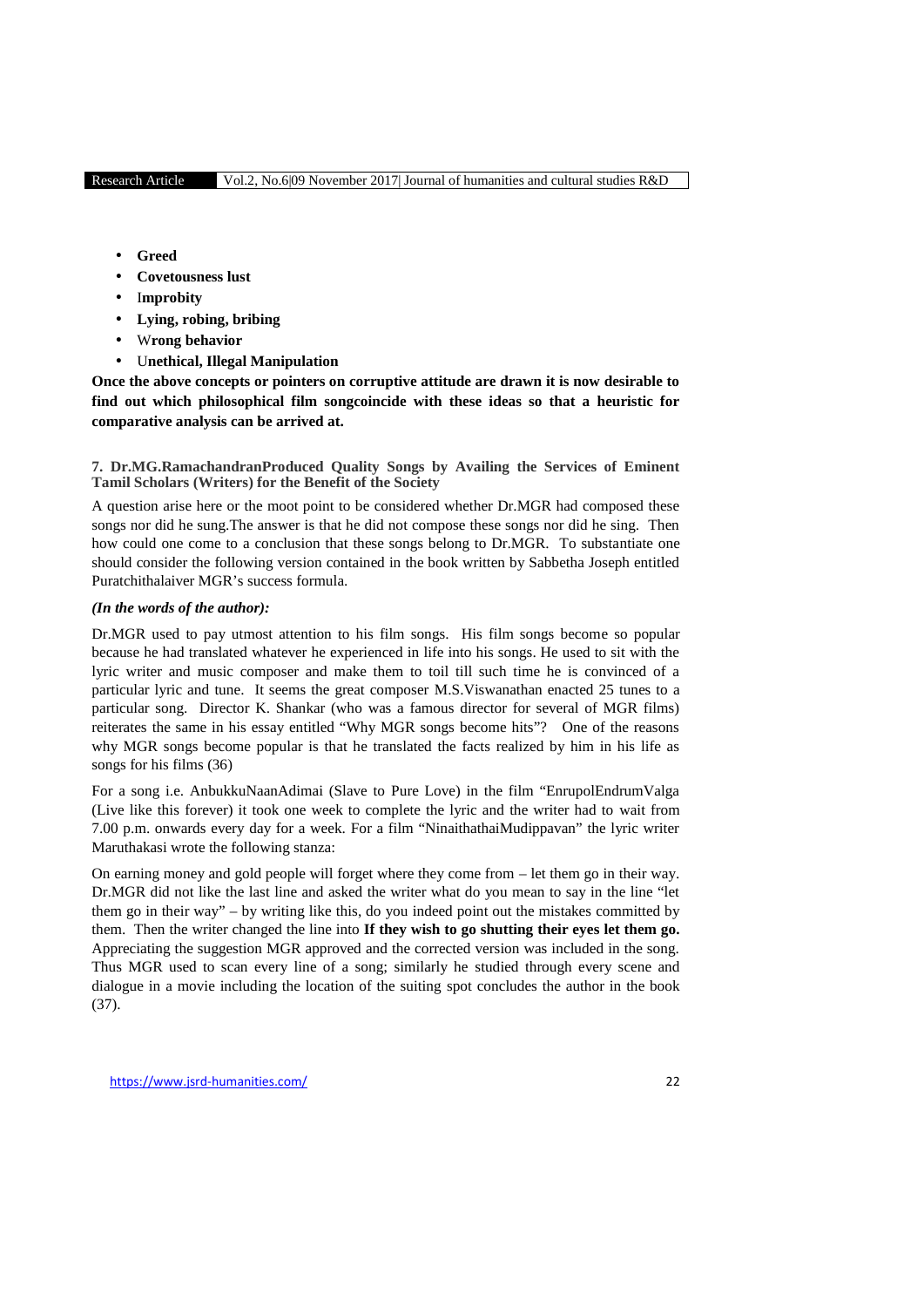After the great success of his movie NadodiMannan (Vagabond King) Dr.MGR shared his views on the storyselection and various other aspects of producing the movie including lyrics of the songs (38).

#### *In the words of MGR:*

The lyrics of the songs must reflect the real theme of the story. For example one day the producer of a movie asked me to give my opinion on how to take a love scene in a particular movie as I was the hero. The scene was that "I and the heroine should share the moment of love and romance". I told him that the story of the movie is not yet finalized then how can we come to a conclusion about the love scene to be taken at this premature stage. The love scene should match with that of the story, the song to be sung and the tune as well. The producer told me that he would send the recorded song so that I can come up with suggestion later. Such peculiar situation had not happened in the film NadodiMannan. The title song was written by Na.Muthukoothan. He is a member of the political party I belong and thereby the political ideology coincided. He also wrote another song "Sammathama (is it ok)". This song is a reflection of equity between husband and wife. It also contains eternal truth that if hunger arises the family should share the food among themselves as the birds do. Similarly for the other songs written by Sri.Baskaran and KavingerSuradha, I shared my views that made them compose the songs. The song like "ThadukkatheEnnaiThadukkathe (do not stop me)" was written by Sri.Athmanadhan is a reflection ofpeople who blindly follow certain sophistry. For example, a man who never tries tosecure a job, but blames the fate for his unemployment!The super hit song - ThoongatheThambiThoongathe (do not sleep oh brother), writtenby Pattukottaiar – is not written for the children alone. It was written for people who didnot care to realize the sufferings of the people but pretend to do things. Another song was written by Pattukottair – Kaduvelanthennamachan (what is the use of cultivation) is thereflection of the ideology of the political party DMK.I spent a good amount of time with lyric writer Sri.Lakshmanadoss to write the song"VulaipathilaVulaippaiPeruvathilla" (it is indulging in work or extracting workhappiness lies). As he is new to this field he struggled hard to complete the lyrics by my thinking. Especially, I wanted him to introduce certain new thoughtssuch as - happiness will arise neither to the giver nor the receiver. So far, thePhilosophers acclaim that the giver attains happiness when he gives and sees the receiveris enjoying what is given. But I wish to propagate a message in the song that no oneshould be there in the country to give nor to take and everyone should have their basicnecessity fulfilled without seeking it from someone else.The lyrics such as "pattathilepathavivuyarvathile" (i.e. attaining degrees and gettinggreater elevation in jobs) one may not attain happiness - such message is a warningmessage to the Ministers and the officials who are occupying higher positions in thesociety but doing nothing to improve the conditions of the people. Mr.S.M.Subbiahwonderfully composed these songs. **Thus in this movie - the story, the lyrics and thetunes of the songs together reflect the message that gave impetus for its success.**

The above narration establishes the fact that Dr.MGR gave importance to lyrics of the songswritten for his movies. No doubt Dr.MGR engaged eminent writers to write songs accordingto the situation of the movies without compromising his ideologies. It is because of such aninteraction with the peers Dr.MGR was able to cull out the best from them that had resulted in propagation of higher values in life through his film songs.

**8. Comparative Analysis of the Twelve Songs identified with the above Ideas That Containthe Ideas of Corruptive Practice including the way forward to weed out the unwarranted attitude:**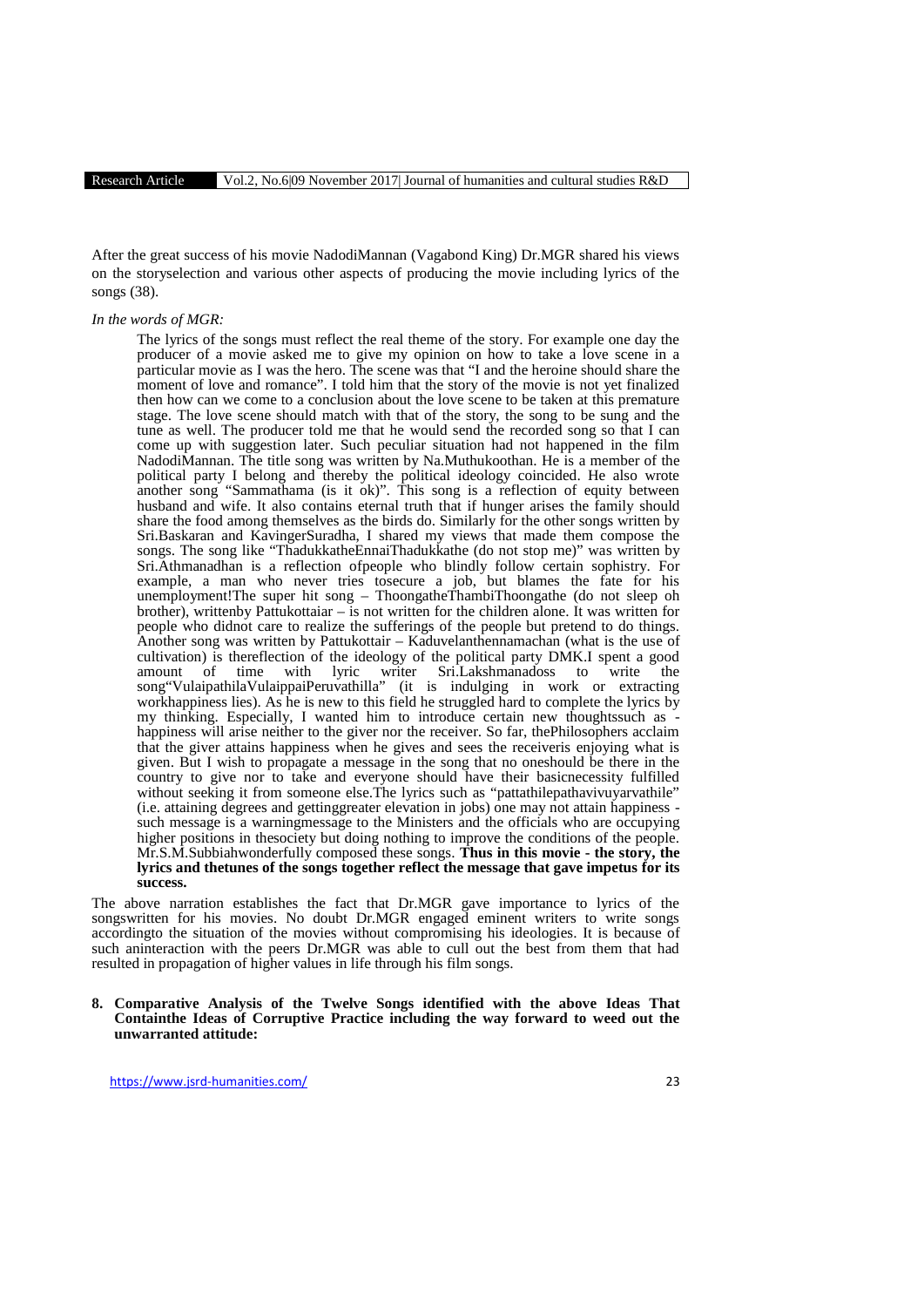**Let us take two songs as the necessary context from the above movie NadodiMannan and establish the fact that these songs contain the idea of Corruptive Behaviour:**

#### **CONTEXT-I**

**Consider another song from the movie NadodiMannan (1966) Written by Sri Pattukotaiyar**

**Sung by Sri.TM.Soundararajan: https://www.youtube.com/watch?v=tUEB\_61rhZI**

#### **(***619,010 views)*

Do not sleep oh brother and carry the name of lethargy The Uniform you wore and the weapons you carry The history the jail door carry If they have life they will laugh at your action Only chawltry could accommodate you Those who sleep and waste important occasion Has not only spoiled their country but spoiled themselves Some who just lived like a street stone? Exclaimed themselves that they do not have luck Those who were awake have prospered However, those who have slept like you have failed Those who slept on the war front have lost the battle Those who slept at their school have lost their education Those who slept at their shops lost their investment Those who have slept without performing their obligation have lost their fame Moreover due to the sleep of those responsible (officials) Golden jobs have to be completed by them would also sleep.

#### **Interpretation:**

PuratchiThalaivarDr.MGR himself said has indicated above that the super hit song – ThoongatheThambiThoongathe (do not sleep), written by Pattukottaiar– is not written for the children alone. It was written for people who did not care to realize the sufferings of the people, however, pretend to know things.

#### **Critical Analysis:**

This song categorically criticizes the numerous persons who did not care to undertake their essentialduties, with the result important work that has to be performed even by the government officials because of their lethargy in nature would not become useful to the poor's. Intentional avoidance of development work will certainly attract public censure, and this can coincide with

**unethical as per collective moral responsibility.**

#### **CONTEXT-II**

**Consider the following song from the movie Maga Devi (1957) Written by Sri. PattukotaiKalyanasundaram Sung by Sri T.M.Soundararajan Music Director:**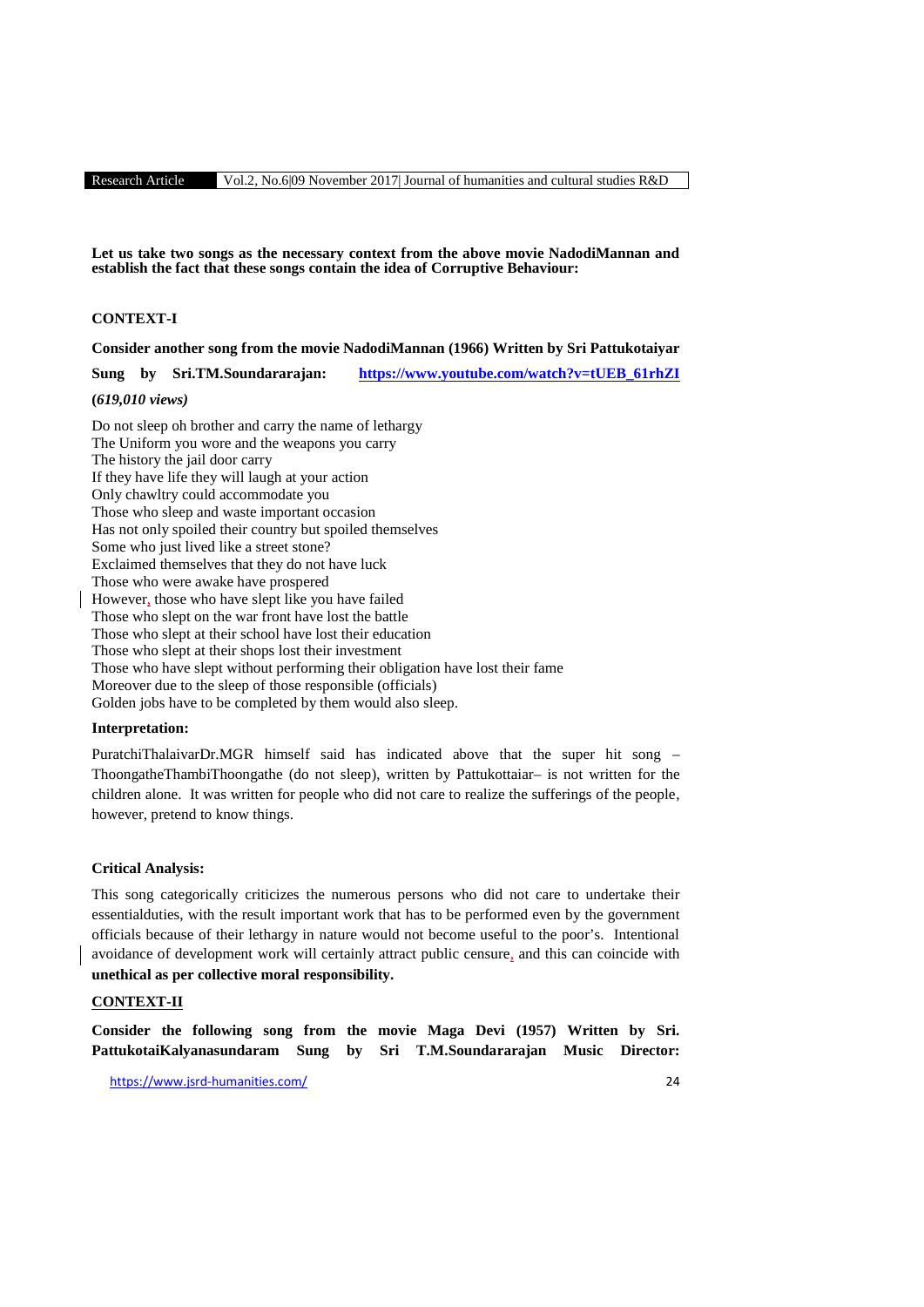# **M.S.Viswanathan and TK Ramamurthy (1957) https://www.youtube.com/watch?v=Rxify2q4qE0***(322,289 views)*

#### **English Translation of the Song:**

Adopting cowardice this world is blinded in darkness (ignorance) This world tends to show its prowess towards aggrandizement and robbery Understand this fact and find a proper medicine to purify the heart In this world, ignorance had suppressed the existing knowledge and Steeped in darkness resulting in constant strife. Plucking the growing creeper at its nascent state and playing With the utter disdain of the gardener with humiliating words Singing in praise of the perpetrator(which has no meaning) This world threatens with multifarious lies oh brother Understand this and try to find proper medicine to purify the heart In the stick of eternal love egoistic monkey jumps To destroy its beauty; Ultimately with the stick broken the monkey falls dead Similar is the tendency of people in this world Understand this and find proper medicine to purify the heart.

#### **Interpretation:**

The above son has many meaning hidden in it. It initially criticizes that this world is filled with cowardice and cheating. People tend to use their prowess only to cheat and thereby aggrandize their wealth by crooked means. It requests the youth to find proper medicine to purify the heart. This song again goes one step further to say that the real knowledge of righteousness has been clouded by ignorance and reminds us what was discussed under theoretical genesis of this paper by the great Bheeshma in Mahabharatam and it is worth reiterating the same to understand the subject matter appropriately:

**As time passed by, the hearts of men began to be invaded by errors. Once error enters the heart, the mind gets clouded and the sense of right and wrong begun to wane. It was even so with the men of distant times.** *Covetousness was the first guest invaded in their hearts. When covetousness came into life, men began to want things, which did not belong to them. The next passion to be born was lust. Lust can never exist alone. It was to have a companion and so wrath came into existence. As soon as these terrible passions found places in the hearts of men, righteousness paled into insignificance.*

The above example shows that when the knowledge is clouded by ignorance the mind cannot distinguish between right and wrong. Thereby people take the wrong route of aggrandizement of wealth and begin to want things which do not belong to them and they adopt impropriety and unwise means that results in constant strife. This song uses a wonderful aphorism assuming pure and untainted love (eternal love) of the mind as a creeper and a monkey jumps over to destroy it. The monkey should be understood as the ego here in this aphorism. As soon as ego enters the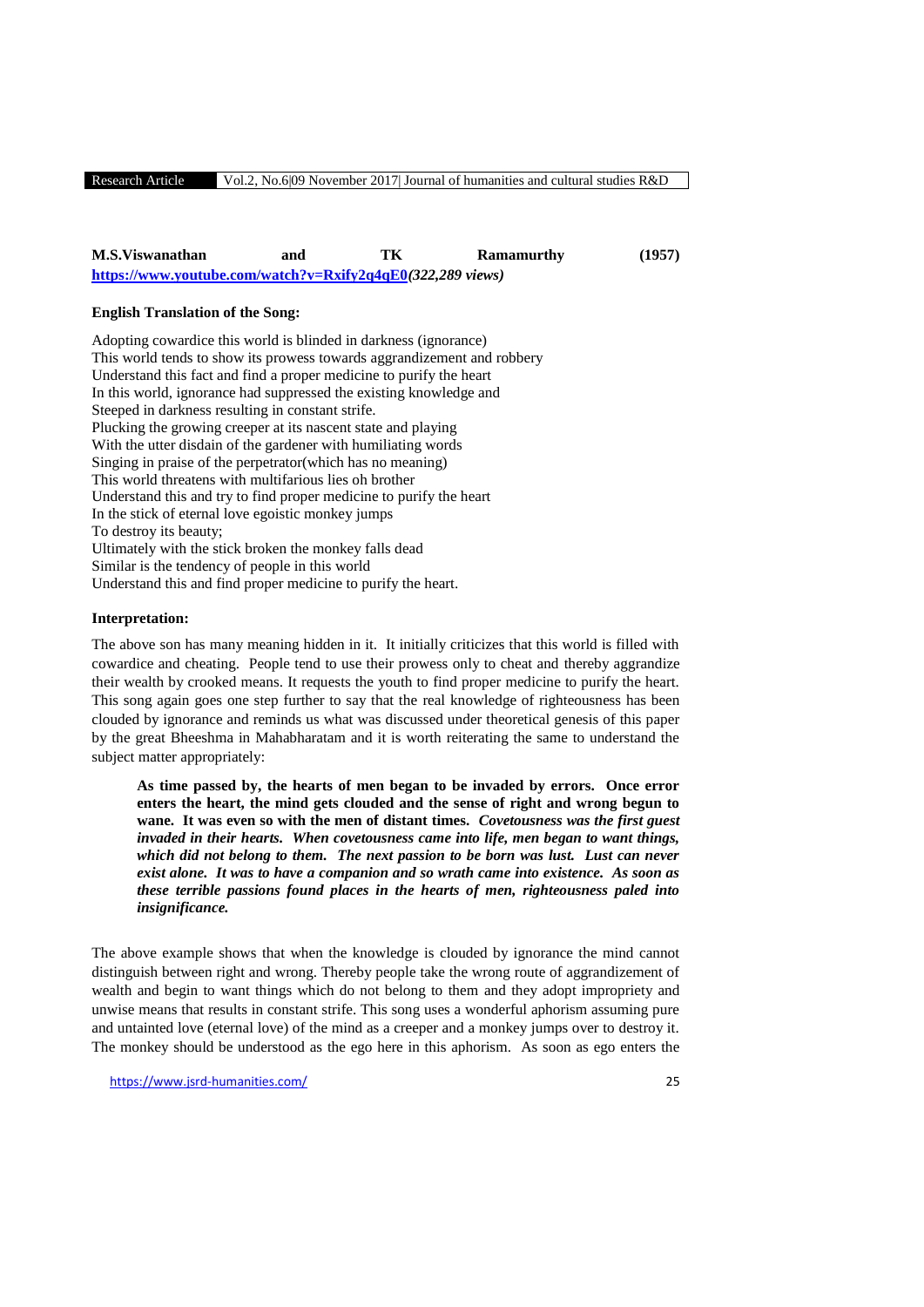mind gets bogged down and it construes wrong behavior as right, and that leads to thedestruction of the very foundation of righteousness, and thereby the character of the person pales into insignificance, and he commits sin.

In short, this song wonderfully points out the deceitful tendency of masses who are jealous and greedy to aggrandize their wealth by practicing crookedness flouting honesty by shear covetousness and thereby destroy themselves morally and cultivate moral decay in the society that will undermine the practice of virtue and promote vice. Thus perpetuate corruptive practice which will stall the development activities of the nation and make the poor to become further poor and rich to sustain and wield their money power. This song wants people to find a proper medicine to purify the heart – the medicine is nothing but practicing virtue and probity in public life.

#### **Critical Analysis:**

This song wonderfully picturizes the covetous mind and the philosophical aphorism of the monkey falls into the creeper denotes the ego that play's in mind. Mind's waviness is often equated to the action of monkey. This song asks the listeners to find a proper way to purify the heart. The only way to purify the heart is to practice virtue. **Thus this song theoretically deals with the nuances of corruptive tendency and coincide with the concept of Covetousness as propounded by Bheeshma in the Mahabharatha.**

#### **CONTEXT-III**

**Consider the following song from the film Thirudathe (1961) PattukottaiKalyanasundaram wrote this song and sung by Mr.T.M.Soundararajan and Music: S.M.Subbiah Naidu**

https://www.youtube.com/watch?v=UzN8Fs2AYc4*(997,492 views)*

#### **English Translation of the song:**

Don't steel oh child.

Do not be afraid of the state of affairs of poverty you undergo and remember that you have skill within you

Think well and correct your attitude when you commit small mistakes early in your life.

By some means had you committed mistakes unknowingly; see that you do not repeat it again. The planned swindlers will go on robbing public property perpetually; on the other hand the lawgivers' enact laws to punish these offenders.

**It is for the thieves and swindlers to change otherwise it is not possible to weed out robbery**. The time for giving and charity arrives and therefore the necessity to rob will not arise.

If all the wealth of the society becomes public the necessity for hoarding will not arise. When the tendency of working hard becomes predominant the attitude of deceiving does not arise.

### **Interpretation of the Song:**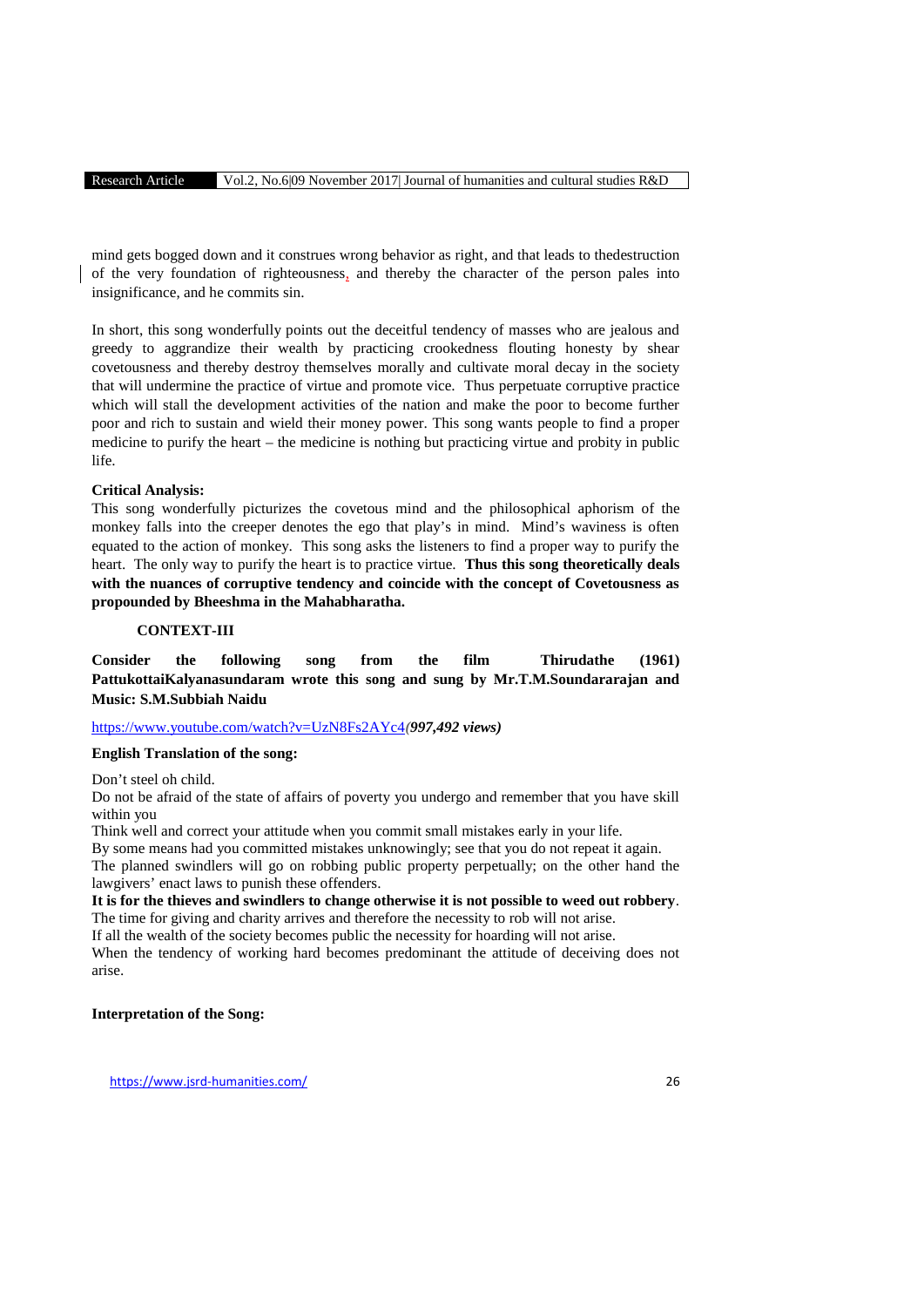Thus the above song not only suggests that the attitude of corruption is unwarranted and at the same it should be curbed early in one's life but strongly advocates that the attitude of treachery is not a wise means to overcome poverty. This song firmly emphasizes to rely on one's skills and thereby develop self-confidence. This song categorically advocates that the individual is responsible for defeating the attitude of corruptive behavior by making moral adjustment early in one's life and the attitude of robbery or corruptive behavior cannot be curtailed by enforcing law or punishments alone. Finally, the song foresees and expects that people in the society would cultivate the attitude of charity rather than deceit and thereby advocates noble moral fabric of the community. Such a society is an embodiment of peace and pave the way for prosperity. **The song firmlysupports keeping all the wealth of the society public and thereby supports socialism and communism that alone will address the issue of equal distribution of wealth and narrow down the economic gap in the society among the rich and poor and the corruptive practice can be curbed.**

#### **Critical Analysis:**

**Thus this song covers the entire gamut of pointers arrived such as robbing, lying, wrong behavior, etc. The central premise on which this song was written was robing occurs on the basis of poverty and corruptive behavior can be curtailed only by the practitioner not even by stringent law.**

# **CONTEXT-IV**

**Consider another song from the movie***NaanAanaiyittal* **(1966) Written by Sri.Vali and Sung by Sri.TM.Soundararajan.** Music:M.S.Viswanathan, Director: Chanakya. https://www.youtube.com/watch?v=-9x1dYO2V3Y*(154,310 views)*

#### **English Translation of the song:**

I swear in the name of my mother and the Tamil Language that

I will open the eyes of the blind (ignorant)Alone or even at the cost of my head; I will stop evil things

Oh! Those who live in darkness (ignorance) I implore you to come to light (virtue)and see how would be the world of goodness

How long man lives is not a question but if one realizes how he livedthere will be no failure in life

Ifthe individual changes himself there is no necessity for prisons in the society

If all the wealth are kept as public property there will be no necessity for hoarding or hiding People do not carry falsehood right from their birth

But when they grow the sins they accumulate cannot be described in words

### **Interpretation of the Song:**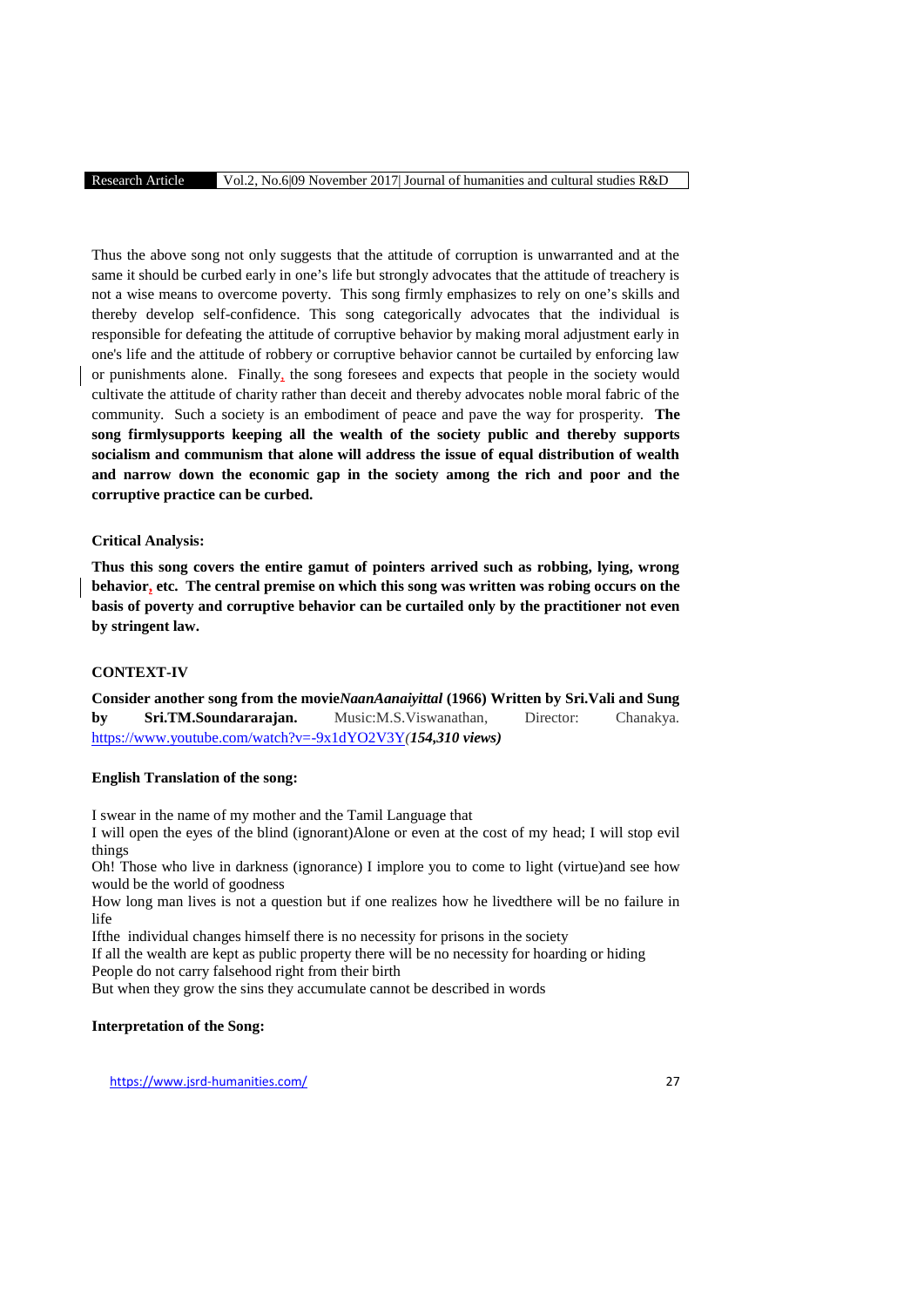In this song, emphasis has been made to weeding out falsehood or corruptive practice in the society. It also submitsthe so-called corruptor to come to the light of the reality of practicing virtue and thereby join the galaxy of wise men whose abode is the practice of virtue and leading a contended life and thus they earn the much-desired fame in the society. It gives a sane advice i.e. "how long one lives on earth is not important but how did they lead their life is important". The terminology How Long and How did has two different connotations. A person who is afraid of public censure will certainly consider the terminology how is he going to lead his life. It also suggests if the individual corruptor changed his attitude and made to practice virtue there will be no need for prisons in the society. It also says that if all the wealth of the nation is nationalized there will be no hoarding. This song finally says that no one carries falsehood when they born but when they grow they try to accumulate sins by committing mistakes.

#### **Critical Analysis:**

This song not only coincides with the theoretical genesis arrived about robbery and covetousness but enunciates an ideal premise to lead a life of serenity in the society.

If the Context III and IV are taken in to consideration these songs were written by two different lyricists viz., Song-3 comes under Context-III was written by **Shri.PattukottaiKalyanasundaram and the song under Context-IV has been written by KavingerVali. One can note the concept of "If every wealth in the society becomes public the necessity for hoarding or hiding will not arise" occurred in both the songs. Therefore the Hypothesis-3 has been tested and established in the research work.**

**Similarly, the hypothesis two i.e. the same Lyricist reiterates certain unique ideas of corruptive behavior at different songs at different MGR Films cannot be established in this particular research work owing to a limited number of songs. However the final hypothesis i.e. MGR effectively used the media to propagate the unique ideas virtue, equity and social justice through the film songs of his movies - is established in this research work as one can find that millions of fans are listening to this song from the U-Tube statistics indicated against few songs in this research work.**

**Finally, it is the firm belief of Dr.MaruthurGopalaMenonRamachandran that nationalization of thewealth of the country can eradicate corruptive practice in the society. Perhaps this concept might have made him to write a WILLof testament of his property**.Through the WILL, which was registered on January 18, 1987, MGR had appointed senior advocate N.C. Ragavachari as its executor. He had named a relative M.Rajendran to succeed Ragavachari after the latter's lifetime. It is worth noting the intention of the WILL of Dr.MGR which is important to the subject matter of this researchendeavor:Broadly dividing his properties into two Dr.MGR, in his WILL, made it very clear that he did not have any other legal representative except his wife Smt.V.N. Janaki. Even Smt.V.N.Janaki was given only a life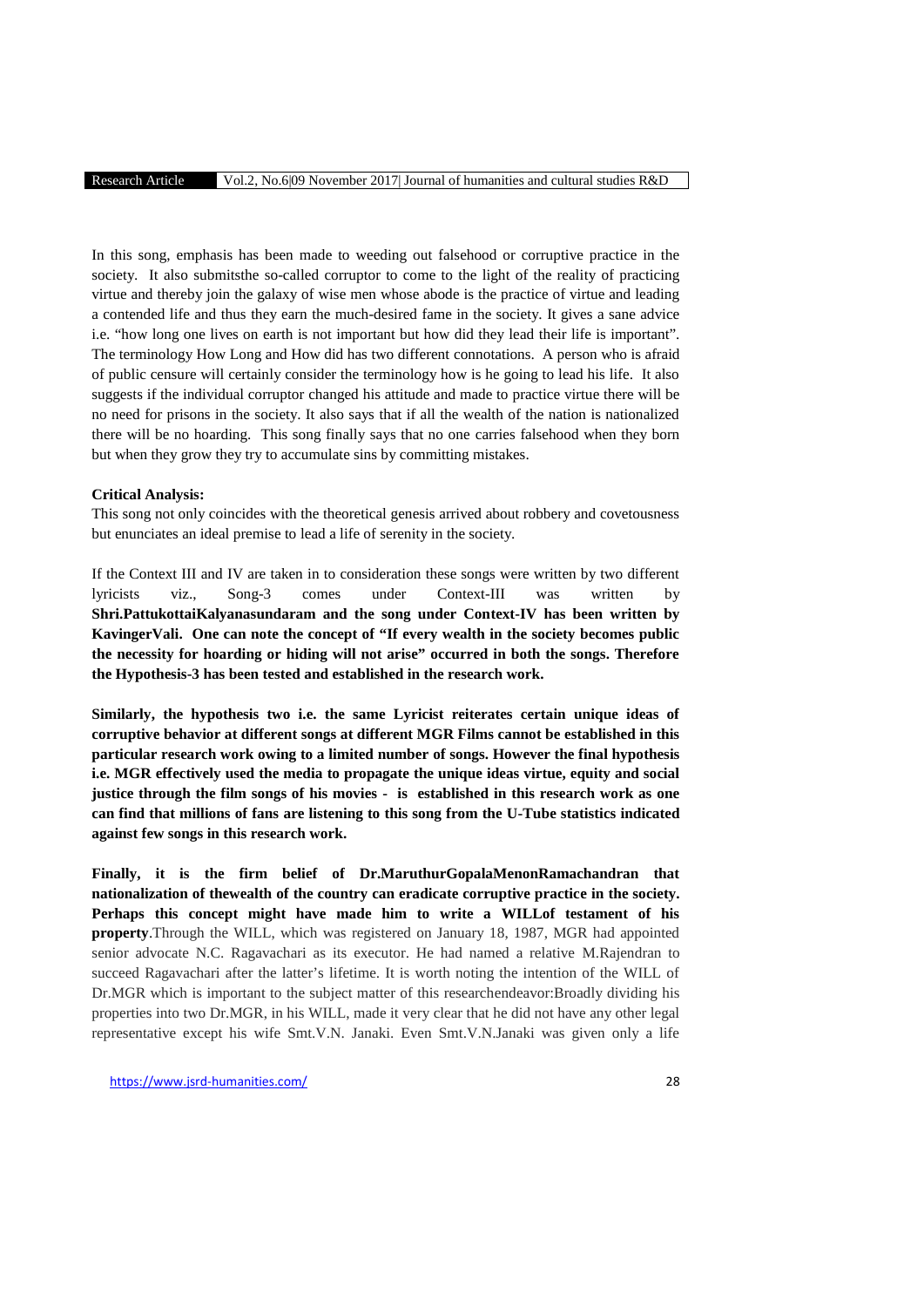estate, apart from certain articles. MGR divided his vast properties - including the 6.47 acre Ramavaram estate, which was the nerve center of Tamil politics during his three tenures as Chief Minister - into two parts, granting his heirs and wife a life estate, but also stipulating that the majority of them be used for philanthropic purposes and resulted in the creation of a home and school for the deaf and dumb at Ramvaram in 1990, as well as the MGR Janaki College of Arts and Sciences for Women in 1996, with the former funded by the income derived from his property in Chennai's salubrious Saligramam area, Sathya Gardens. The WILL states that the shares of Sathya Studio Private Ltd would go to the AIADMK. The administration and maintenance of the building have to be done by it, apart from appropriating the income for the party. In the event the party gets divided or dissolved, the shares would go to the 'MGR OomaiIllam Trust'. There is no right of sale or alienation or encumbrance of Sathya Studio Private Ltd, which was named after his beloved mother.JusticeSundresh exclaimed, "*The testator is none other than the former Chief Minister of the State, who is known to be a philanthropist par excellence* (39).

The above reminds the intention of PuratchiThalaivar Bharat RatnaDr.M.G.Ramahandran as quoted by Na.Muthulingam that when MGR was acting in small roles at the beginning of his career if he gets Rs.10/- he used to spend Rs.2/- towards charity. And if he gets Rs.100/- he used to pay Rs.10/- towards charity similarly when you grow bigger you should do charity to the society. Admiring his advice, I also used to help people around me(40).Likewise if people leave aggrandizement and cultivate the attitude of charity the great evil that threatens the society can be weeded out and the money supposed to be spent for the developmental activities will certainly serve its purpose, and the poor will be better off. Actor Rajesh, in his article says "In 1962 elections in his speech MGR exclaimed to the Congress leaders that " I will write a will that after my demise, all my wealth will go towards the poor and orphans" can you do it like that (41).

# **CONTEXT-V**

# **Consider another song from the movie KudumbaThalaivan (1962) Written by Kannadasan and sung by Mr.T.M.Soundararajan:**

The attitude and tendency will not change Even when distress occurs in the life of a sage Even when the pure gold is placed in the fire, the tendency will not change Even if we tie the forest tiger at home and offer food rice mixed with mutton Even if we give garland to the monkey and keep it on the grand tower If you spend over and above your income that will not stand good It will not withstand if you indulge in love without understanding the opposite's mind If you sow the seed at an inappropriate time that will not yield any result If you keep the lamp lit on the banks of the paddy field it will not burn If you try to stop the scolding mouth If you try to tie the hands of the thief If you try to screw the ear of the person who intend to hear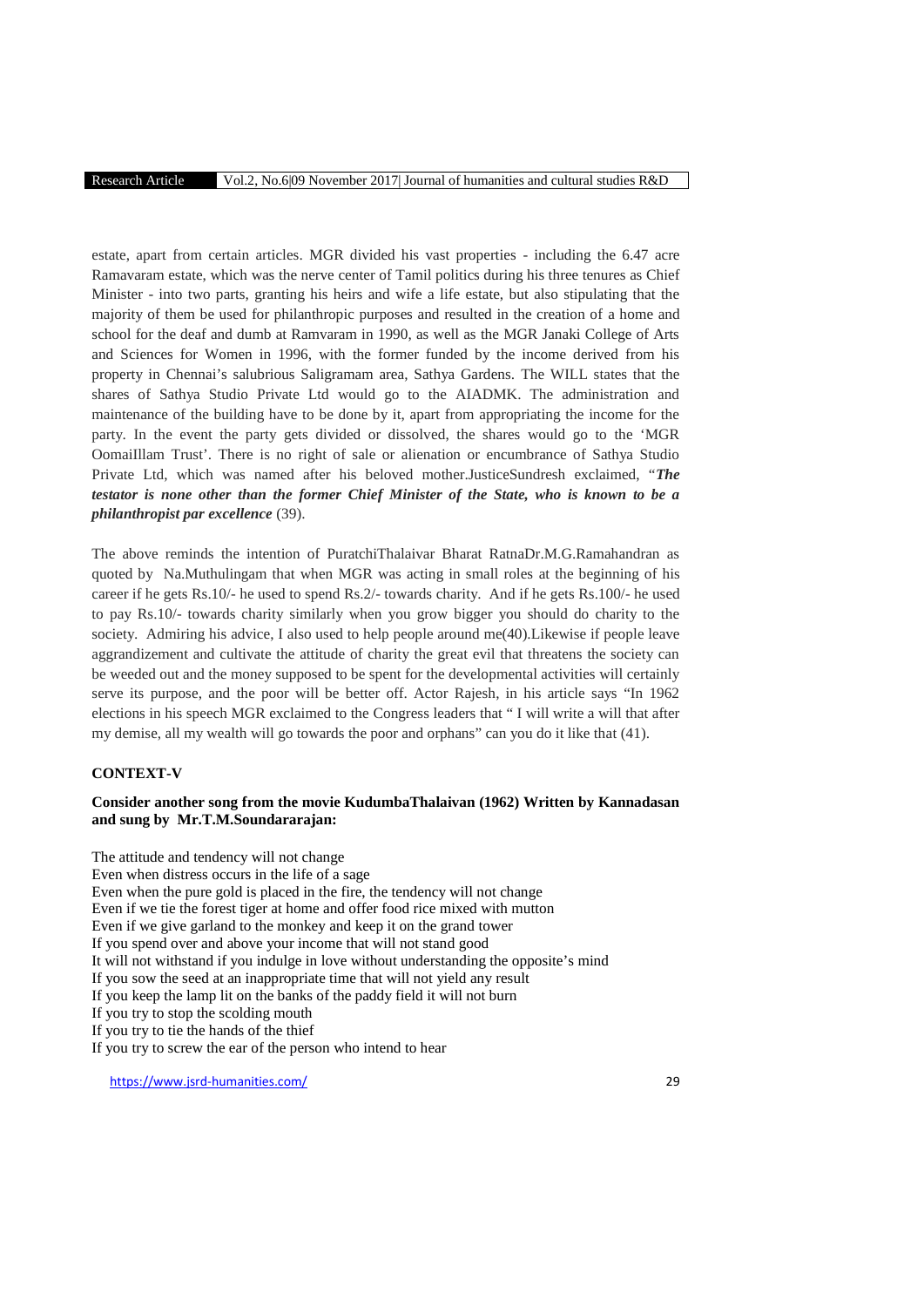If you try to distract the attention of the person who intend to see – these will not change

### **Interpretation:**

This song comes to a conclusion that the tendency of a person cannot be changed even if we try to tie the hands of a thief he will not remain silent without indulging in therobbery. This song largely coincides with the concept contemplated in the previous song above. Thus it establishes the fact that MGR tried to reiterate the same concept or philosophy in his film songs again and again. One can vouch that the previous song was written by a different writer than the present one.

#### **Critical Analysis:**

This song coincides with the theoretical genesis arrived about therobbery.

# **CONTEXT-VI**

**Now consider another song from the movie Adimaipen (1969) written by Mr.Vali in the year 1967 sung by Mr.T.M.Soundararajan, Music by K.V.Mahadevan.**

#### **English Translation of the song:**

Do not cheat nor be cheated! Even the darkness has the eye to watch (what you do) Even the walls in the rooms have the ears to hear (what you say) It waits for the appropriate time to reveal what has happened Be afraid of the general laws and uprightness Bend and adjust to eternal-love and nobleness Shed off all the bad attitude instantly now and today Thus keep your heart in the path of uprightness The shadow of the body never separates from it It never gets destroyed by its footprints If you only concentrate on the path you trod Whatever good had to happen will happen perfectly!

#### **Interpretation of the Song:**

The above song advises the general public not to cheat people nor be cheated by others. The treacherous practice adopted by anyone with the presumption that they may escape public censure will one day be revealed by some means and thereby one cannot perpetuate their wrongdoings. People should adhere to the laws in force including the social morality and admire and try to follow eternal love and nobleness practiced by others in the society. Finally it advices one to shed off the thought of corruptive attitude instantly and follow righteousness so that one can live in peace otherwise they will have to live in this world with constant fear of public censure.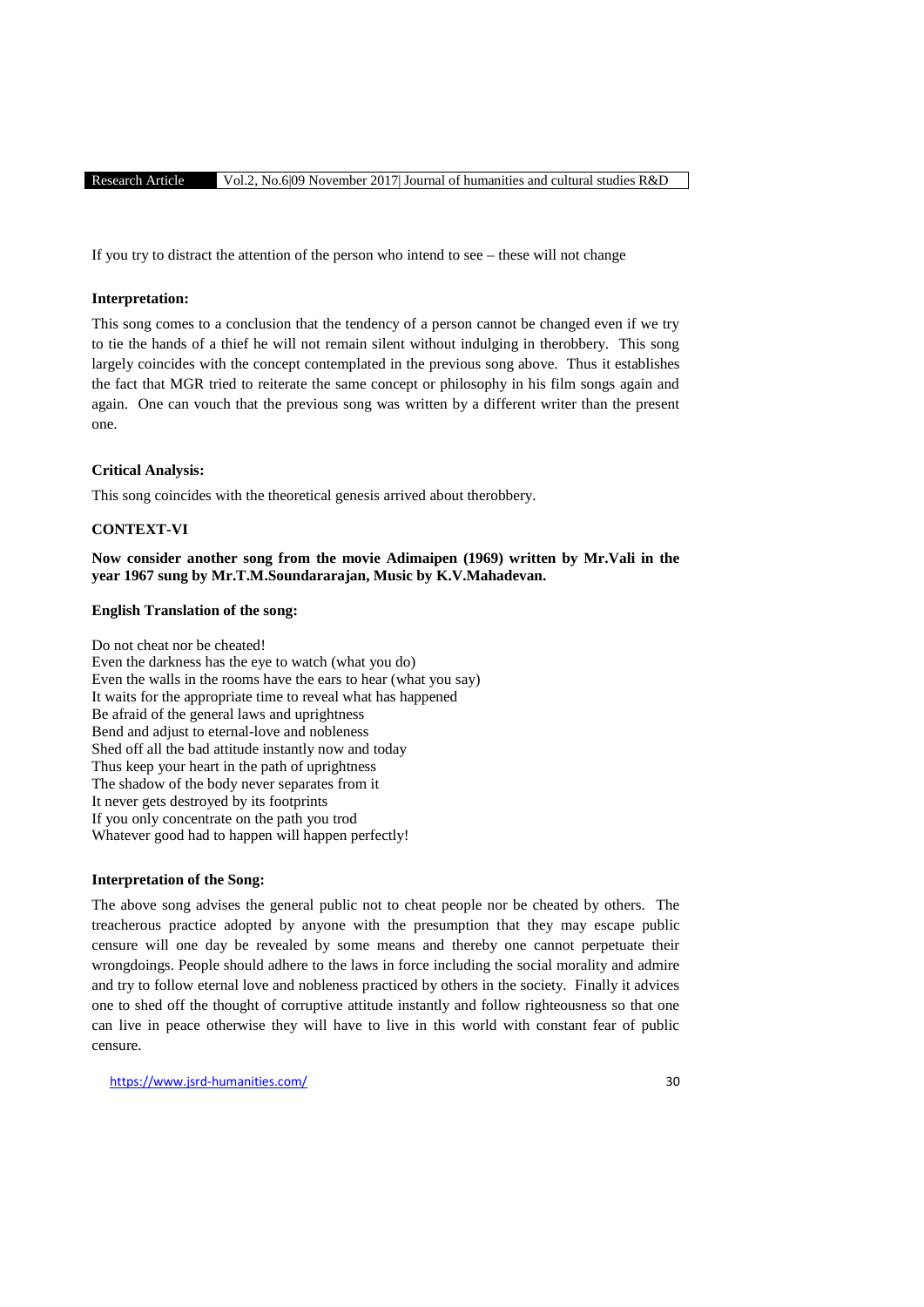#### **Critical Analysis:**

Thus this song advices one to keep away from cheating, lying and treachery for the benefit of the individual and society at large and covers the theoretical genesis arrived towards robbery

# **CONTEXT-VII**

### **Consider another song from the movie Madurai Veeran (1956) Written by Sri.Kannadasan sung by Sri.T.M.Sounderarajan&Jikki:**

Leading a life by deceiving is appropriate think over. Nachiappa, SangiliKaruppa and the deceitful PokkiriSubba Will you be left alone (without public censure) if you indulge in deceitful activities think well? Those who resort to stealing will certainly go to jail and count the jail bars Just understand this oh tiger among the breaker of locks Indulging in robbery forever and leading a life of hiding (just to escape from punishment) is going to be dangerous just listen to us don't even dream of such an activity Oh respected Sirs! You need not lead a life by robbing people's property thereby need not be afraid of anyone. By holding the plough you can lead a prideful and prestigious life Do you think indulging in robbing and leading a life therefrom is appropriate.

# **Interpretation:**

This song clearly criticizes people who resort to robbery and thereby lead a life out of it. It explains the fact that they will not escape punishment from the lawmakers including public censure. In the end it advocates leading a life depending on one's skills in cultivation that will bring them the prestige and prime.

#### **Critical Analysis:**

This song covers the entire gamut of nuances of corruptive behavior and also suggests steps to lead a life applicable to the general masses that will bring pride and fame.

# **CONTEXT-VIII**

**Consider another song from the movie NetruIndruNalai, (1974) Written by Sri.Vali, Sung by Sri T.M.Soundararajan, Music Director: M.S.Viswanathan.https://www.youtube.com/watch?v=41t6DNDIo50***(328,895 views)*

Oh Brother yesterday I studied at a place called Kanchi.

I wish to share that experience today with you.

The wise or the nobles will have a better life in future.

This concept was written by Peraringer Anna.

Mahatma Gandhi who was the father of the nation who had to wear only a lower cloth as a poor. He helped the poor just as a ladder helps one to climb up

Those who criticize him today attained higher position just because of him alone.

Similarly Peraringer Anna was born just to serve the country and devoted his life towards the welfare of the country.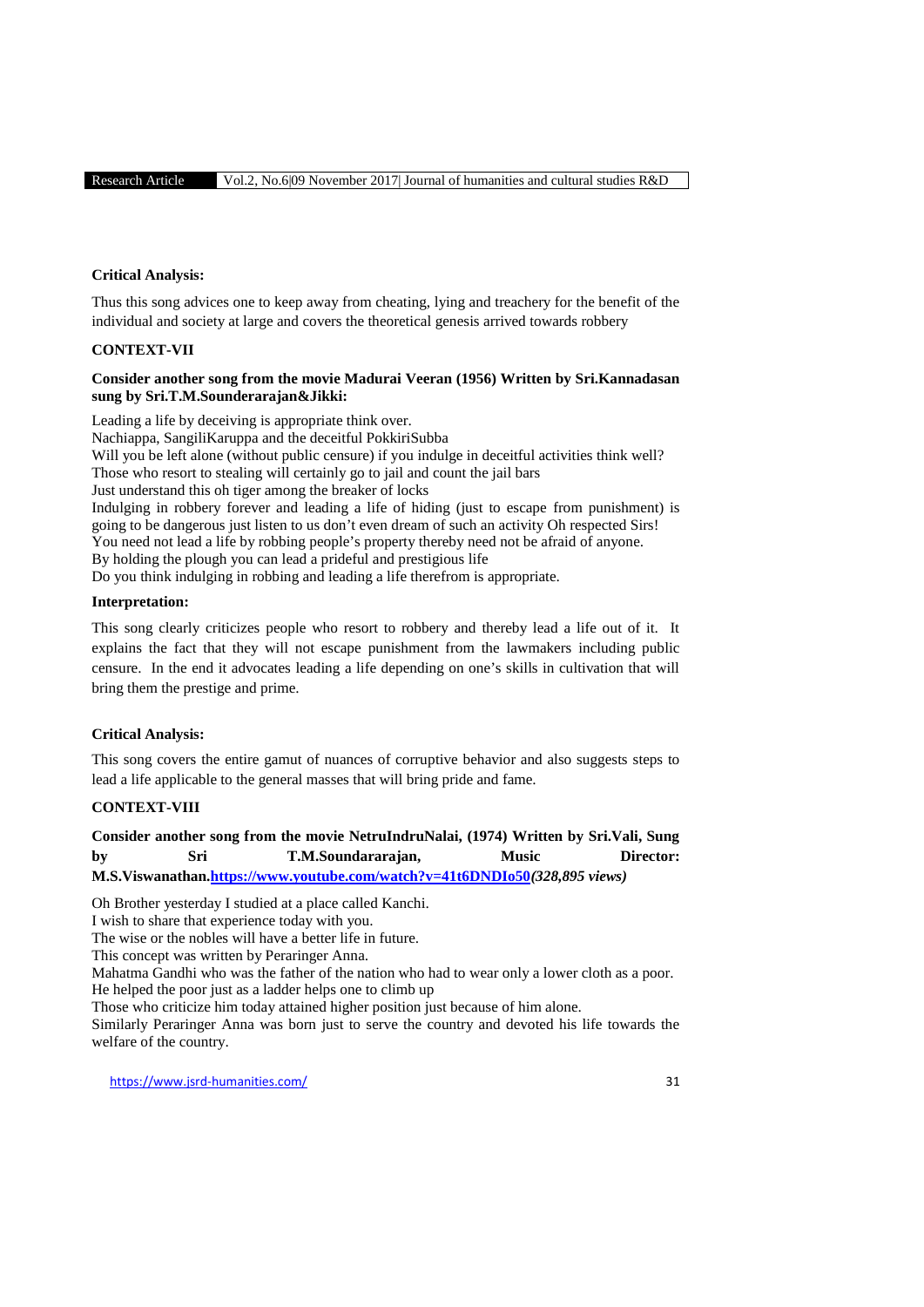He brought pride to the positions he attained, however his beloved family he offered only poverty.

To sweep street after street is social work

However to take photograph to attract the attention of the public for mere publicity indeed is selfishness.

They talk about the welfare of the people

However, concentrate only on the welfare of their own family.

They diverted the money meant to electrify the city to electrify their family.

They planned to construct house for the poor's

However built houses for their kith and kin with this money.

Do not think that the deceivers alone will survive in the world

There will be a time when all these will change and the general election will change it.

An incident should be construed as the past and that becomes history today and that will be action tomorrow the sorrows are the intermediary period.

#### **Interpretation:**

Thus in this song the attitude of the leaders who had dedicated their lives to the welfare of the nation has been quoted as examples. Mahatma Gandhi the father of the nation who had dedicated his life to the cause of India. Arigner Anna who displayed proven probity in public life indeed worked for the welfare of the people of Tamil Nadu as a whole. Indeed these leaders have displayed their character forgetting their family and their personal life and set examples for proven probity in public life. At the same time this song also points out the corrupt practice contemplated by the politician who is selfish and diverts the public fund fraudulently for the welfare of their family and warns them that they will lose their public position in the future election.

#### **Critical Analysis:**

As a whole this song gives examples for proven probity in public life and the attitude of the aggrandizers who will be thrown out of their position if they do not mend their ways and coincide with the pointers arrive above (corruption, probity).

# **CONTEXT-IX**

# **Consider another song from the movie KanchiThalaivan (1963) Written by Sri.AalangudiSomu and sung byMr.T.M.Soundararajan**

If people commit mistake the emperor will pronounce the judgment If the king himself commit mistake who will take the responsibility (to punish him) Whatever I thought is one and what has happened is another story I fell at the feet of the God of Dharma To save the two who had suffered in darkness I tried to light a lamp, however, I too immersed in the darkness To whom shall I report about my life Why should there be crown for the king who is corrupt Why should there be thought for the corrupt mind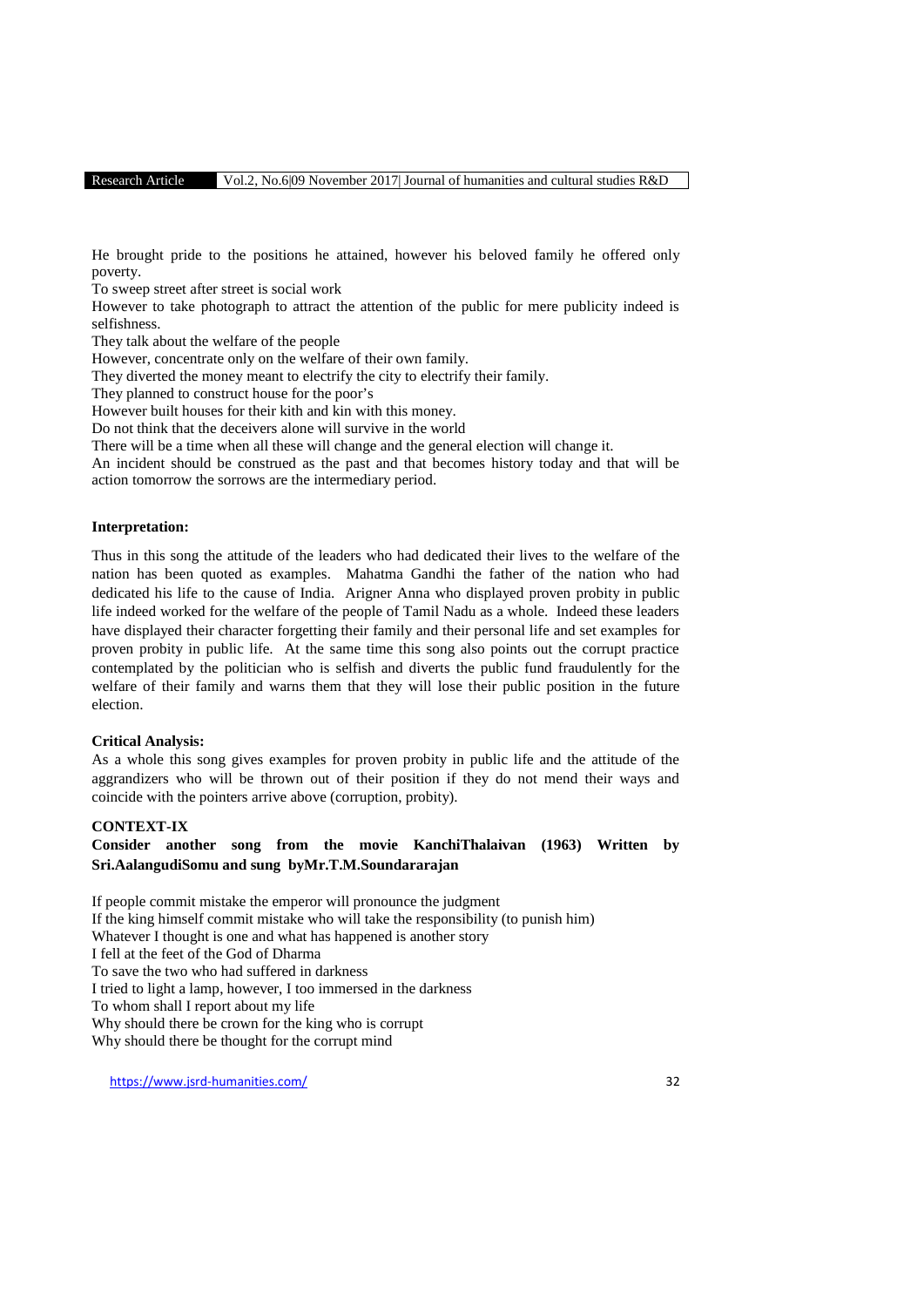Why should there be hand which had indulged in corrupt practice

#### **Interpretation:**

This song questions the corruptive attitude of a king itself. The king who is supposed to pronounce his verdict on the wrongdoing committed by the general public himself commits mistake who will punish him is the concern of the song. It criticizes as to why there be a crown to a corrupt king, why should there be hands for the corrupt king.

#### **Critical Analysis:**

Thus in this song the tendency of the corruptive mind has been capsulized and thereby coincides with the theoretical concept of corruptive behavior.

# **CONTEXT-X**

**Consider another song from the movie Thai SollaiThattathei (1961) Written by Sri.KannaDasan Sung by Sri.TM.Soundararajan:**

Whydid God gave such a mind to man Wherein man mix lies and conceit and spoil the earth They pretend as if they have wisdom in their eyes Whatever they utter also has meaning However, in their inner mind contains only deceit That will even destroy their family God has kept the tendency of ferocious in the eyes of the tiger However he hides the tendency of men in their heart They put their hand on the shoulders and acclaim that this is an act of kindness And search in the pocket and took away whatever money is there in and vanish

#### **Interpretation:**

This song criticizes God in creating men with thecorruptive attitude that has resulted in men mixing lies with robbery and thereby spoiled the earth. Even tigers can be identified by its ferociousness but men hide their cunningness inside the mind to deceive their kith and kin and thus attack the tendency of men who only wish to aggrandize their selfish desires.

#### **Critical Analysis:**

This song critically analysis the tendency of the mind which tries to multiply its desires and thus paves the way for selfishness and coincides with the theoretical conclusions of covetousness.

# **CONTEXT-XI**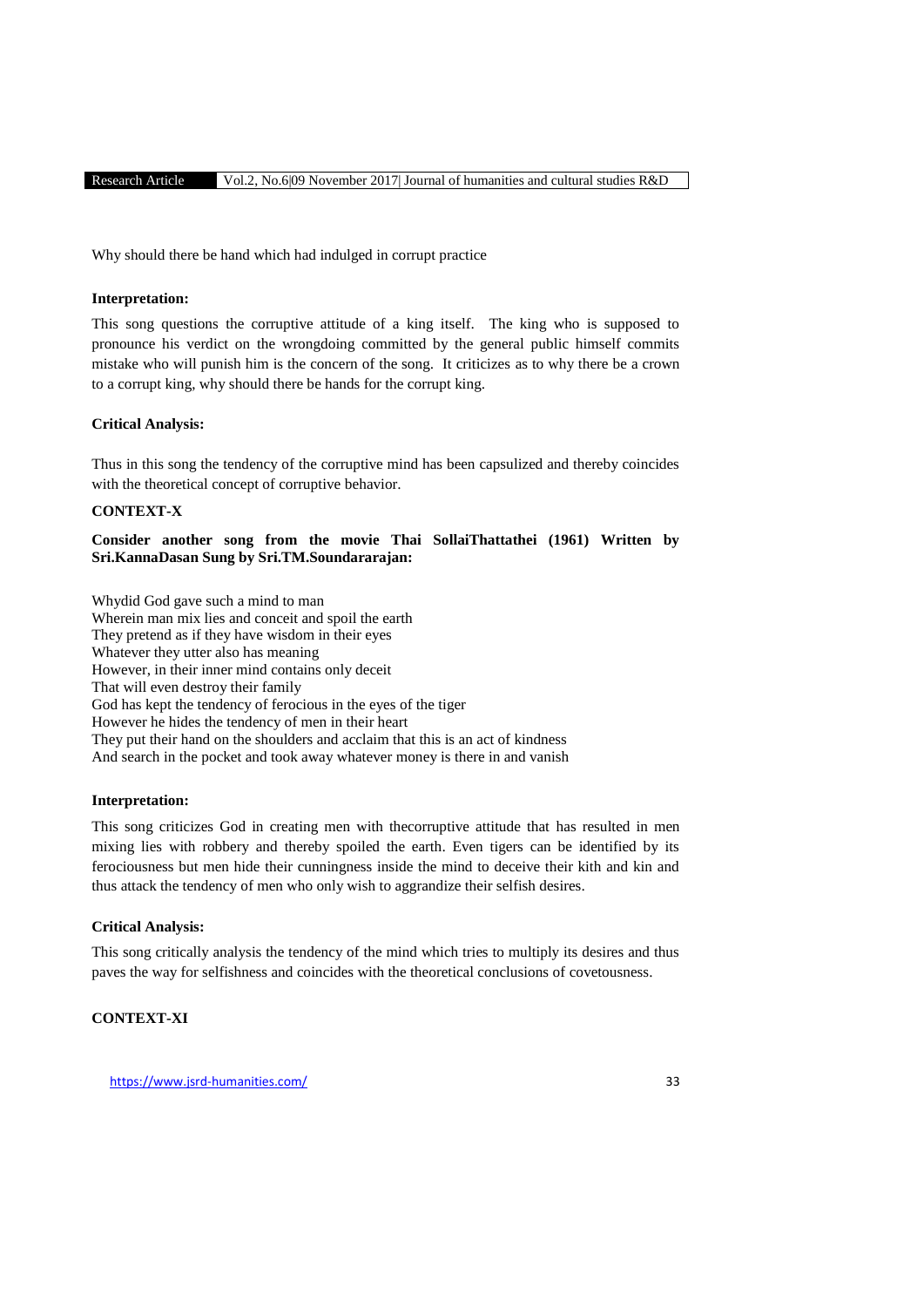**Consider another song from the movie PanaTottam (1963) Written by Sri.Kannadasan Sung by Sri.TM.Soundararajan.https://www.youtube.com/watch?v=Xpg-g5wxrS8***(398,094 views)*

Let whatever happens happen Let righteousness is hidden in darkness Truth will automatically prevail do not worry There is leader for you do not stumble The food prints appear on the back His house appears on the front Play in between the place Fight aiming only for the goodness Half the world consists of thieves Deaf and blinds are equally half therein Righteousness will result only in revolution Do not get confused and delude Afraid of only to your consciousness Mix self-esteem in your body Live however long your life goes See and attain one of the two pairs of opposite

#### **Interpretation**:

It is a motivational song which emphasizes the practice of virtue leaving all the tribulations to the leader who will take care of it. It says half the people in the world are deceivers and blinds though they have eyes as they could not stop corruptive practice happening around them. It calls for self-esteem by practicing righteousness.

#### **Critical Analysis:**

Thus this song motivates the listeners to practice righteousness as virtue alone leads to self esteem and corruptive behaviour degrades.

#### **9. Theoretical Advancement made in the research work:**

The theoretical groundings arrived in this paper for the comparative analysis is the basis from which the proposed comparison has been made. While making the above comparative study the following are observed:

Certain songs presented in this paper not only coincide with the attitude of corruptive behavioras per the theoretical genesis arrived but also postulate the corrective measures to be adopted by the corruptor to emulate from the so-called unfairpractice of corruption.For example, the third song was written by PattukottaiKalyanasundaram: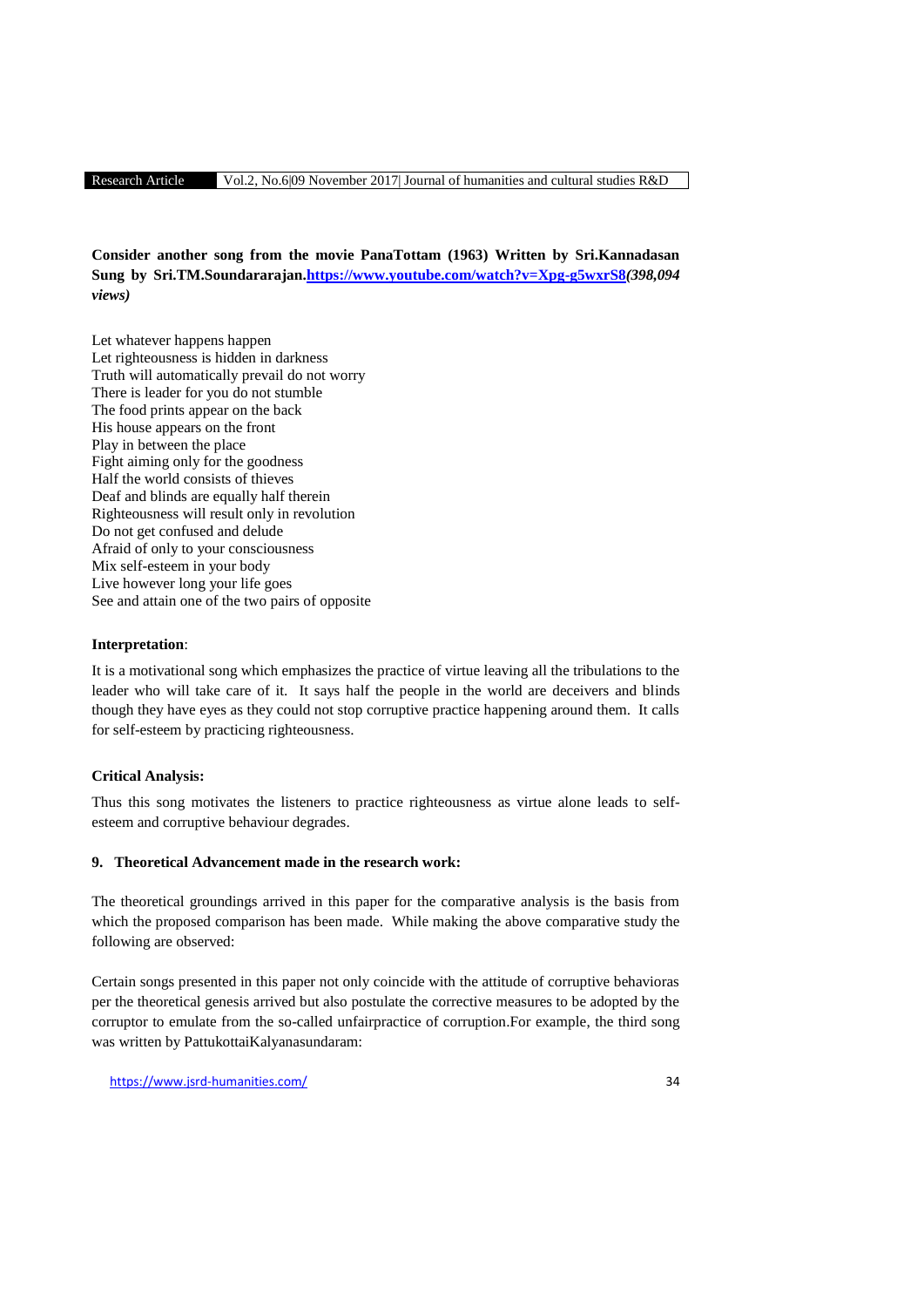*not only suggests that the attitude of bribery is unwarranted but it should be curbed early in one's lifeand also strongly advocates that the attitude of treachery is not a wise means to overcome poverty.*

*this song also emphasizes to rely on one's skills and make the individual responsible for overcoming the attitude of corruptive behavior by making moral adjustment early in one's life.*

*this song further propagates that the attitude of robbery or corruptive behavior cannot be curtailed by enforcing law or punishments alone.*

*thissong also foresees and expects that people in the society would cultivate the attitude of charity rather than deceit.*

*This song puts forth an idea i.e. "if every wealth in the society becomes public the necessity for hoarding or hiding does not arise". This concept has been re-emphasized in the fourth song written by KavingerVali.*

*Finally, this song gives a sane advice i.e. "when the tendency of working hard becomes predominant the attitude of deceiving others will not arise.*

Therefore either the corruptor had to change his attitude by following the above wise ideas; making moral adjustments; survive in the society with what he has by firmly relying on his skills and developing the tendency to work hard. The idea of expecting the person in the society to cultivate the attitude of charity aregreat claim since each society depends on its predecessor i.e. the previous generations that forefathers who had left their legacy behind. Finally, keeping the wealth of the nation as public indeed will be possible only through a revolution.

Indeed the fourthsong that was written by late Sri.PattukotaiKalyanaSundaram*"makes a wonderful aphorism, assuming pure and untainted love (eternal love) of the mind as a creeper and a monkey jumps over to destroying it. The monkey should be understood as the ego here in this aphorism. As soon as ego enters the mind gets bogged down and it construes wrong behavior as right and that leads to thedestruction of the very foundation of righteousness and the character of the person pales into insignificance and he commits sin". It is the ego of aggrandizementthat makes the mind corrupt and* perpetuates corruptive practice according *to this song. Therefore it indirectly points out, if the corruptor wants to make moral adjustment, he has to reduce his ego of aggrandizement.*

### **Conclusion:**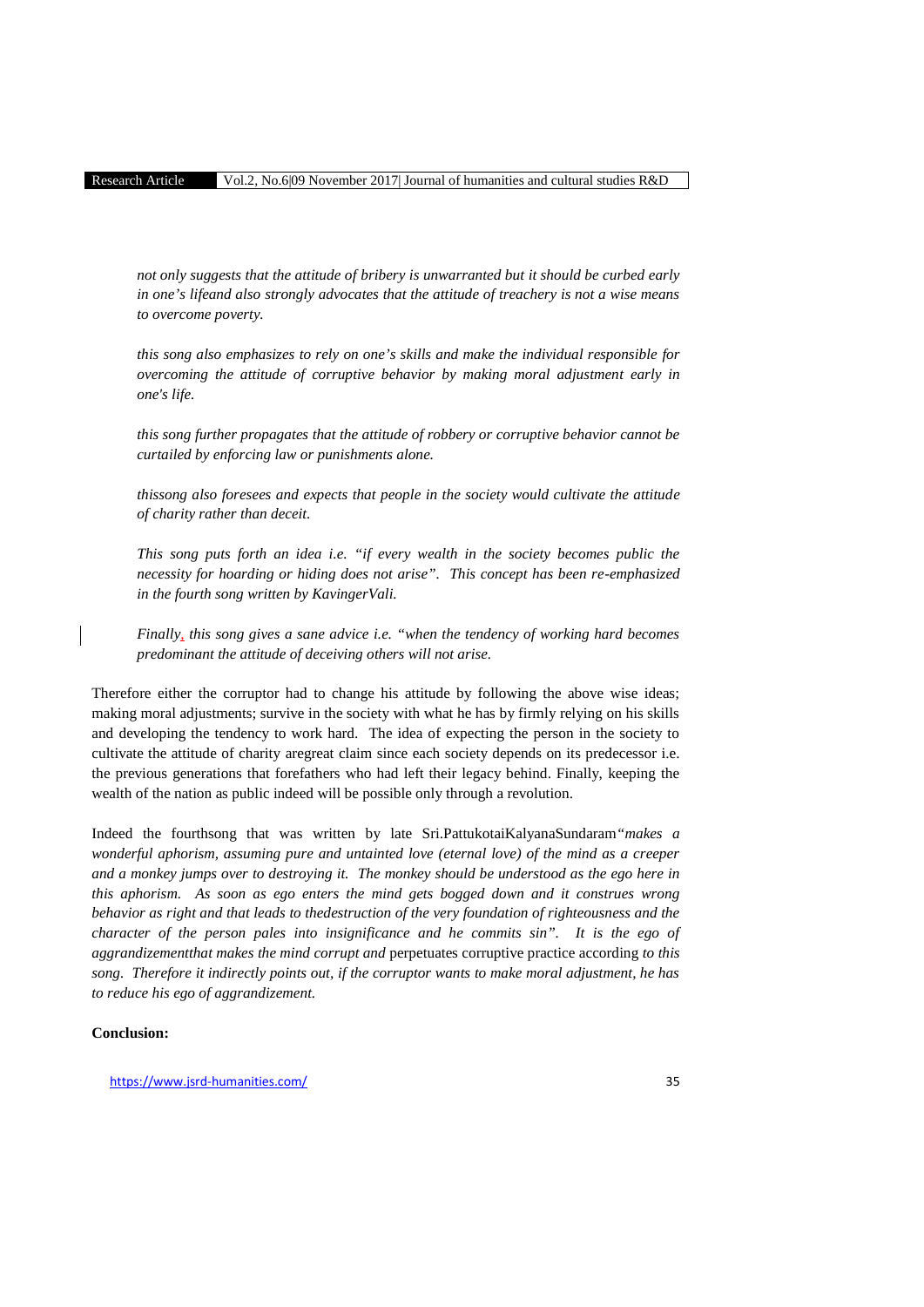In this paper an overview of the origin of media has been discussed. The importance given to the production of quality songs has also been discussed. After introducing the Hero of the research work necessary genesis of corruptive practice has arrived. With the use of theoretical genesis reached, an attempt has been made to theoretically compare the selected Eleven songs with the novel methodology postulated in this paper. Translation, interpretation and critical analysis of each song arrived under each context. The Critical Analysis of the various intersection of the eleven songs identified by way of Context establishes the fact that the lyric writers such as PattukottaiKalyanasundram, KaviyarasuKannadasan and KavingerValli put in their intelligence to write songs of philosophical import that will **stand tall in the annals of history of philosophical import on the lyrics of the song that not only cover the nature of corruptive practice adopted in the society but also enunciate moral adjustments needed to weed out corruptive behavior.**The U-Tube statistics listed under few of the songs prove the points thata large number of people are viewing or listening to Philosophical Songs Dr.MGR even these days i.e. after 30 years of the demise of this great man.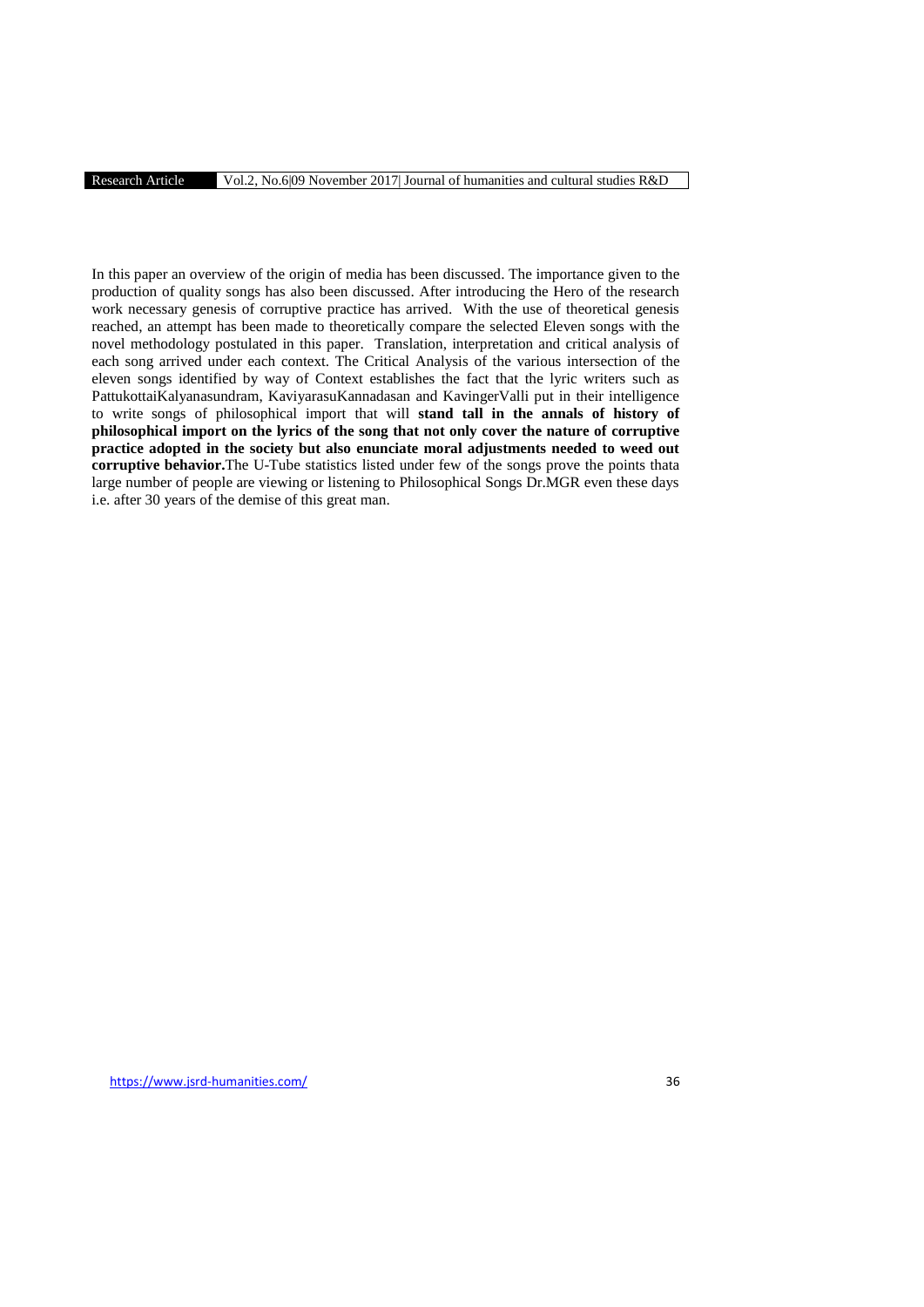#### **References**

- 1. P.Sarvaharana., P. Thyagarajan& S. Manikandan. (2017). *A Study on Ethical Values as Contained in Bharat RatnaDr.M.G. Ramachandran's Selected Film Songs – An academic comparative analysis with contemporary theories of ethics.International Journal of Research In Commerce, Economics & Management***,** PP. 10-16.
- 2. American Academy of Paediatrics "Policy Statement Media Violence".Retrieved from http://pediatrics.aappublications.org/content/pediatrics/124/5/1495.full.pdf. 3. http://www.merinews.com/article/social-impact-of-rock-n-roll/124751.shtml
- 
- 4. Thirty years in the market-place of Cinema)" published by KannadasanPathipagam, Chennai, written by KaviarasuKannadasan
- 5. SJ Idaya, "Tamil Movies that had created an Impact" Thuklak Tamil Weekly Magazinedated 26.10.2016 PP 12-13.
- 6. SJ Idaya, "Tamil Movies that had created an Impact" Thuklak Tamil Weekly Magazinedated 26.10.2016 PP 12-13.
- 7. The Broadway Melody. Retrieved fromhttps://en.wikipedia.org/wiki/The\_Broadway\_Melody
- 8. The Great Ziegfled. Retrieved from the end wikipedia.org/wiki/The Great Ziegfeld<br>9. West Side Story Retrieved from https://en.wikipedia.org/wiki/West Side Story (film)
- West Side StoryRetrieved fromhttps://en.wikipedia.org/wiki/West\_Side\_Story\_(film).
- 10. http://wikivisually.com/wiki/Mannadhi\_Mannan
- 11. http://new.modernrationalist.com/2013/05/history-of-ancient-tamil-civilization-2/. 12. https://en.wikipedia.org/wiki/Prince\_Vijaya
- 
- 13. Prof.K.Anbalagan (then Educational Minister of Tamil Nadu Legislative Assembly), Inaugural Address on 27.04.1998 - "DravidaIyakkam", PP 12-13, PoombugarPathippagam, Chennai (1999).
- 14. HTTP://WWW.THEHINDU.COM/TODAYS-PAPER/<u>TP-FEATURES/TP-</u><br>EDITORIALFEATURES/FROM-THE-ANNALS-OF-<br>HISTORY/ARTICLE16266911.ECE
- 15. https://www.mapsofindia.com/my-india/history/who-were-dravidians-in-india
- 16. https://en.wikipedia.org/wiki/Dravidar\_Kazhagam
- 17. R.Muthukumar "Witnessing Golden Jubliee by the Dravidar Rule" PuthiyaThalaimurai Weekly Journal 19<sup>th</sup> October 2017.
- 
- 18. <u>https://en.wikipedia.org/wiki/Justice\_Party\_(India)</u>.<br>19. ShrikanthVeeravalli, "MGR A Biography", Rupa Publications India Pvt. Ltd., 2013.
- 20. Mr.K.P.Ramakrishnan, "MGR oruSagaptham" published by VikadanPrasuram (pp 188)  $(2007)$ .<br>21. http://www.thehindu.com/todays-paper/tp-features/tp-cinemaplus/rajakumari-
- 22. Ram Pande, "Congress 100 Years", Jaipur Publishing House, India (1985) PP 286.<br>23. http://www.thehindu.com/features/cinema/celluloid-stories/article5810184.ece.
- 
- 23. <u>http://www.thehindu.com/features/cinema/celluloid-stories/article5810184.ece</u>.<br>24. <u>http://dff.nic.in/2011/2nd\_nff\_1955.pdf</u>
- 
- 25. DuraiKaruna "Golden Jubilee witnessed by Dravida Rule" PuthiaThalaiMurai (weekly journal dated 13.7.2017).
- 26. https://en.wikipedia.org/wiki/Thirty\_pieces\_of\_silver
- 27. RamAhuja, "Social Problems in India", Second Edition,Rawat Publications Jaipur & New Delhi (2003).
- 28. Samasastry,R., Arthasastra (translated), Mysore Printing House, Mysore 1967.
- 29. The Hindu dated  $26<sup>th</sup>$  Jan. 2017
- 30. http://indianexpress.com/article/india/demonetisation-will-cause-loss-of-rs-1-5-lakh-crore-to- gdp-p-chidambaram-4469147/
- 31. S.Manikandan and Dr.R.Sampath, "A Study on the Ethical Implications on the Attitude of Corruption – A New Approach to Determine Ethical Crisis", The Journal of Indian Council of Philosophical Research (JICPR): Volume XXII No.2,. April-June 2005.
- 32. AadiSankaracharya'sBhajaGovindam, Commentary by Swami Chinmayananda, Central Chinmaya Mission Trust, Mumbai.